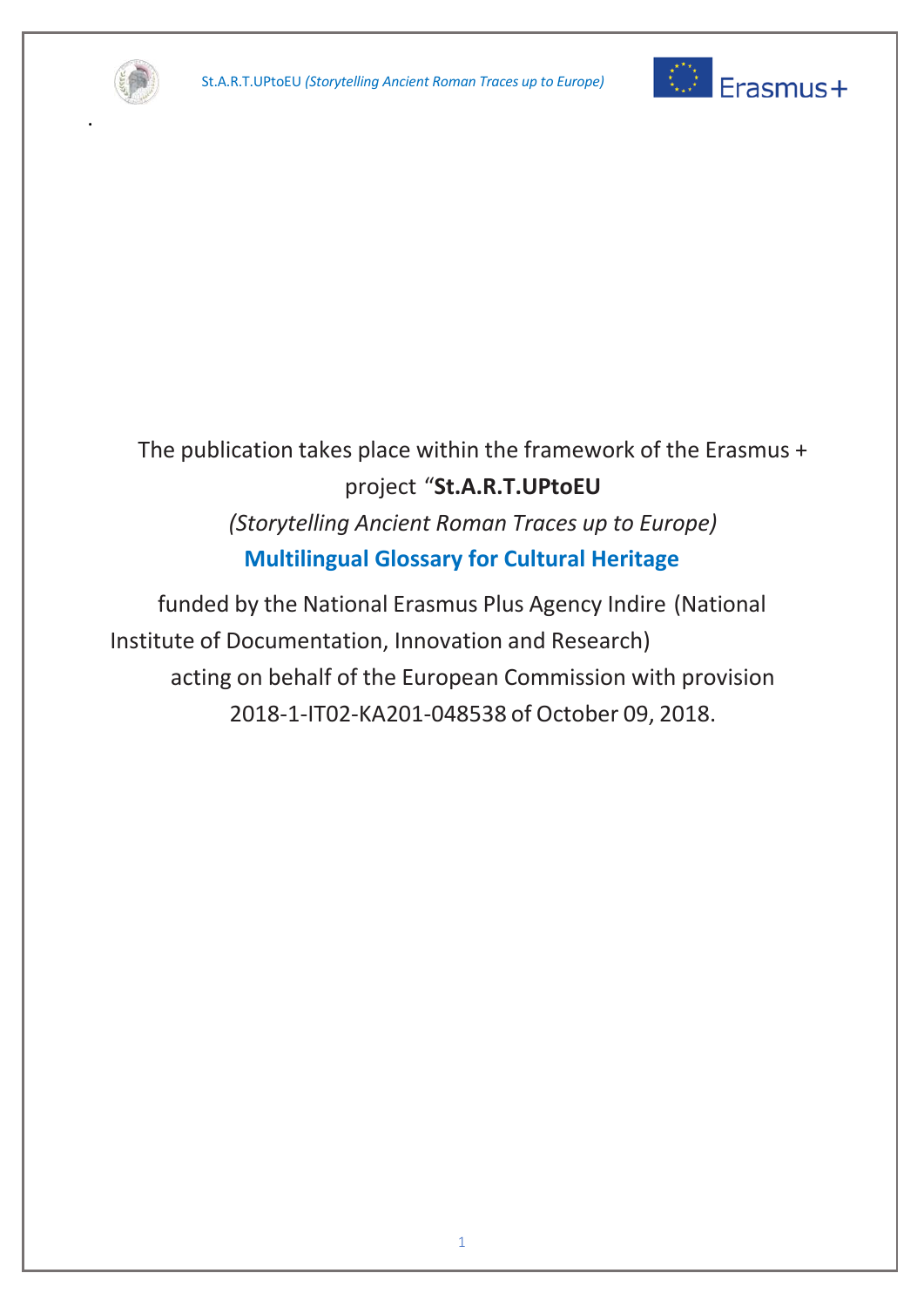



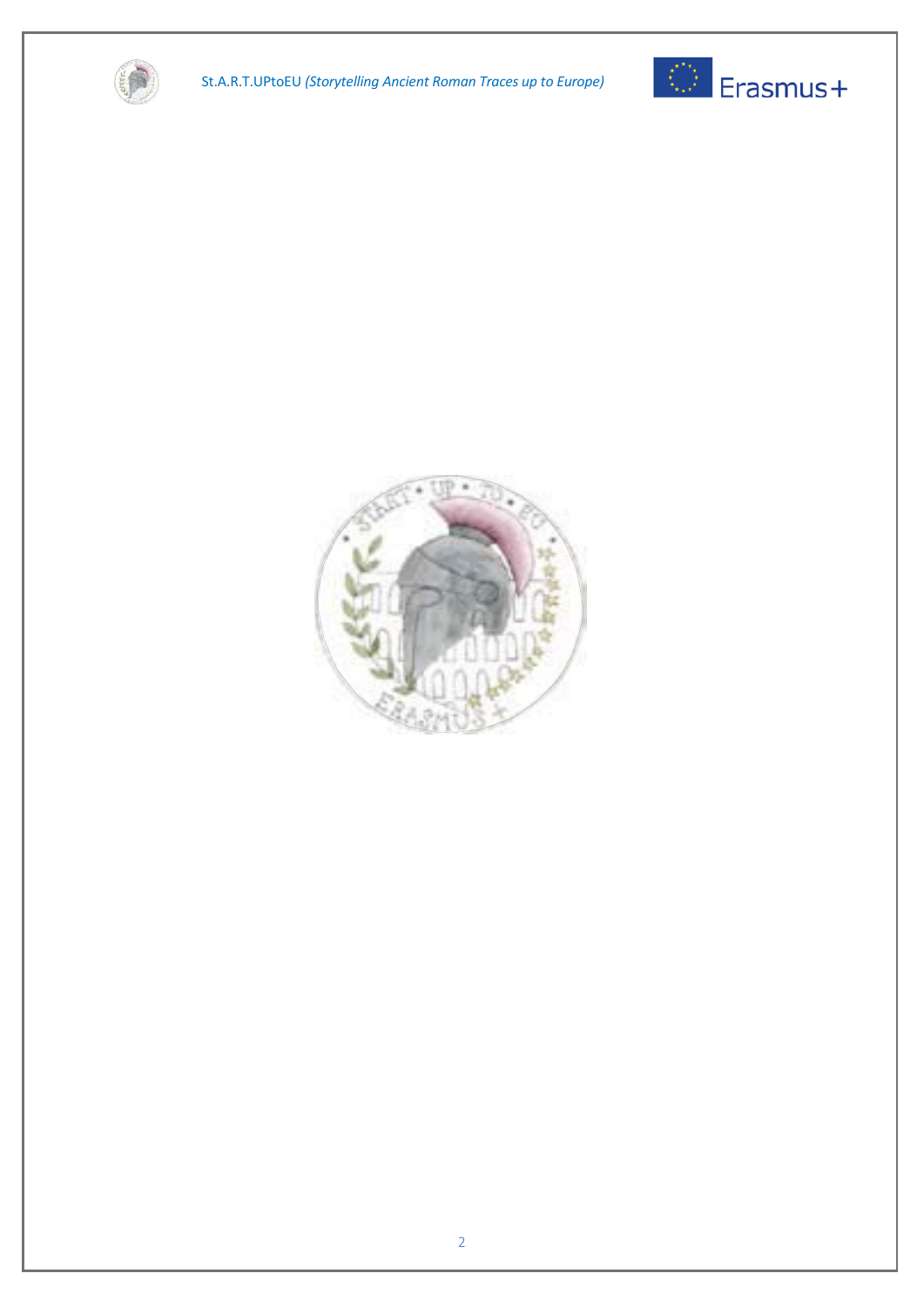



## **Summary**

| Chapter 5 - Landscape Heritage: Gardens and Parks  58 |  |
|-------------------------------------------------------|--|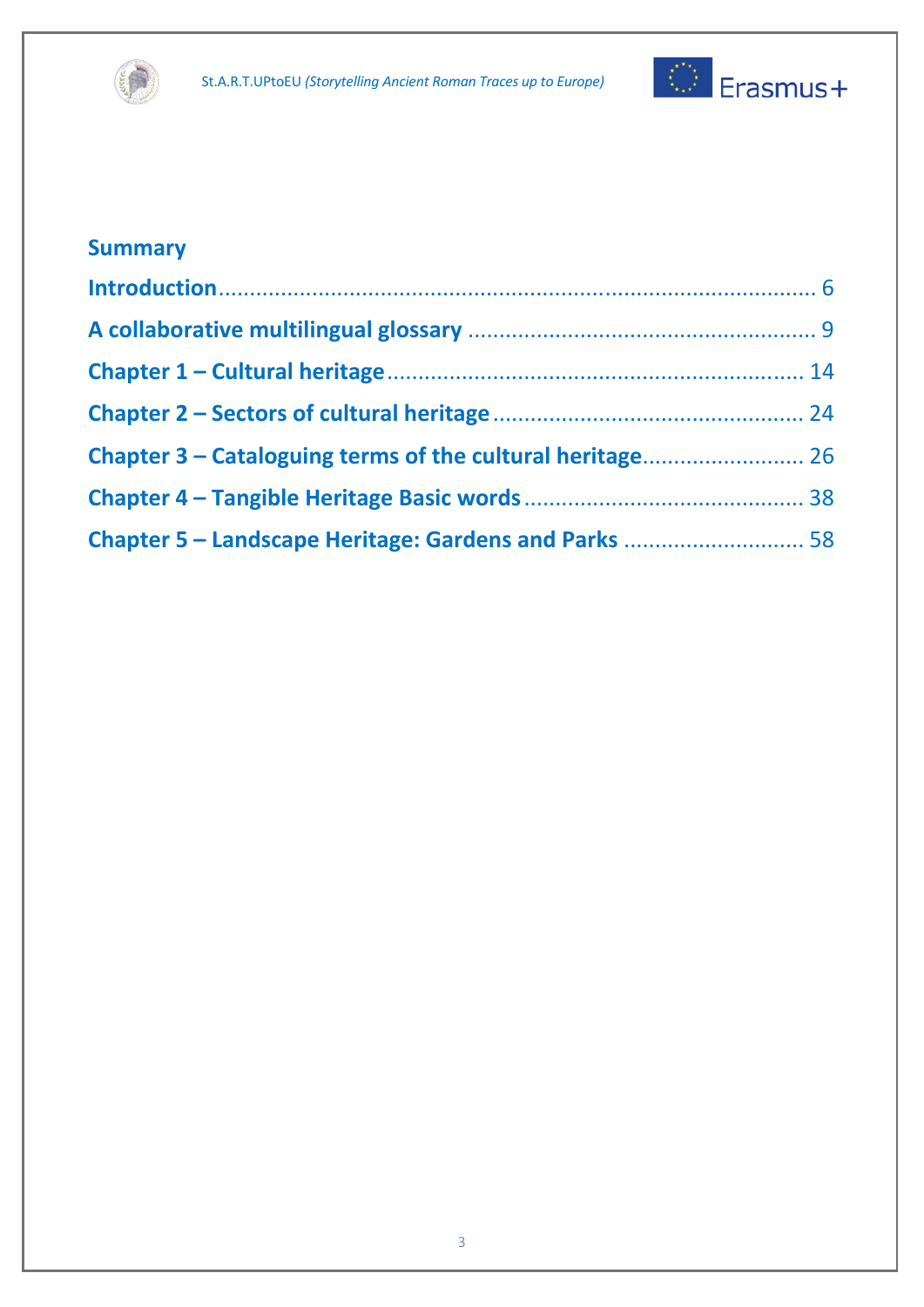



**Supervision**  *Andrea Iovino* 

**Scientific project**  *Stefania Febbraro* 

**Translation**  *Andronika Čolasová, Concetta Esposito, Christina Daniels-Schneider, Stefania Febbraro, Angela Grau Escriva, Andromeda Liberiou, Palmira Martino, Ginevra Palmeri, Nella Roviello* 

**Responsible for editing and procedures**  *Alberto Fienga* 

**Organizational and didactic coordination**  *Concetta Esposito, Stefania Febbraro* 

**Editorial review**  *Alberto Fienga* 

**Format executive management**  *Giovanni Del Sorbo Stefania Febbraro* 

**Graphic design and layout**  *Antonio Siani* 

**Public relations**  *Nicoletta Iovino* 

**Administration**  *Rosanna Crupi* 

The Erasmus + Relay books cannot be distributed in any way for commercial reasons.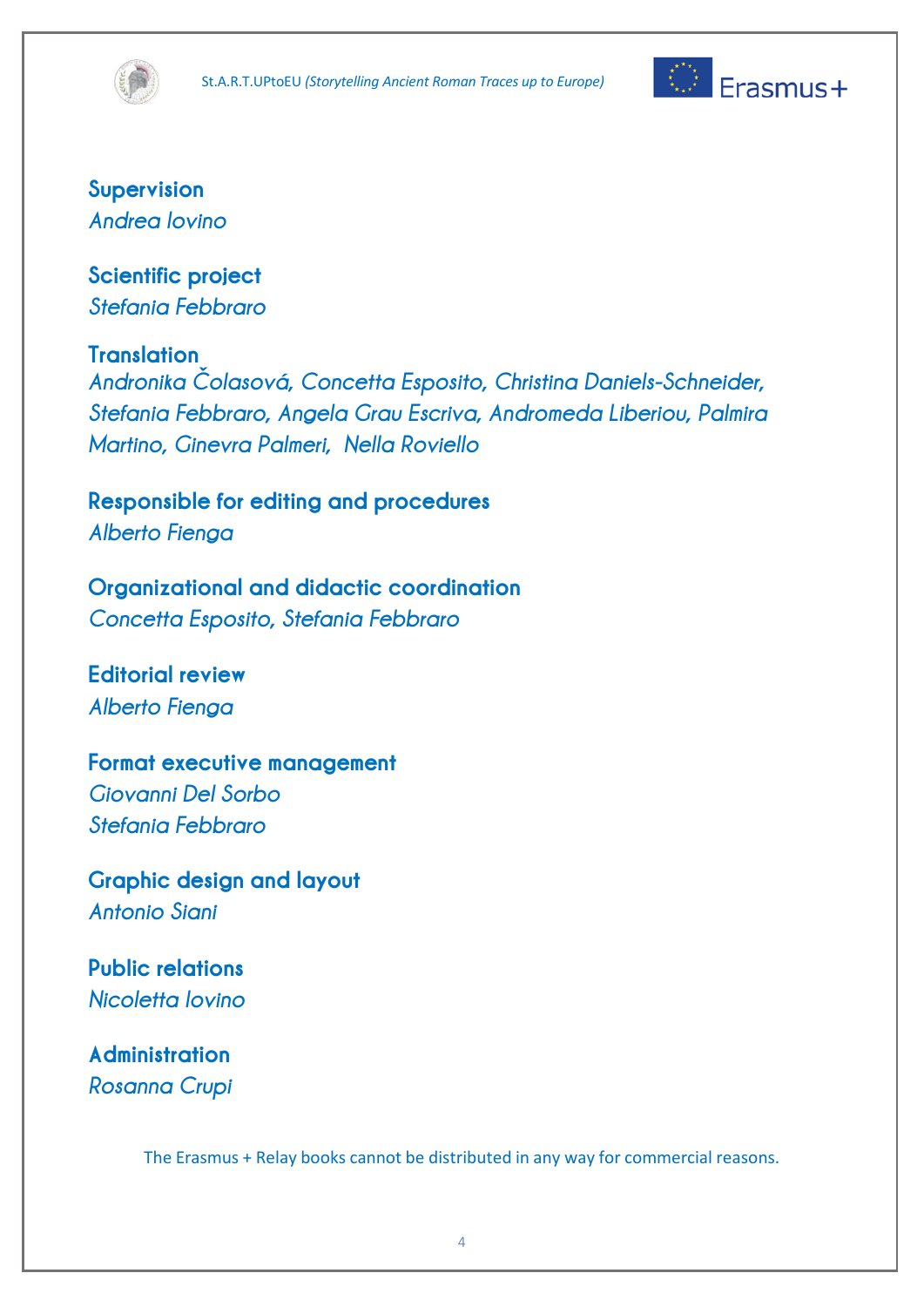



# **St.A.R.T.UPtoEU** *(Storytelling Ancient Roman Traces up to Europe)* **Multilingual Glossary for Cultural Heritage**

*Project Partner Institutions*







*Project Partners*











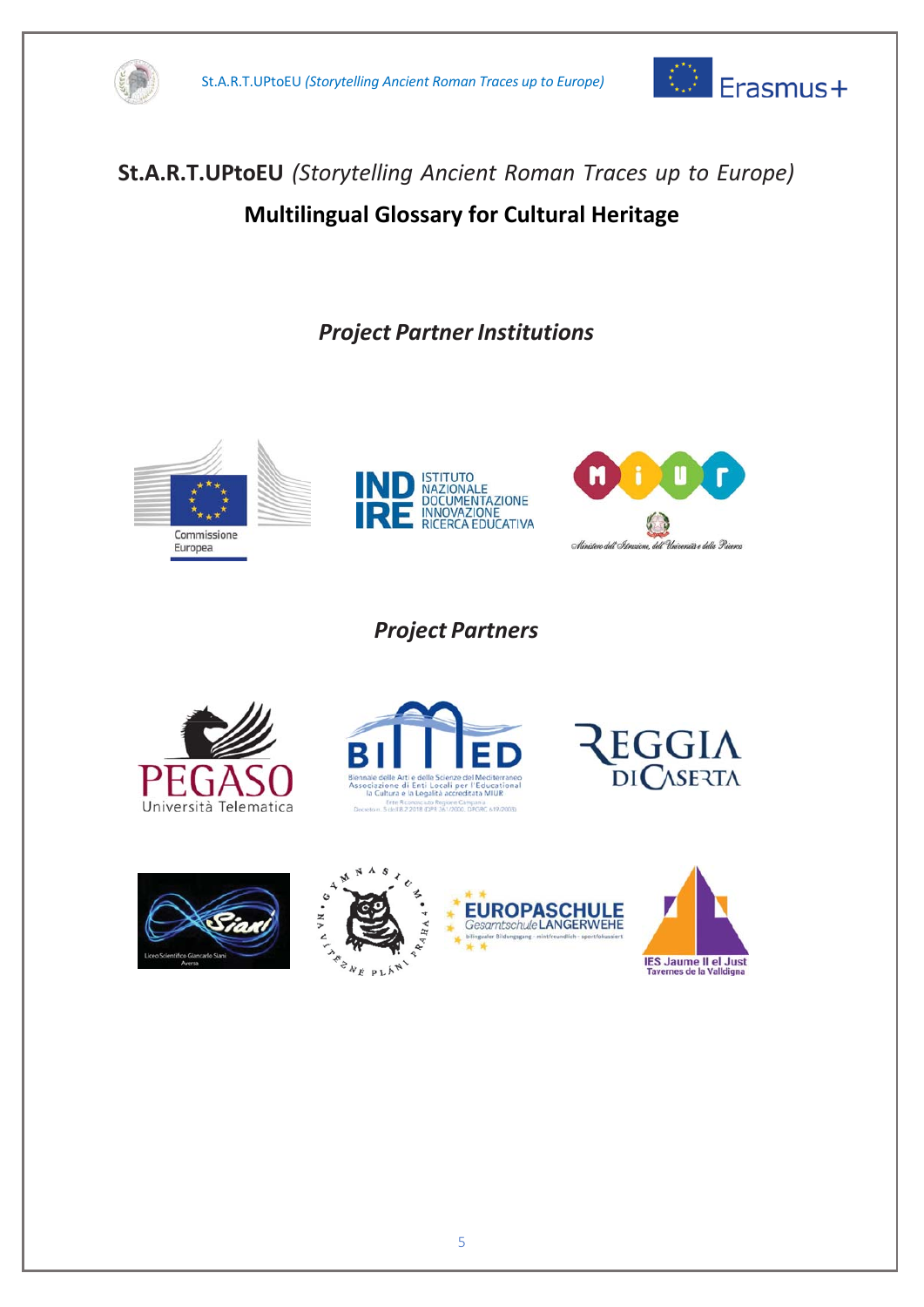



## **MULTILINGUAL GLOSSARY FOR CULTURAL HERITAGE**

## Introduction

The Erasmus Plus KA2 *Storytelling Ancient Roman Traces up to Europe* 2018‐2021 Project is focused on the narration of the historical and cultural heritage and therefore is based on a full knowledge of representative of cultural, material and intangible heritage.

Participants at project to make the storytelling in contexts such as cultural heritage have used English as a common language, but the encounter with cultural heritage always passes through one's mother tongue.

In this perspective, the Erasmus Plus KA2 *Storytelling Ancient Roman Traces up to Europe* 2018‐2021 Project provides the elaboration of a multilingual glossary to be applied the culture heritage and in particular the archaeological heritage with particular regard to the traces of Romans, whether it is ancient evidence, whether it is the so-called *ancient decorations* (inspired by Roman art but of a later period). a list of terms in a special subject, field, or area of usage, with accompanying definitions.

By definition a glossary is a collection of terms belonging to a specific and circumscribed field, or are of usage, with accompanying definitions. It is used to catalog lemmas and phrases typical of a peculiar and generally technical reference sector. The formulation of a multilingual glossary is, therefore, to be considered indispensable within the project as a technical tool of common use for all partners without any *language barrier.* For this reason, in addition to reporting the technical terms of interest in the languages of the different partners, the glossary will contain the definitions in English, a language that easily conveys knowledge.

This awareness provides the basis for defining the essential characteristics of a glossary which, therefore, should be:

- easy to consult
- ordered (in alphabetical order)
- useful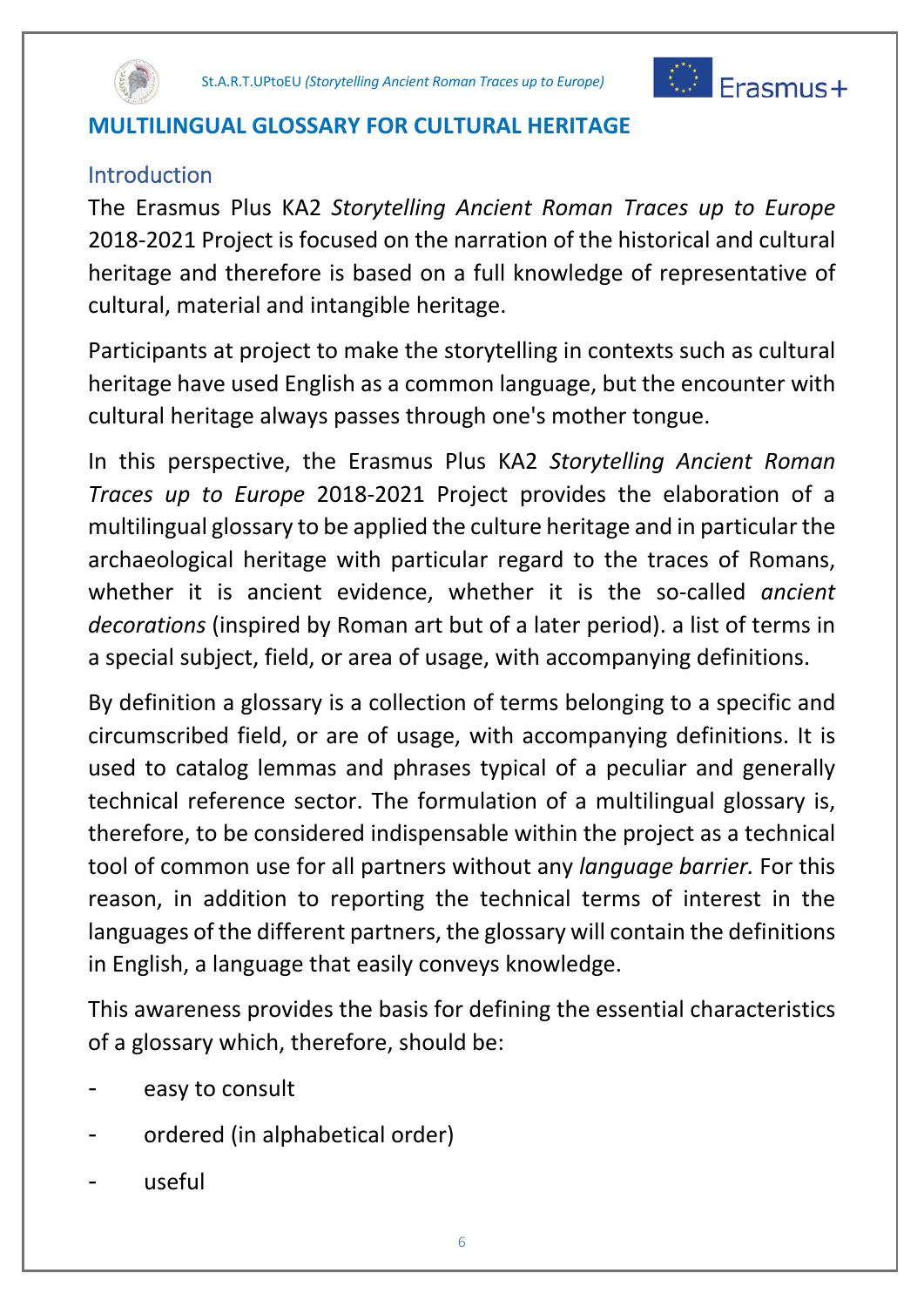



- precise
- modifiable

A properly constructed glossary can, in this way, have different uses and, above all, can and must be continuously updated. And this is precisely its function!

The purpose of the output, therefore, will be to provide users of the glossary, not only a tool for immediate consultation but also the starting point for insights that can expand the panorama of their knowledge.

The glossary connected to the Erasmus Plus KA2 *Storytelling Ancient Roman Traces up to Europe* project is divided into five sections, each of which contains lemmas identified during the student mobility in the sites of historical and artistic interest visited:

- the words of Cultural Heritage
- Cultural Heritage categories
- Cataloguing terms
- Basic words related to urbanistic, ancient architecture, archeology, monuments and objects
- Garden and Parks

The glossary will be accompanied by the simplified cataloguing form provided to students for *in situ surveys.* 

The proposed glossary takes into account the terminological repertoire proposed by the ICCD (Central Institute for Catalogue and Documentation) which represented the reference source for the selection of terms (http://www.iccd.beniculturali.it/it/strumenti‐terminologici).

Terms has been selected and inserted in a simple database in excel shared between the partner schools that have proceeded to implement collaboratively it with translations in their own language.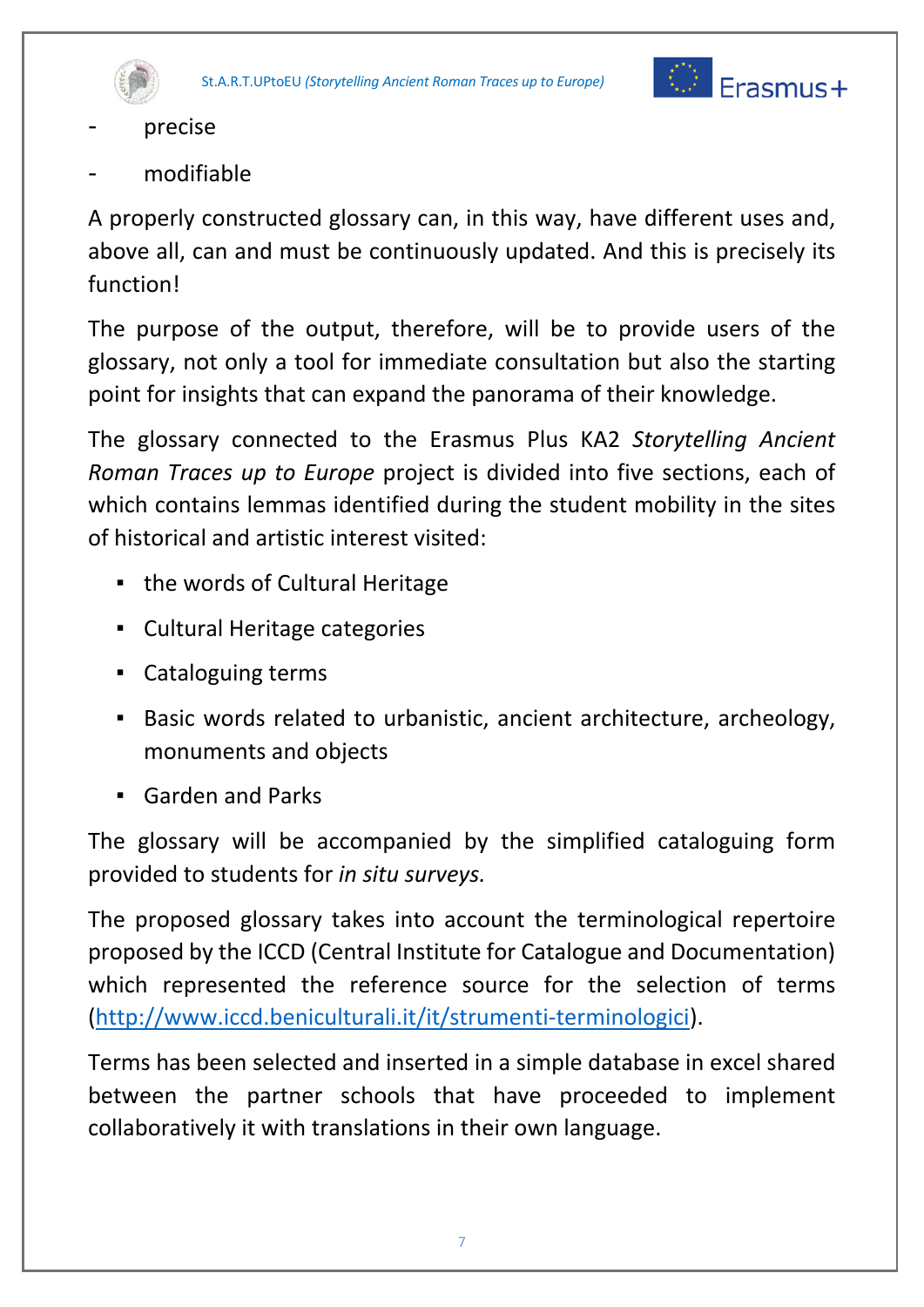



Certainly the glossary of the words of cultural heritage proposed in this contribution is not exhaustive of all the terms. Our glossary is certainly to be implemented with other terms, many of which are already present in the digital version. The terms can be supplemented, corrected, updated.

The result achieved has anyway proved to be a useful working tool for the knowledge and cataloguing of cultural heritage in the phases of selection of terms and of collaborative translation and above all on direct use in the field.

Knowing the term appropriated to define a cultural asset contributes to a better knowledge, enhancement and protection. The discussion on the definitions relating to keywords of cultural heritage was also an opportunity for discussion on the policy of enhancement and protection of single countries.

A better linguistic awareness of cultural heritage as a tool for the enhancement and protection of cultural heritage, respecting the specificities of individual countries, in the collective awareness that cultural heritage is a common good beyond borders.

> *Paola Viola (Reggia di Caserta)*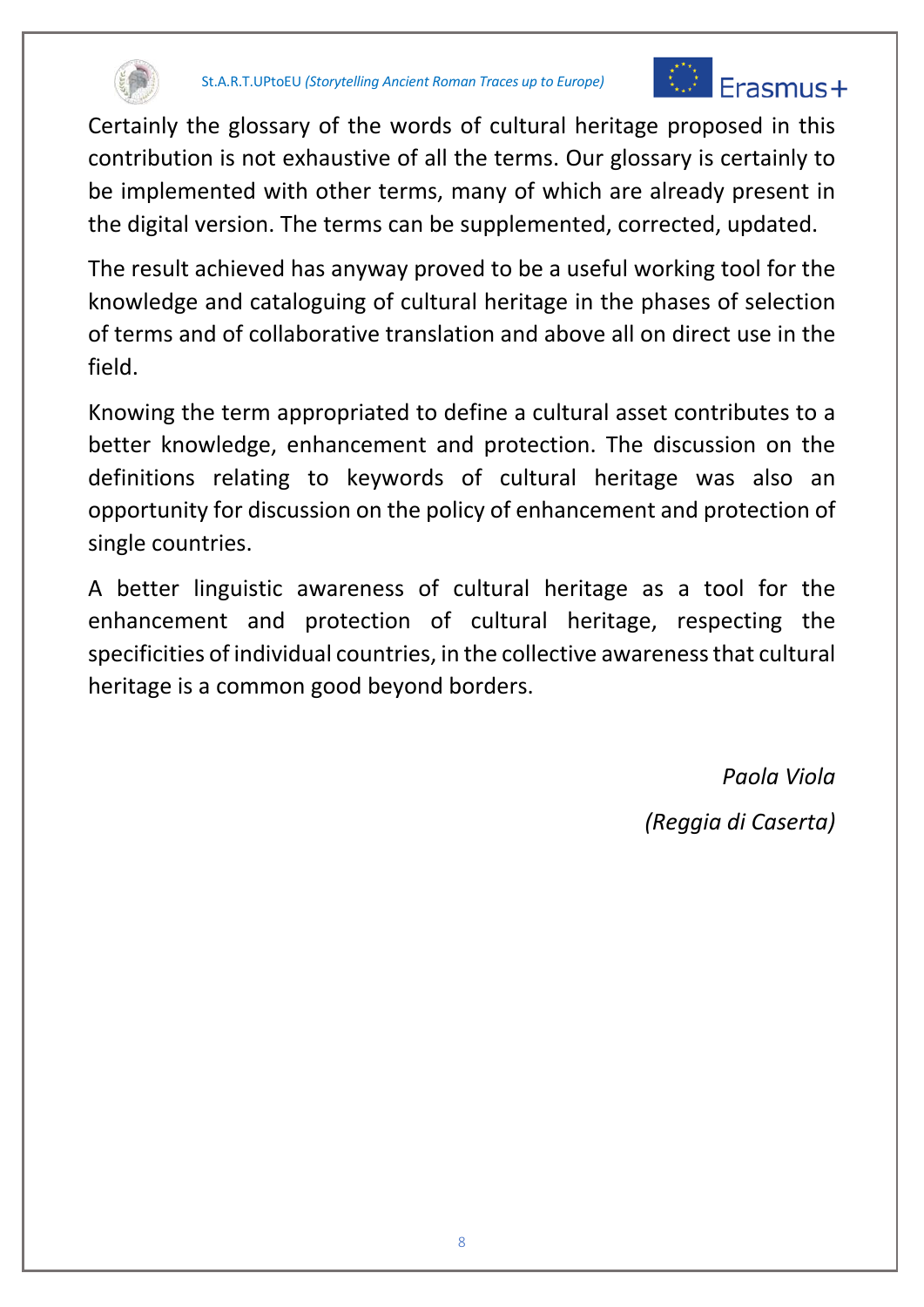



## A collaborative multilingual glossary

Terminology control refers to the standardisation of the terms used. If terms used are standardized when information is entered into a documentation system, it will be easier to retrieve information through a search. So terminology repertoires are essential not only for professionals in the cultural heritage sector, but even more so for who, students or teachers, non‐experts approaching this field.

Standardising the use of terminologies within ìthe Project St.A.R.T.UptoEU represented a necessary change‐management process. It requested investment, in the form of time and capital expenditure, from staff. The return on this investment, however, was be significant.

Although terminology can seem like a very complex and technical area of work, in reality it is very simple – using agreed words (terms) to describe.

The direct benefits are:

- Ability to retrieve information quickly and easily;
- Greater confidence in information;
- Improved flow of information between areas of curatorial expertise or departments
- A standards-compliant approach

The indirect benefits are:

- Greater clarity to funders about the extent and content;
- Enhanced ability to publish information and to make your collections visible online.
- Ability to share your information through portals, local networks etc.
- Ensuring that knowledge is retained and used effectively over time and in spite of changes of operators.

## **Why create a multilingual glossary in St.A.R.T.UptoEU Project?**

The choice to create a glossary responds to the need to have terminology control in the use of appropriate and correct terminological tools by people not expert who approach the cultural heritage fields to cataloguing and storytelling it.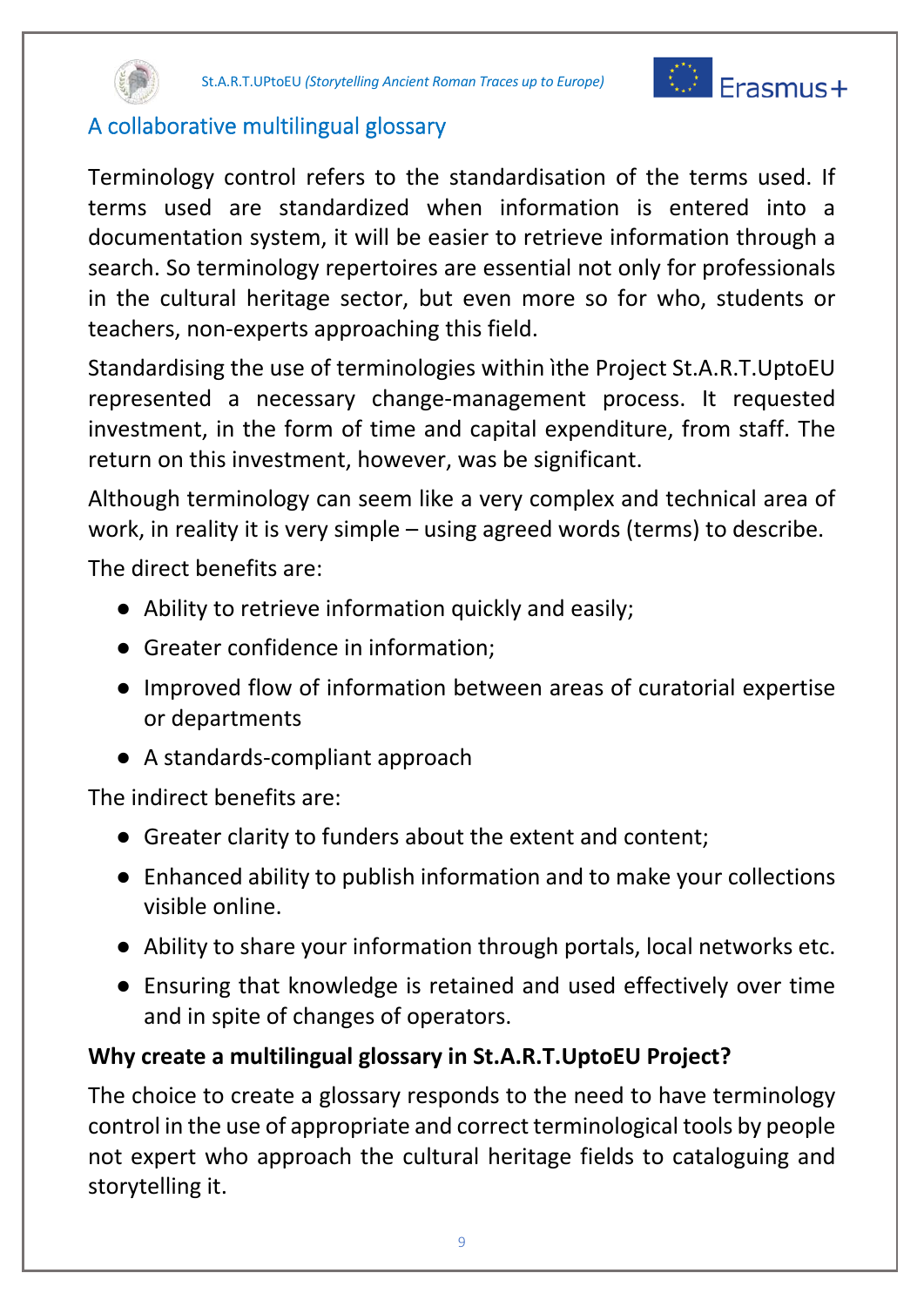



There would be several paths to follow:

- Use an existing term list/thesauri/classification;
- Adapt an existing term list/thesauri/classification;
- Create your own term list/thesauri/classification.

Using an existing published terminology it would certainly have been cheaper also in terms of working time, but it was chosen to create its own glossary based on the specific objectives and interests of the project.

Consultation existing term list or glossary or thesauri of cultural heritage was an essential step to ensure that terminology is monitored in compliance with the cultural heritage regulations by competent bodies in the countries of the project partnership.

It was therefore decided to create a new multilingual glossary of cultural heritage starting from the main terminological repertoires of reference in the field of cultural adapting an existing terminology to cover our words pertaining to the St.A.R.T.UptoEU Project.

We have selected about 1000 words related to the Cultural heritage keywords and terms necessary to catalog and describe the architectural, archaeological and cultural landscape heritage and the object to be catalogued and storytold during project activities.

Since the project is focused on the traces of the Roman age, the words useful to describe the main Roman monuments and objects of material culture have been selected.

Our resource provides linguistic information of Italian terms with translations in 7 languages with the addition of Latin.

Each term is presented with its definition in English and declined in the languages of the countries participating in the St.A.R.T.UptoEU Project. Italian (it), Spanish (es), German (de), Czech (cz) have also been joined by Latin(lt) and French (fr).

The terms were collected in a database processed in excel shared with the partners for a collaborative implementation by the insertion of the corresponding translated term.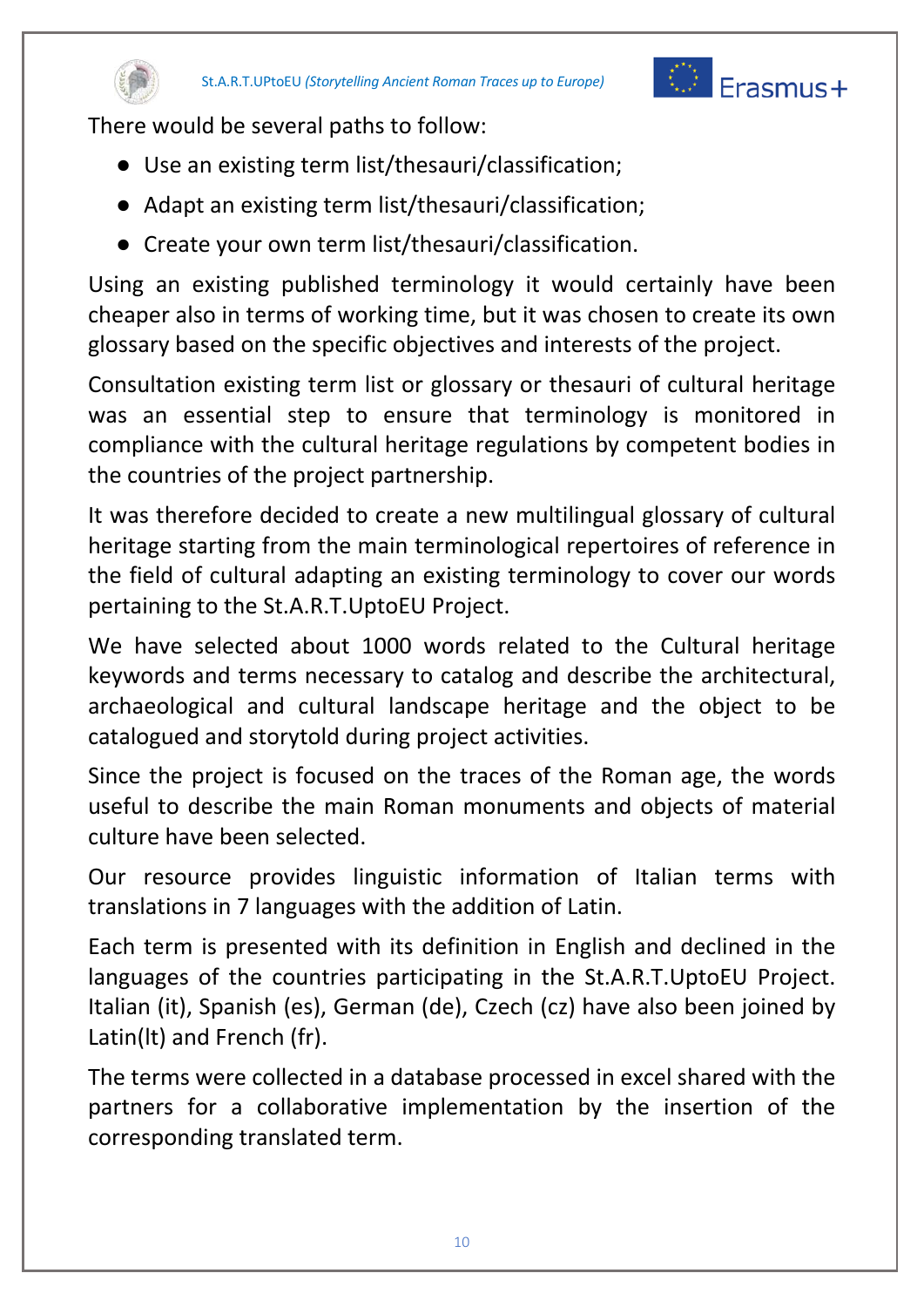



This was followed by a review of the terms through the control on terminological repertoires of the cultural heritage of each language.

Consultation of these existing repertoires was essential for the selection of specific terms, for their translation in the different languages and for the elaboration of definitions.

Particularly useful was the rich terminological repertoire developed by the ICCD (Institute for Catalogue, Cataloguing and Documentation) available at the link http://www.iccd.beniculturali.it/it/strumenti‐terminologici .

The ICCD terminological repertoire has been integrated with:

- Getty Vocabularies of Getty Research Institute (https://www.getty.edu/research/tools/vocabularies/) which contains thesauri in art, architecture and cultural objects, also accompanied by images.
- iDAI.vocab–the German Archaeological Institute archaeological vocabulary (https://archwort.dainst.org)
- the UNESCO Thesaurus
- the European Heritage Network thesauri6 and the Loterre Controlled Vocabulary in art
- and archaeology (https://www.coe.int/en/web/culture-andheritage/herein‐heritage‐network)

Nowadays, many Collaboratively‐Constructed Resources or Collaborative Knowledge Bases such ass Wiktionary (https://www.wiktionary.org/) and Wikipedia (https://www.wikipedia.org/), are created by decentralized communities of volunteers in different domains.

The existence of various terminological repertoires on cultural heritage is significant of the need to have and be able to use a precise vocabulary and also of a process of reflection on the meanings related to the world of cultural heritage.

In the field of cultural heritage and archaeology to create multilingual terminologies contribute to the implementation and advancement of the multilingual Web of Data as new resource to propose proposing can be used in several professional figures among which translators, museum and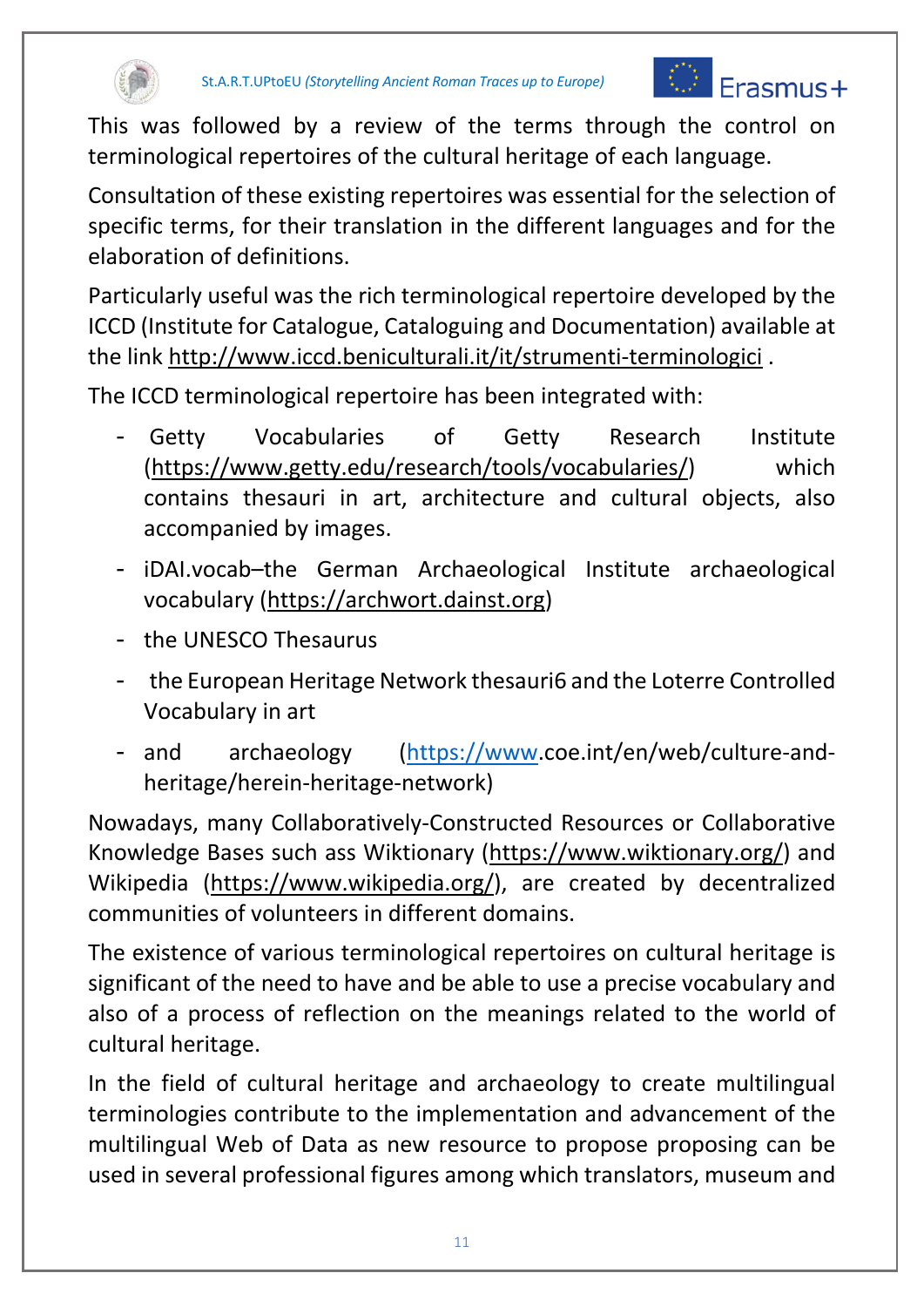



exhibition experts, archaeologists and researchers but also students and simple people interesting to cultural Heritage.

Therefore, in addition to a version of editorial setting traditional paper and digital, we proceeded to the information of data on the web through the insertion of words in a database that can be consulted and implemented in collaboration mode through differentiated accesses on website of Project St.A.R.T.UptoEU.

Attraverso la funzione ricerca è possibile consultare il repertorio terminologico nelle diverse lingue e anche visualizzare alcune immagini associate alla descrizione per visualizzare il significato e contestualizzarlo.

I repertori terminologici proposti non sono esaustivi del lessico specifico dei beni culturali ma rappresentano un'ampia selezione utile alla conoscenza e valorizzazione del patrimonio culturale, anche nella prospettiva di favorire una comunicazione multilingue per la divulgazione del patrimonio culturale ad esempio con pannellistica e didascalie.

*Stefania Febbraro* 

*(Liceo Siani)*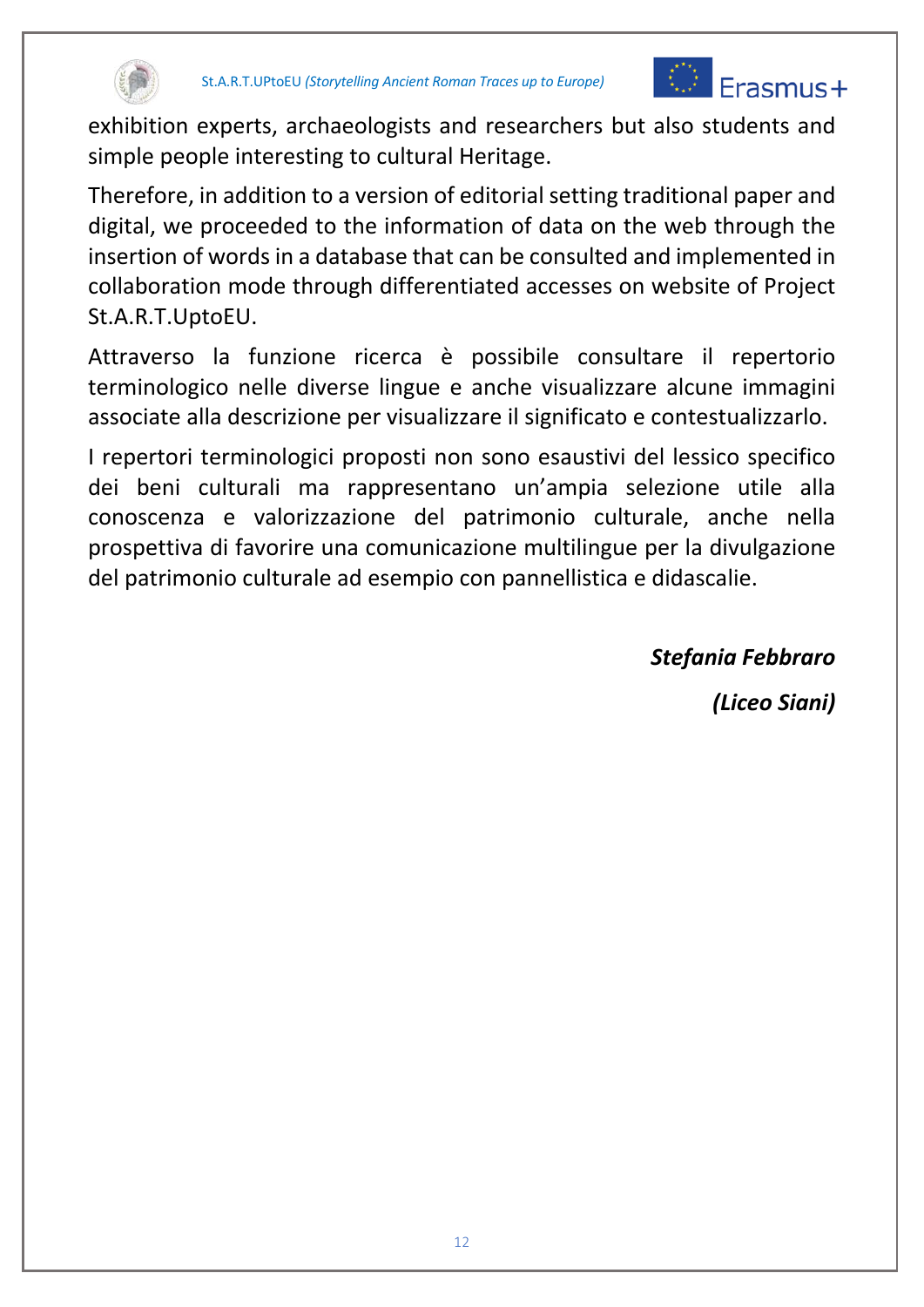



## **Text Abbreviations**

- *(it) Italian*
- *(lt) latin*
- *(es) Spanish*
- *(cz) Czech*
- *(fr) french*

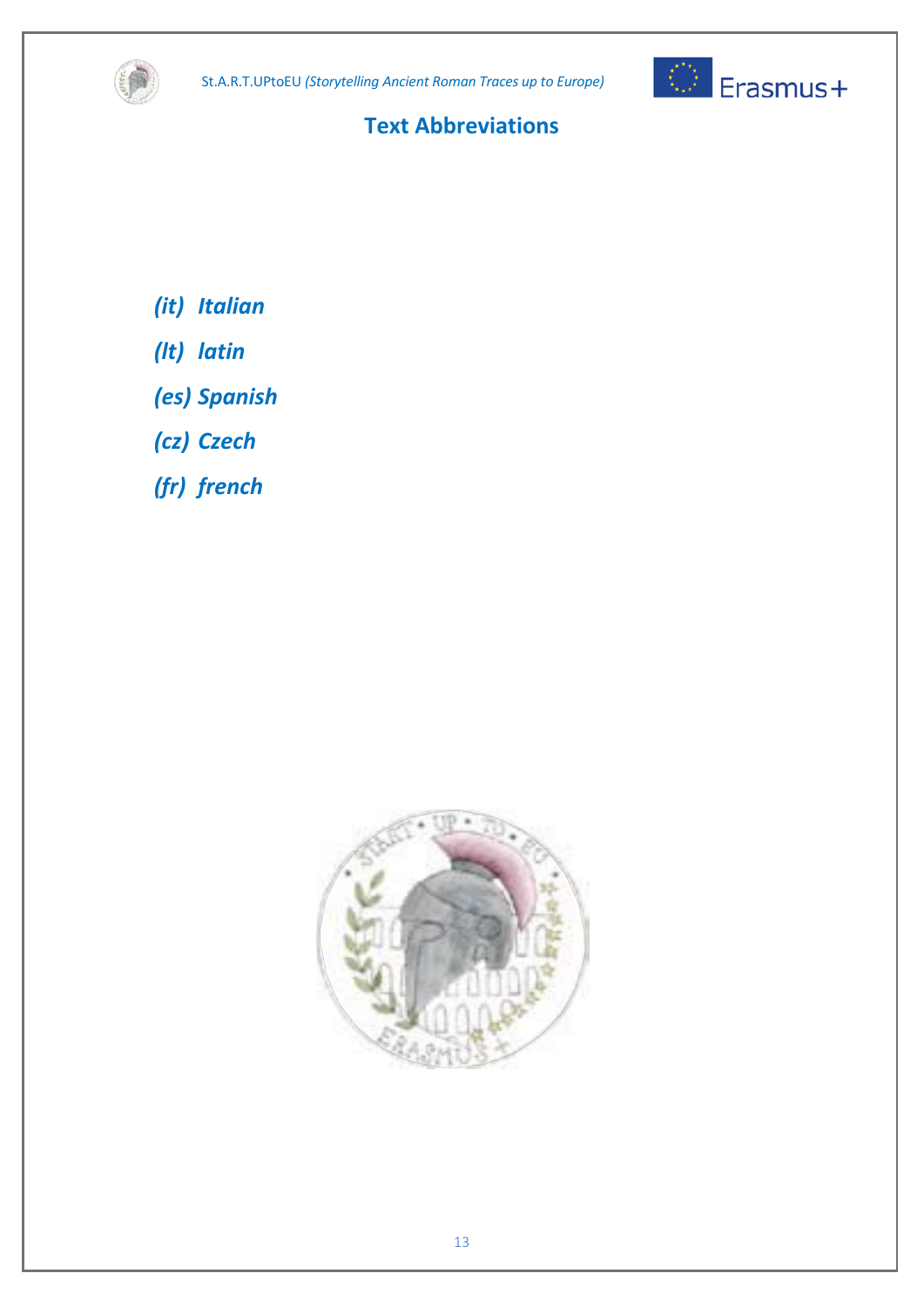

## Chapter 1 – Cultural heritage

**academy:** a society or institution intended to protect and develop an art, science, language aims promoting and maintaining standards in its particular field.

*(it) Accademia: Istituzione pubblica o privata istituita al fine di promuovere le scienze, le lettere, le arti (es) Academia; (de) Akademie; (cz) Akademie; (fr) Académie;* 

**accessibility:** the ability of a device, service, resource or environment to be easily usable by any type of user. In the field of cultural heritage it concerns both the physical dimension (architectural barriers, visual accessibility) and the cognitive dimension.

*(it) accessibilità: capacità di un dispositivo, di un servizio, di una risorsa o di un ambiente d'essere fruibile con facilità da una qualsiasi tipologia d'utente. Nell'ambito del patrimonio culturale riguarda sia la dimensione fisica (barriere architettoniche, accessibilità visiva) che quella cognitiva (dal multilinguismo all'accessibilità per diversi tipi di pubblici).* 

*(es) accesibilidad; (de) zugänglichkeit; (cz) přístupnost; (fr) accessibilité;* 

**accreditation:** procedure certifying that a given Institution complies with the criteria for proper functioning laid down by the competent authority. More specifically, it is an examination that certifies the quality of the museum and its activities, in order to legitimize special attention from public institutions and / or strengthen trust in the institution by visitors and stakeholders.

*(it) accreditamento: procedura che certifica la rispondenza di una data istituzione ai criteri di buon funzionamento fissati dall'autorità competente. Più nello specifico è un esame che attesta la qualità del museo e delle sue attività, in modo da legittimare una speciale attenzione da parte delle istituzioni pubbliche e/o rafforzare la fiducia nell'istituzione da parte di visitatori e stakeholder. (es) acreditación; (de) akkreditierung; (cz) akreditace; (fr) accréditation;* 

**acquisition:** an increase in the collection that can take place with an outlay of money or through a donation. *(it) acquisizione: incremento di una collezione che può avvenire con un esborso di denaro o attraverso una donazione.* 

*(es) adquisición; (de) erwerb; (cz) akvizice; (fr) acquisition;* 

**alienation:** transfer or destruction of objects belonging to a collection.

*(it) alienazione: cessione o distruzione di oggetti appartenenti ad una collezione.* 

*(es) alienación; (de) entfremdung; (cz) odcizení; (fr) aliénation;* 

antiquarium: collection of antique works generally from the greek-roman era, such as epigraphs, stones and other finds.

*(it) antiquarium: raccolta di opere a carattere antiquariale generalmente di epoca greco‐romana, come epigrafi, cippi e altri reperti.* 

*(es) anticuario; (de) antiquarium; (cz) antikvarium; (fr) antiquaire;* 

**archaelogical sites:**  sites that have traces of human settlements, more or less extensive, and that date back to prehistory or the ancient world: for example, remains of a city or a sanctuary or a palace or workshop *(it) aree archeologiche: siti che presentano tracce di insediamenti umani, più o meno estese, e che risalgono alla preistoria o al mondo antico: per esempio, resti di una città o di un santuario o di un palazzo o di un'area di produzione* 

*(es) zonas arqueológicas; (de) archäologische gebiete; (cz) archeologická místa; (fr) zones archéologiques;* 

**archaeological heritage:** archaeological heritage encompasses all remains, assets and other traces of the evolution of the planet, of life and human beings, the preservation and study of which help to retrace the history of mankind and its relation with the natural environment. The archaeological heritage also includes stratified deposits, structures, constructions, architectural groups, enhanced sites, moveable assets and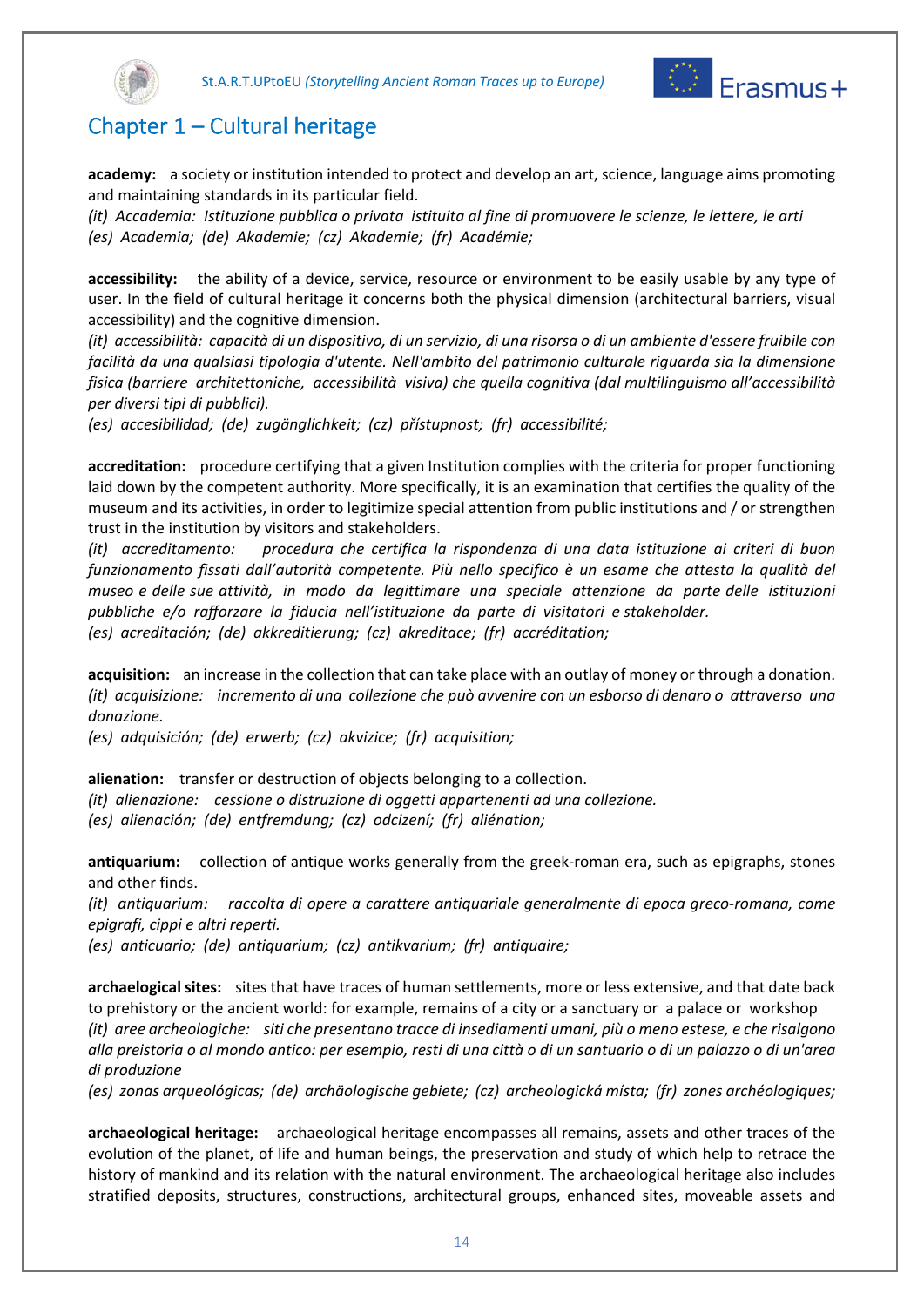



monuments of other nature, as well as their rural or urban setting, whether they are located on the ground, subsoil or underwater, in territorial waters or in the continental shelf.

*(it) beni archeologici: appartengono alla categoria dei beni archeologici «le cose immobili e mobili costituenti testimonianza storica di epoche, di civiltà, di centri od insediamenti la cui conoscenza si attua preminentemente attraverso scavi e rinvenimenti». In altre parole, sono beni archeologici tutti gli edifici, i ruderi, le opere d'arte (statue, sarcofagi) e gli oggetti, preziosi o d'uso, provenienti da un passato molto remoto e che sono stati ritrovati grazie a scavi, sia sul territorio sia sotto la superficie del mare.* 

*(es) patrimonio arqueológico; (de) archäologisches erbe; (cz) archeologické dědictví; (fr) patrimoine archéologique;* 

archaeologist: a professional who studies human history and prehistory through the excavation of sites and the analysis of artefacts and other physical remains.

*(it) archeologo: professionista che si occupa della ricerca, dello studio e della promozione del patrimonio archeologico con i compiti di programmare e seguire gli scavi delle aree archeologiche, il rilievo degli edifici o dei resti di edifici ritrovati, la catalogazione dei reperti e la tutela e valorizzazione dei beni archeologici. (es) arqueólogo; (de) archäologe; (cz) archeolog; (fr) archéologue;* 

**architect:** professional who deals with the research, study and promotion of architectural heritage. *(it) architetto: professionista che si occupa della ricerca, dello studio e della promozione del patrimonio architettonico.* 

*(es) arquitectura; (de) architekt; (cz) architekt; (fr) architecte;* 

**architectural heritage:** the category of architectural heritage includes monumental buildings, such as churches, palaces, villas, palaces, which are distinguished either by their artistic quality or by the particular construction techniques adopted or by their function or even by their decorations.

*(it) beni architettonici: alla categoria dei beni architettonici appartengono edifici monumentali, come chiese, palazzi, ville, regge, che si distinguono o per la loro qualità artistica o per le particolari tecniche costruttive adottate o per la loro funzione o anche per le loro decorazioni.* 

*(es) patrimonio arquitectónico; (de) architektonisch; (cz) architektonické dědictví; (fr) actifs architecturaux;* 

**archival assets:** the archival and book heritage includes the following categories of assets: the archives and individual documents of the State, the Regions, the other territorial public bodies and any other public body or institution, the book collections of the libraries of the state, the regions, other public bodies.

*(it) beni archivistici: il patrimonio archivistico e librario comprende le seguenti categorie di beni: gli archivi e i singoli documenti dello Stato, delle Regioni, degli altri Enti pubblici territoriali e di ogni altro ente o istituto pubblico, le raccolte librarie delle biblioteche dello stato, delle regioni, degli altri enti pubblici (es) activos de archivo; (de) archivalien; (cz) archivní datové zdroje; (fr) actifs d'archives;* 

**archive:** the totality of writings and other documents which have been formed by natural or legal persons on the basis of their practical or legal activity and which, as documentary sources and evidence of the past, are intended for permanent preservation in a given place.

*(it) archivio: l'archivio è la totalità di scritti e di altri documenti che si sono formati presso persone fisiche o giuridiche in base alla loro attività pratica o giuridica e che, quali fonti documentarie e prove del passato, sono destinati a permanente conservazione in un determinato luogo. (es) archivo; (de) archiv; (cz) archivovat; (fr) archiver;* 

**archivist:** someone with specific skills of collecting, managing and providing access to archives and records for the long term.

*(it) archivista: professionista che si occupa della ricerca, dello studio e della promozione del patrimonio archivistico.* 

*(es) archivista; (de) archivar; (cz) archivář; (fr) archiviste;*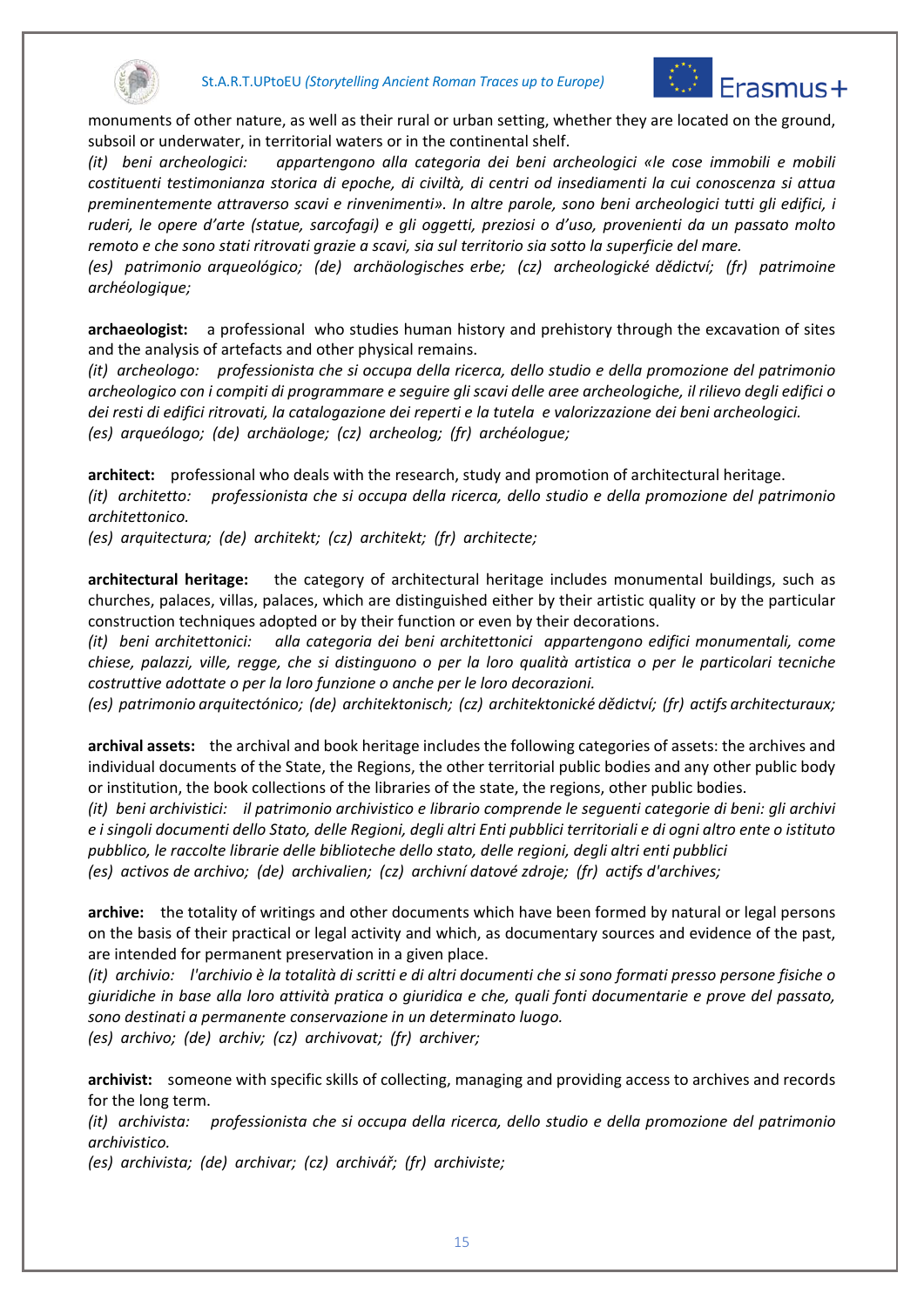



**art historian:** professional who deals with the research, study and promotion of the historical-artistic heritage with skills of great responsibility aimed at judging the historical, documentary, aesthetic relevance of the assets of historical‐artistic interest, to recognize their authenticity and to identify their origin or to reconstruct their history.

*(it) storico dell'arte: professionista che si occupa della ricerca, dello studio e della promozione del patrimonio storico‐artistico con competenze di grande responsabilità finalizzate a giudicare la rilevanza storica, documentaria, estetica dei beni di interesse storico‐artistico, di riconoscerne l'autenticità e di individuarne la provenienza o di ricostruirne la storia.* 

*(es) historiador del arte; (de) kunsthistoriker; (cz) historik umění; (fr) historien d'art;* 

**artistic and historical heritage:** all works of art and monuments, movable and immovable, which have a recognized artistic value or a particular historical importance for rarity or representativeness, having a relationship with cultural history of humanity

*(it) beni artistici e storici: sono beni culturali d'interesse artistico o storico le cose mobili o immobili di singolare pregio, rarità o rappresentatività, aventi relazione con la storia culturale dell'umanità* 

*(es) patrimonio artístico e histórico; (de) künstlerisches und historisches erbe; (cz) umělecké a historické dědictví; (fr) patrimoine artistique et historique;* 

**audio guide:** tool that allows the reproduction and listening of a recorded audio story, usually through a portable electronic device, with voice information about a monument, a museum or a site of tourist or cultural interest.

*(it) audioguida; strumento che permette la riproduzione e l'ascolto di un racconto audio registrato, solitamente attraverso un dispositivo elettronico portatile, con informazioni vocali su un monumento, un museo o un sito di interesse turistico o culturale.* 

*(es) audioguía: (de) audioguide; (cz) zvukový průvodce; (fr) guide audio;* 

**book assets:** book assets are mostly identifiable in books, but also in documents relating to the literary production of the great authors (autographs, correspondence, unpublished works, preparatory works), engravings, maps, posters, philatelic material, even photographs.

*(it) beni librari: i beni librari sono identificabili perlopiù nei libri, ma anche i documenti relativi alla produzione letteraria dei grandi autori (autografi, carteggi, inediti, lavori preparatori), le incisioni, le carte geografiche, i manifesti, il materiale filatelico, persino le fotografie.* 

*(es) activos contables; (de) buchvermögen; (cz) rezervovat majetek; (fr) livres;* 

**bookshop:** shop or website design-minded, multi-disciplinary brand offering objects, events, and experiences related to books and reading.

*(it) book shop: spazio all'interno di un museo dove vi è la possibilità di arricchire la propria visita con cataloghi dedicati alle mostre in corso, libri e saggi di tema artistico e architettonico, dedicati ad autori e movimenti che hanno attraversato la produzione culturale del museo, articoli di merchandising per grandi e piccoli, oltre alle immancabili idee regalo sempre originali: quadri, gadget a tema, t‐shirt, bag e oggetti per la casa.* 

*(es) librería; (de) buchhandlung; (cz) knihkupectví; (fr) librairie;* 

**cabinet:** exhibition venue that houses collections of specialized works, such as drawings, prints, ancient coins, gems and precious stones.

*(it) gabinetto: luogo espositivo che ospita raccolte di opere specialistiche, come per esempio disegni, stampe, monete antiche, gemme e pietre preziose.* 

*(es) cabinet; (de) kabinett; (cz) kabinet; (fr) cabinet;* 

**cataloguing:** classification and inventory of cultural, historical‐artistic, architectural, demo‐ethno‐ anthropological heritage, the main tool for the management of collections and their conservation.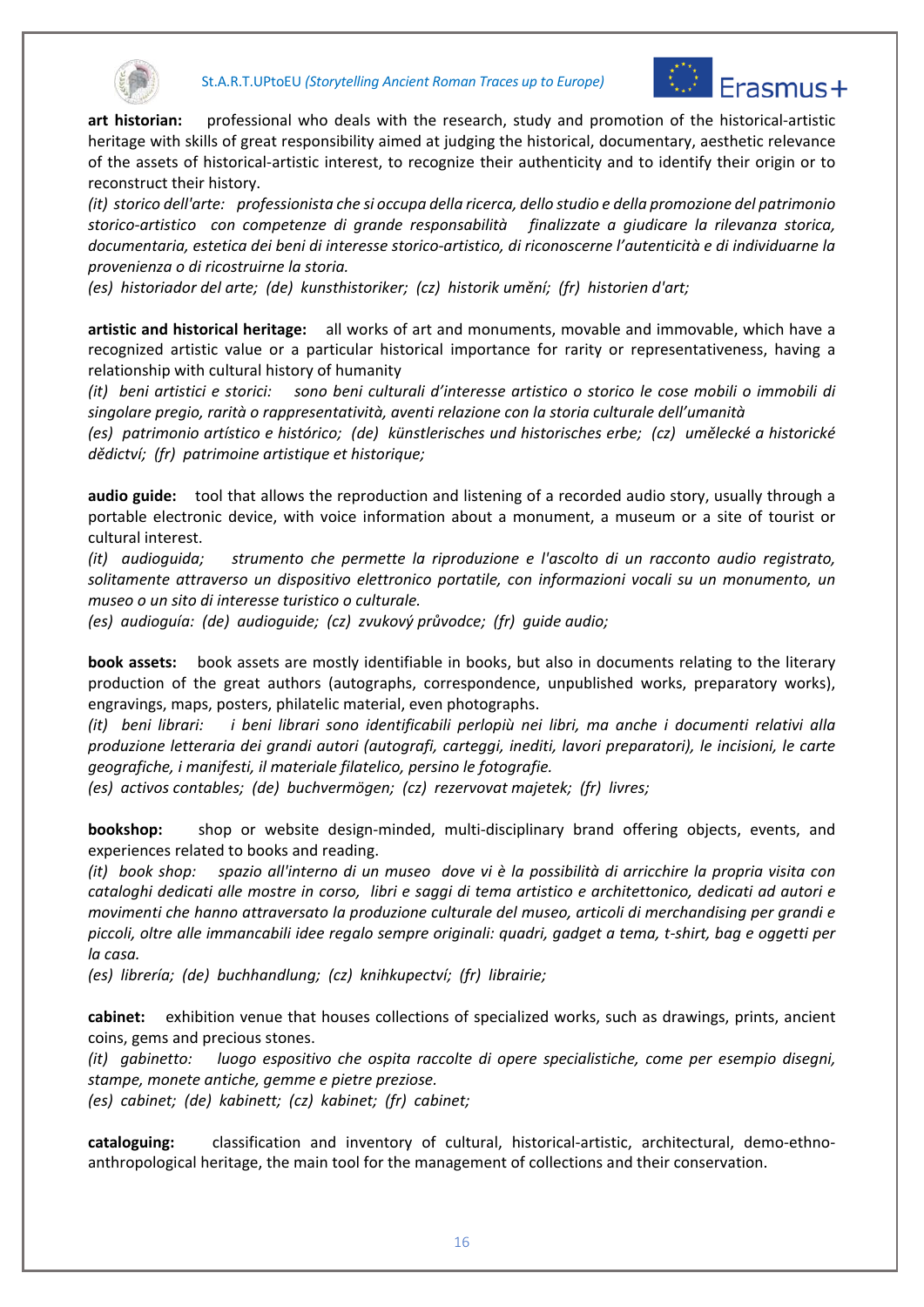



*(it) catalogazione: registrazione, classificazione e inventariazione dei beni culturali, storico‐artistici, architettonici, demo‐etnoantropologici; strumento principale della gestione delle collezioni e della loro conservazione.* 

*(es) catalogación; (de) katalogisierung; (cz) katalogizace; (fr) catalogage;* 

**collection:** constitutive and essential element of the museum collecting a group of objects or an amount of material accumulated in one location, especially for some purpose or as a result of some process, conducted with pre-established criteria, based on historical, artistic, scientific value or intrinsic value, or only out of curiosity or pleasure.

*(it) collezione: elemento costitutivo e imprescindibile dell'istituzione museo rappresentato da una raccolta di oggetti, condotta con criteri prestabiliti, basati sul valore storico, artistico, scientifico o sul pregio intrinseco, oppure soltanto per curiosità o piacere.* 

*(es) colección; (de) sammlung; (cz) sbírka; (fr) collection;* 

**colophon:** text that shows names and functions of all colors that have collaborated in the realization of the exhibition or text.

*(it) colophon: testo che riporta nomi e funzioni di tutti colori che hanno collaborato alla realizzazione della mostra.* 

*(es) colofón; (de) kolophon; (cz) otisk; (fr) imprimer;* 

**communication:** museum communication is a complicated, uncoded process and subject to infinite variations determined by the characteristics of the collection and the architectural environment in which the encounter between the visitor and the museum heritage takes place.

*(it) comunicazione: la comunicazione museale è un processo complicato, non codificato e soggetto a infinite varianti determinate dalle caratteristiche della collezione e dell'ambiente architettonico nel quale si svolge l'incontro fra il visitatore e il patrimonio museale.* 

*(es) comunicación; (de) kommunikation; (cz) komunikace; (fr) communication;* 

**contextualization:** process of inferring the context of something, such as an object or monument activity. Contextualization can be considered an essential segment of the process of interpretation and study of a given find or a group of objects in a collection. A lot of the perception that the visitor has of the exhibit also depends on it.

*(it) contestualizzazione: processo d'individuazione del contesto di un oggetto o un monumento o un'attività. La contestualizzazione può essere considerata un segmento essenziale del processo di interpretazione e studio di un determinato reperto o di un gruppo di oggetti della collezione. Da essa dipende molto anche la percezione che il visitatore ha dell'exhibit.* 

*(es) contextualización ‐; (de) kontextualisierung; (cz) contextualizace; (fr) contextualisation ‐;* 

**cultural heritage(1):** cultural heritage is an expression of the ways of living developed by a community and passed on from generation to generation, including tangible culture such as buildings, monuments, landscapes, books, works of art and artifacts, intangible culture such as folklore, traditions, language, customs, values, practices and knowledge, and natural heritage including culturally significant landscapes, and biodiversity.

*(it) beni culturali: oggetti, edifici, documenti, che per il loro valore artistico, storico o documentario e persino naturalistico, costituiscono quella fondamentale testimonianza della cultura e della tradizione di quei popoli o di quelle civiltà che questi beni hanno prodotto.* 

*(es) patrimonio cultural; (de) kulturerbe; (cz) kulturní dědictví; (fr) héritage culturel;* 

**cultural heritage(2):** set of cultural goods, that is, immovable and movable things that present artistic, historical, archaeological, ethno-anthropological, archival and bibliographic, and landscape interest. *(it) patrimonio culturale: insieme dei beni culturali, cioè di cose immobili e mobili che presentano interesse artistico, storico, archeologico, etnoantropologico, archivistico e bibliografico e paesaggistico. (es) patrimonio cultural; (de) betreiber des kulturellen erbes; (cz) kulturní dědictví; (fr) héritage culturel;*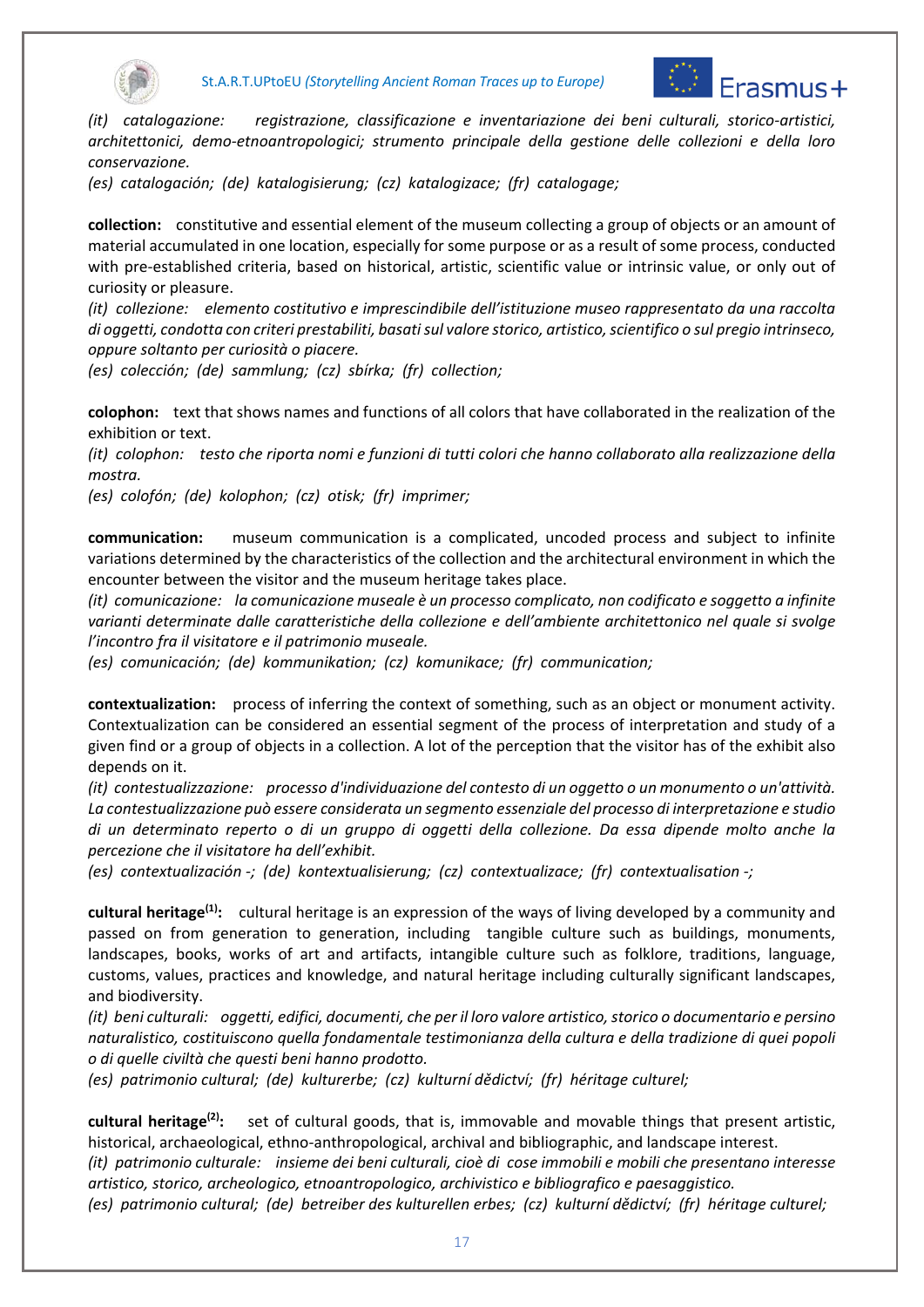



**cultural heritage operator:** professional who commonly deals with the management of artistic heritage: he is in fact specialized in their cataloguing, conservation as in their restoration

*(it) operatore dei beni culturali: professionista che si occupa comunemente della gestione dei beni artistici: è infatti specializzato nella loro catalogazione, conservazione come nel loro restauro* 

*(es) operador de patrimonio cultural; (de) betreiber des kulturellen erbes; (cz) operatore dei beni culturali; (fr) opérateur du patrimoine culturel;* 

**curator:** the curator is responsible for the storage, security, management and enhancement of the collections entrusted to him.

*(it) conservatore: il conservatore è responsabile della conservazione, della sicurezza, della gestione e della valorizzazione delle collezioni a lui affidate.* 

*(es) conservador; (de) kurator; (cz) konzervativní; (fr) conservateur;* 

**customer services:**  set of elements that make the visit as a whole comfortable and pleasant. *(it) accoglienza: l'insieme di quegli elementi che rendono confortevole e piacevole la visita nel suo complesso.* 

*(es) recepción; (de) empfang; (cz) zákaznické služby; (fr) accueil;* 

**dating:** set of researches aimed at identifying the period in which a fact occurred or an artifact was made. *(it) datazione: insieme di ricerche volte ad individuare il periodo in cui un fatto è avvenuto o un artefatto è stato realizzato.* 

*(es) datación; (de) datierung; (cz) datování; (fr) sortir ensemble;* 

**deposit:** set of materials preserved even in the state of fragment or with a state of advanced deterioration. *(it) deposito: insieme di materiali conservati anche alla stato di frammento o con uno stato di deterioramento avanzato.* 

*(es) almacén; (de) lager; (cz) vklad; (fr) verser;* 

display: set of procedures aimed at making an object visible and usable to the public. *(it) allestimento: insieme delle procedure indirizzate a rendere visibile e fruibile al pubblico un oggetto. (es) preparación; (de) vorbereitung; (cz) ukázat; (fr) préparation;* 

**ecclesial property:** direct authority over the goods or museums within the competence of the Church *(it) proprietà ecclesiatica: l'autorità diretta sui beni o musei di competenza della Chiesa. (es) propiedad eclesial; (de) kirchliches eigentum; (cz) církevní majetek; (fr) propriété ecclésiastique;* 

**ecomuseum:** an ecomuseum is a museum focused on the identity of a place, largely based on local participation and aiming to enhance the welfare and development of local communities. It is not concentrated in a building, but includes territorial areas, of which they want to be an instrument of revaluation and conservation. It is characterized by an inseparable set of a specific naturalistic and urban heritage combined with the history, traditions and customs of a particular community.

*(it) ecomuseo: tipologia di museo che non si concentra in un edificio, ma comprende aree territoriali più o meno vaste, di cui vogliono essere uno strumento di rivalutazione e conservazione, caratterizzate da un insieme inscindibile di un determinato patrimonio naturalistico e urbano unito alla storia, alle tradizioni e ai costumi di una particolare comunità.* 

*(es) ecomuseo; (de) ecomuseum; (cz) ecomuseum; (fr) écomusée;* 

**enhancement:** activities aimed at promoting knowledge of cultural heritage and ensuring the best conditions of use and public enjoyment of the heritage itself, including by people with disabilities, in order to promote the development of culture. It also includes the promotion and support of cultural heritage conservation interventions.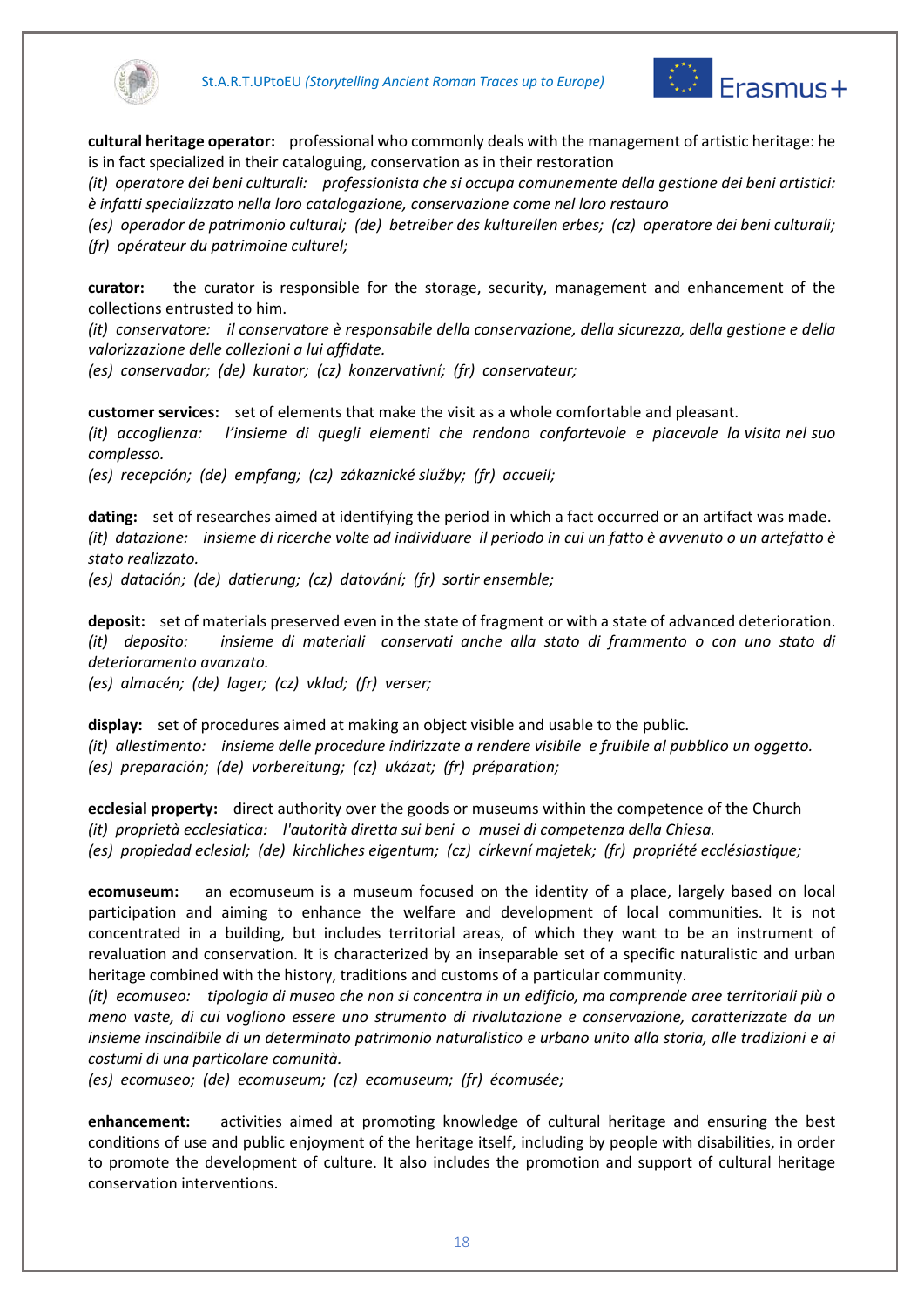



*(it) valorizzazione: esercizio delle funzioni e disciplina delle «attività dirette a promuovere la conoscenza del patrimonio culturale e ad assicurare le migliori condizioni di utilizzazione e fruizione pubblica del patrimonio stesso, anche da parte delle persone diversamente abili, al fine di promuovere lo sviluppo della cultura. Essa comprende anche la promozione ed il sostegno degli interventi di conservazione del patrimonio culturale (es) mejora; (de) ausdehnung, erweitertung, verbesserung; (cz) vylepšení; (fr) valorisation ;* 

**ethno‐anthropological, material and intangible heritage:**  ethno‐anthropological goods do not have particular artistic importance but are of great importance to understand the cultural traditions of a people, of which they constitute a precious testimony. This category therefore includes objects related to daily life or to crafts or to particular activities, for example tools, crockery, furnishings, clothes, toys, handicrafts.

*(it) i beni etnoantropologici, materiali e immateriali: i beni etnoantropologici non hanno particolare rilievo artistico ma sono di grande importanza per comprendere le tradizioni culturali di un popolo, di cui costituiscono una preziosa testimonianza. Fanno dunque parte di questa categoria oggetti legati alla vita quotidiana o ai mestieri o a particolari attività, per esempio arnesi, attrezzi, stoviglie, suppellettili, vestiti, giocattoli, prodotti di artigianato* 

*(es) activos etno‐antropológicos, tangibles; (de) ethnoanthropologische, materielle und immaterielle; (cz) kulturní dědictví; (fr) biens matériels ethno‐anthropologiques et immatériel;* 

**exhibition:** result of the collection in a specific exhibition event of objects on the basis of a research project or a historical theme, scientific, social, artistic etc. treated in a popular form that is believed to attract the public attention.

*(it) mostra: risultato della raccolta in uno specifico evento espositivo di oggetti provenienti da diverse collezioni sulla base di un progetto di ricerca o di un tema di storico, scientifico, sociale, artistico ecc. trattato in forma divulgativa che si ritiene possa attirare l'attenzione del pubblico (es) exposición; (de) ausstellung; (cz) výstava; (fr) spectacle;* 

**gallery:** type of museum; building that mainly collects paintings and sculptures. *(it) galleria: tipologia di museo; edificio che raccoglie prevalentemente opere di pittura e di scultura (es) galería; (de) galerie; (cz) galerie; (fr) tunnel;* 

**gipsoteca:**  type of museum that houses plaster works, mostly casts of ancient works *(it) gipsoteca: tipologia di museo che ospita opere in gesso, per lo più calchi di opere antiche (es) gipsoteca; (de) gipsothek; (cz) gipsoteca; (fr) collection de plâtre;* 

**glyceptotheque:** type of museum that preserves collections of semi‐precious stones or other carved materials.

*(it) gliptoteca: tipologia di museo che conserva collezioni di pietre dure o altre materie intagliate o scolpite. (es) gliceptoteca; (de) glykothek; (cz) glyceptotheque; (fr) glyptothèque;* 

**intangible heritage:** intangible heritage includes traditions or living expressions inherited from our ancestors and passed on to our descendants, such as oral traditions, performing arts, social practices, rituals, festive events, knowledge and practices concerning nature and the universe or the knowledge and skills to produce traditional crafts.

*(it) beni immateriali: beni esplicativi della cultura di un popolo, come per esempio canzoni, fiabe, proverbi, filastrocche, tecnologie e valori, spesso trasmessi soltanto da fonti orali.* 

*(es) activos inmaterialess; (de) vermögenswerte; (cz) nehmotný majetek; (fr) bien immatériel;* 

**inventory:** object identification and documentation tool, necessary for further internal and external uses of object data.

*(it) inventario: strumento di identificazione e di documentazione degli oggetti e la base necessaria per utilizzi ulteriori, interni ed esterni, dei dati relativi agli oggetti.* 

*(es) inventario; (de) inventar; (cz) inventář; (fr) inventaire;*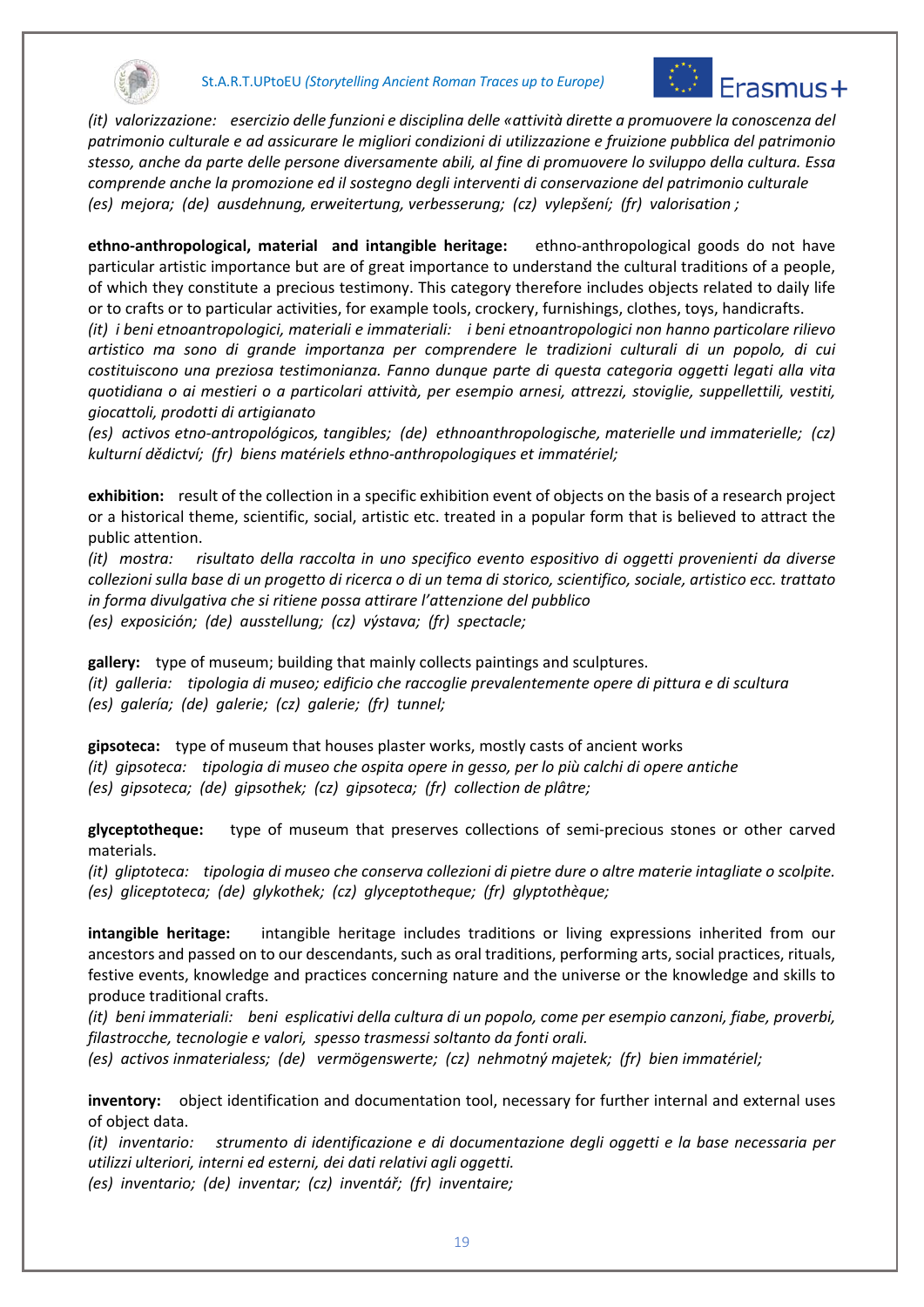



**landscape and environmental heritage:** to the category of environmental and landscape assets belong natural areas or areas transformed by man considered of particular beauty or areas of territory very interesting from a geological point of view, which for these reasons are an integral part of the natural heritage of a country.

*(it) beni paesaggistici e ambientali: alla categoria dei beni ambientali e paesaggistici appartengono aree naturali o trasformate dall'uomo considerate di particolare bellezza oppure zone di territorio molto interessanti dal punto di vista geologico, che per tali motivi sono parte integrante del patrimonio naturale di un paese.* 

*(es) paisaje y patrimonio ambiental; (de) landschaft und umwelterbe; (cz) beni paesaggistici e ambientali; (fr) patrimoine paysager et environnemental;* 

**library:** place, physical or virtual, aimed at the collection and conservation of physical resources such as books, magazines, cds, dvds.

*(it) biblioteca: luogo, fisico o virtuale, finalizzato alla raccolta e alla conservazione di risorse fisiche come libri, riviste, cd, dvd.* 

*(es) biblioteca; (de) bibliothek; (cz) knihovna; (fr) bibliothèque;* 

**maintenance:** all the activities and interventions aimed at controlling the conditions of the cultural asset and maintaining the integrity, functional efficiency and identity of the asset and its parts.

*(it) manutenzione: il complesso delle attività e degli interventi destinati al controllo delle condizioni del bene culturale e al mantenimento dell'integrità, dell'efficienza funzionale e dell'identità del bene e delle sue parti. (es) mantenimiento; (de) instandhaltung; (cz) údržba; (fr) entretien;* 

**material culture:** visible and concrete aspects of a culture, such as urban artefacts, the tools of everyday life and production activities.

*(it) cultura materiale: aspetti visibili e concreti di una cultura, quali i manufatti urbani, gli utensili della vita quotidiana e delle attività produttive.* 

*(es) cultura material; (de) materielle kultur; (cz) hmotná kultura; (fr) culture matérielle;* 

**material goods:** material cultural goods are all those goods that have an individual physical presence, called material, which remains substantially unchanged over time.

*(it) beni materiali: beni culturali materiali sono tutti quei beni che hanno una individuale presenza fisica, detta appunto materiale, che rimane sostanzialmente immutata nel tempo.* 

*(es) bienes materiales: (de) materielle güter: (cz) hmotné statky: (fr) biens matériels:* 

**memory:** the museum can be understood as a deposit and communication tool of the collective memory. *(it) memoria: il museo può essere inteso come deposito e strumento di comunicazione della memoria collettiva.* 

*(es) memoria; (de) gedächtnis / erinnerung; (cz) paměť; (fr) mémoire;* 

**monument:** architectural, plastic or monumental pictorial works, archaeological structures or objects, inscriptions, caves and groups of elements of exceptional universal value with a historical, artistic or scientific aspect.

*(it) monumento; opere architettoniche, plastiche o pittoriche monumentali, elementi o strutture di carattere archeologico, iscrizioni, grotte e gruppi di elementi di valore universale eccezionale dall'aspetto storico, artistico o scientifico.* 

*(es) monumento; (de) denkmal; (cz) pomník; (fr) monument;* 

**movable goods:** transportable goods such as paintings, sculptures, objects.

*(it) beni mobili; beni trasportabili come quadri, sculture, oggetti.* 

*(es) beni mobili; (de) bewegliche güter; (cz) movitosti; (fr) biens mobiliers;*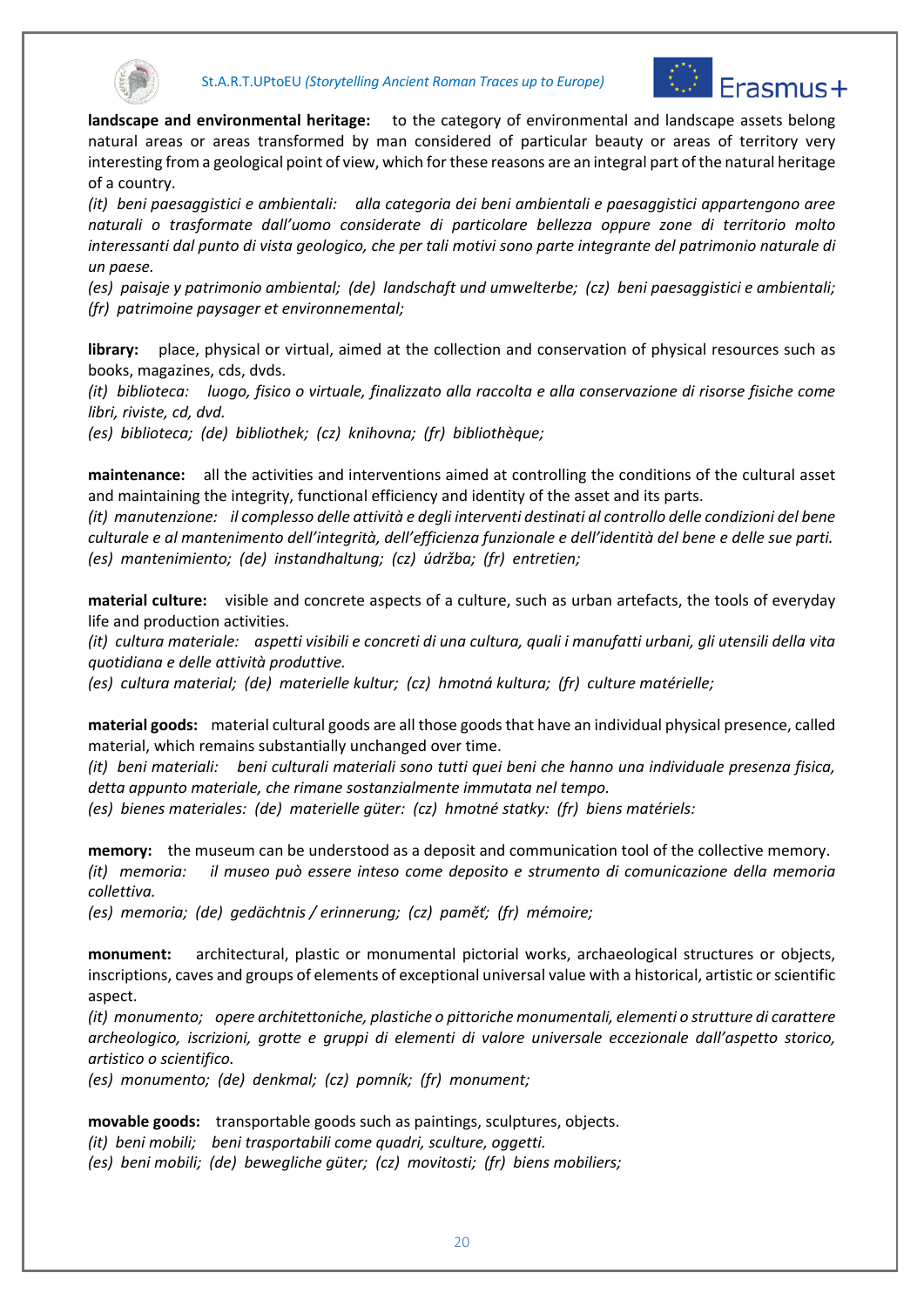



**museum:** structure designed to permanently "contain" an exhibition of works of various kinds: "a museum is a non‐profit, permanent institution in the service of society and its development, open to the public, which acquires, conserves, researches, communicates and exhibits the tangible and intangible heritage of humanity and its environment for the purposes of education, study and enjoyment" (ICOM).

*(it) museo: struttura deputata a "contenere" stabilmente un'esposizione di opere di vario tipo: "un'istituzione permanente, senza scopo di lucro, al servizio della società e del suo sviluppo. È aperto al pubblico e compie ricerche che riguardano le testimonianze materiali e immateriali dell'umanità e del suo ambiente; le acquisisce, le conserva, le comunica e, soprattutto, le espone a fini di studio, educazione e diletto" (ICOM).* 

*(es) museo; (de) museum; (cz) muzeum; (fr) musée;* 

**pinacotheca:** type of museum; building that collects and exhibits only paintings. *(it) pinacoteca: tipologia di museo; edificio che raccoglie ed espone soltanto quadri. (es) pinacoteca; (de) pinakothek; (cz) pinacotheca; (fr) galerie de photos;* 

**preservation:** coherent, coordinated and planned study, prevention, maintenance and restoration activities. *(it) conservazione: coerente, coordinata e programmata attività di studio, prevenzione, manutenzione e restauro.* 

*(es) preservación; (de) konservierung; (cz) zachování; (fr) espace de rangement;* 

**prevention:** all the activities capable of limiting the risk situations related to the cultural asset in its context. *(it) prevenzione: il complesso delle attività idonee a limitare le situazioni di rischio connesse al bene culturale nel suo contesto.* 

*(es) prevención; (de) prävention; (cz) prevence; (fr) la prévention;* 

**Private property:** legal capacity of a person over a thing and/or place

*(it) proprietà privata: capacità giuridica di una persona su una cosa e/o luogo* 

*(es) propriedad privata; (de) privateigentum; (cz) proprietà privata; (fr) propriété privée;* 

**protection:** exercise of the functions and in the discipline of the activities directed, on the basis of an adequate cognitive activity, to identify the assets constituting the cultural heritage and to guarantee their protection and conservation for purposes of public use.

*(it) tutela: esercizio delle funzioni e nella disciplina delle attività dirette, sulla base di un'adeguata attività conoscitiva, ad individuare i beni costituenti il patrimonio culturale e a garantirne la protezione e la conservazione per fini di pubblica fruizione.* 

*(es)* tutela; (de) vormundschaft; (cz) opatrovnictví; (fr) protection;

**public property:** direct authority over assets or museums within the competence of the State or of decentralised local authorities and administrations (regions, provinces, municipalities)

*(it) proprietà pubblica: l'autorità diretta sui beni o musei di competenza dello Stato o di enti e amministrazioni locali decentrate (regioni, province, comuni)* 

*(es) propiedad pública; (de) öffentliches eigentum; (cz) veřejný majetek; (fr) propriété publique;* 

real estate: non-transportable assets (such as buildings, monuments, archives, libraries). *(it) beni immobili: beni non trasportabili (come edifici, monumenti, archivi, biblioteche). (es) bienes inmueble; (de) immobilien; (cz) nehmotný majetek; (fr) immobilier;* 

**restoration:** activities aimed at preserving the integrity of the artistic work and reintegrating its possible alteration or mutilation.

*(it) restauro: attività volta alla conservazione dell'integrità dell'opera artistica e alla reintegrazione di una sua possibile alterazione o mutilazione.* 

*(es) restauración; (de) restaurierung; (cz) obnovení; (fr) restauration;*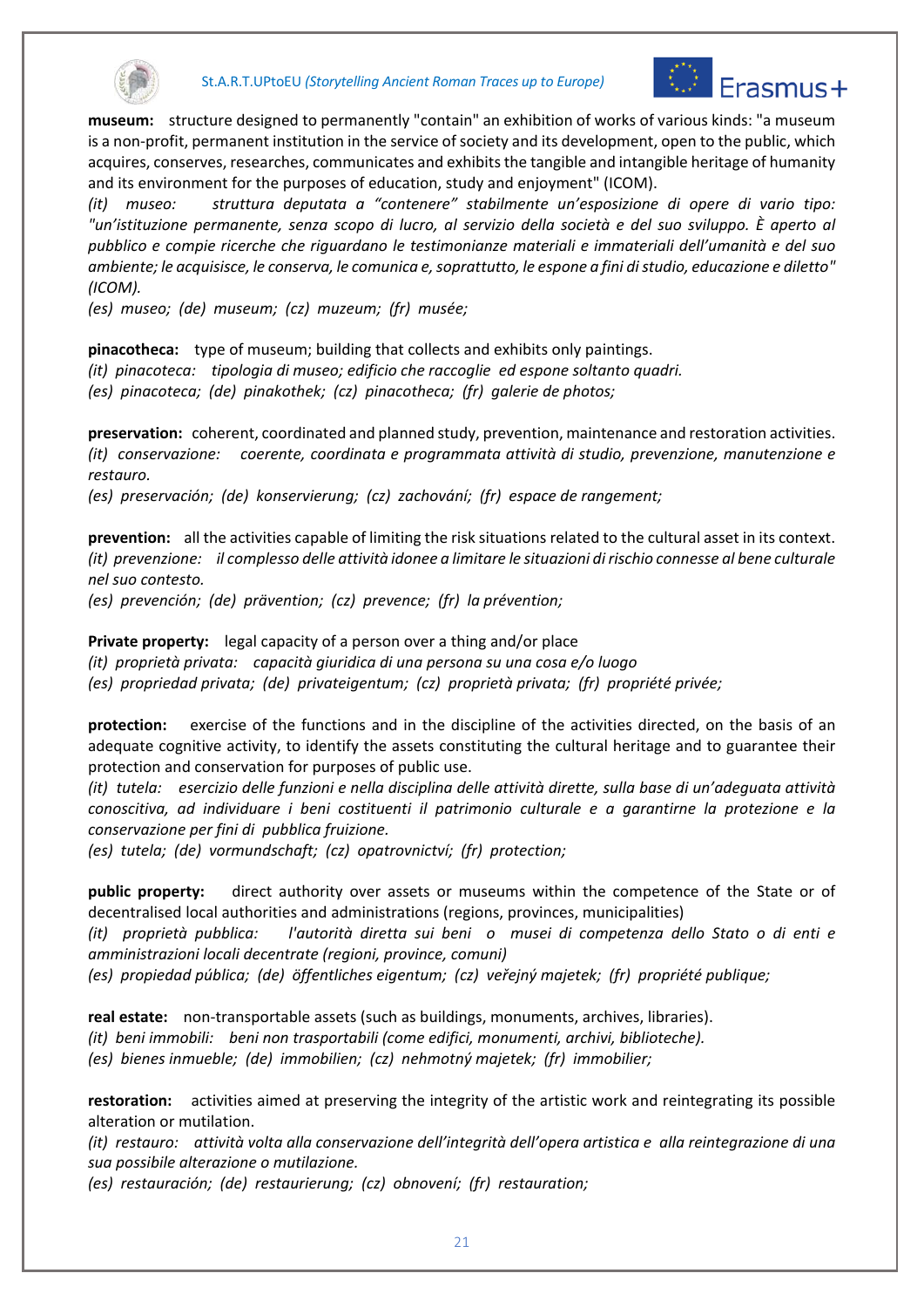



**restorer:** professional who deals materially with the restoration and conservation of cultural heritage and who must have a deep culture in the historical‐literary field and have specific knowledge of methodology and technique of conservation and restoration, master regional, national and international legislation in the field of protection and defense of cultural heritage.

*(it) restauratore: professionista che si occupa materialmente del restauro e conservazione dei beni culturali e che deve avere una profonda cultura in ambito storico‐letterario e avere specifiche conoscenze di metodologia e tecnica della conservazione e del restauro, padroneggiare la legislazione regionale, nazionale e internazionale nel campo della tutela e della difesa dei beni culturali.* 

*(es) restaurador; (de) restaurator; (cz) restaurátor; (fr) restaurateur;* 

**scientific committee:** group of experts with the function of supervising and guaranteeing the correctness of the contents and authenticity of the materials on display or publications.

*(it) comitato scientifico: gruppo costituito da esperti con la funzione di supervisione e garanzia della correttezza dei contenuti e dell'autenticità dei materiali in mostra o delle pubblicazioni.* 

*(es) comité científico; (de) wissenschaftlicher ausschuss; (cz) vědecký výbor; (fr) comité scientifique;* 

**showcase:** container for the exhibition of objects; the main tool of the musealization process, but it is also one of the major obstacles to the relationship between the collection and the user of the museum.

*(it) vetrina: contenitore per l'esposizione di oggetti; strumento principe del processo di musealizzazione, che determina comunque alcuni ostacoli al rapporto tra collezione e utente del museo.* 

*(es) escaparate; (de) vitrine; (cz) vitrína; (fr) fenêtre d'affichage;* 

**sites:** place with artefacts or where are conjugated artefacts and nature, as well as areas, including archaeological sites, of exceptional universal value with a historical and aesthetic, ethnological or anthropological aspect.

*(it) siti: opere dell'uomo o opere coniugate dell'uomo e della natura, come anche le zone, compresi i siti archeologici, di valore universale eccezionale dall'aspetto storico ed estetico, etnologico o antropologico. (es) sitios; (de) standort, ausgrabungsstätte; (cz) internetové stránky; (fr) des sites;* 

**storytelling:** a form of communication with ancient origins based on the art of storytelling, used today especially in the digital field to enhance its products in an effective and engaging way, in order to expand the audience of potential customers. Technique used in the field of cultural heritage for dissemination and enhancement in order to expand the number of users.

*(it) storytelling: forma di comunicazione dalle origini antiche fondata sull'arte arte della narrazione, utilizzata oggi soprattutto in ambito digitale per valorizzare in maniera efficace e coinvolgente i propri prodotti, in modo da ampliare la platea di potenziali clienti. Tecnica utilizzata nell'ambito dei beni culturali per la divulgazione e valorizzazione nella prospettiva di ampliare il numero di fruitori. (es) narración; (de) storytelling; (cz) vyprávění; (fr) raconter des histoires;* 

**superintendent:** body of research, direction and technical coordination in the fields of inventory, cataloguing, conservation, restoration and enhancement of cultural heritage.

*(it) soprintendenze: organo di ricerca, indirizzo e coordinamento tecnico nei settori della inventariazione, catalogazione, conservazione, restauro e valorizzazione dei beni culturali.* 

*(es) superintendentes; (de) inspektoren, aufseher; (cz) soprintendenze; (fr) surintendances;* 

**thesaurus:** collection of words that allows each user to describe an object and index it with identical terms of reference. The creation of thesaurus or thesauri is one of the most important moments in the creation of a database linked to the collection of a museum.

*(it) thesaurus: corpo di vocaboli che permette a ogni utilizzatore di descrivere un oggetto e indicizzarlo con termini di riferimento identici. La creazione di thesaurus o thesauri è uno dei momenti più importanti nella realizzazione di un database legato alla collezione di un museo.* 

*(es) tesauro; (de) thesaurus; (cz) tezaurus; (fr) thésaurus;*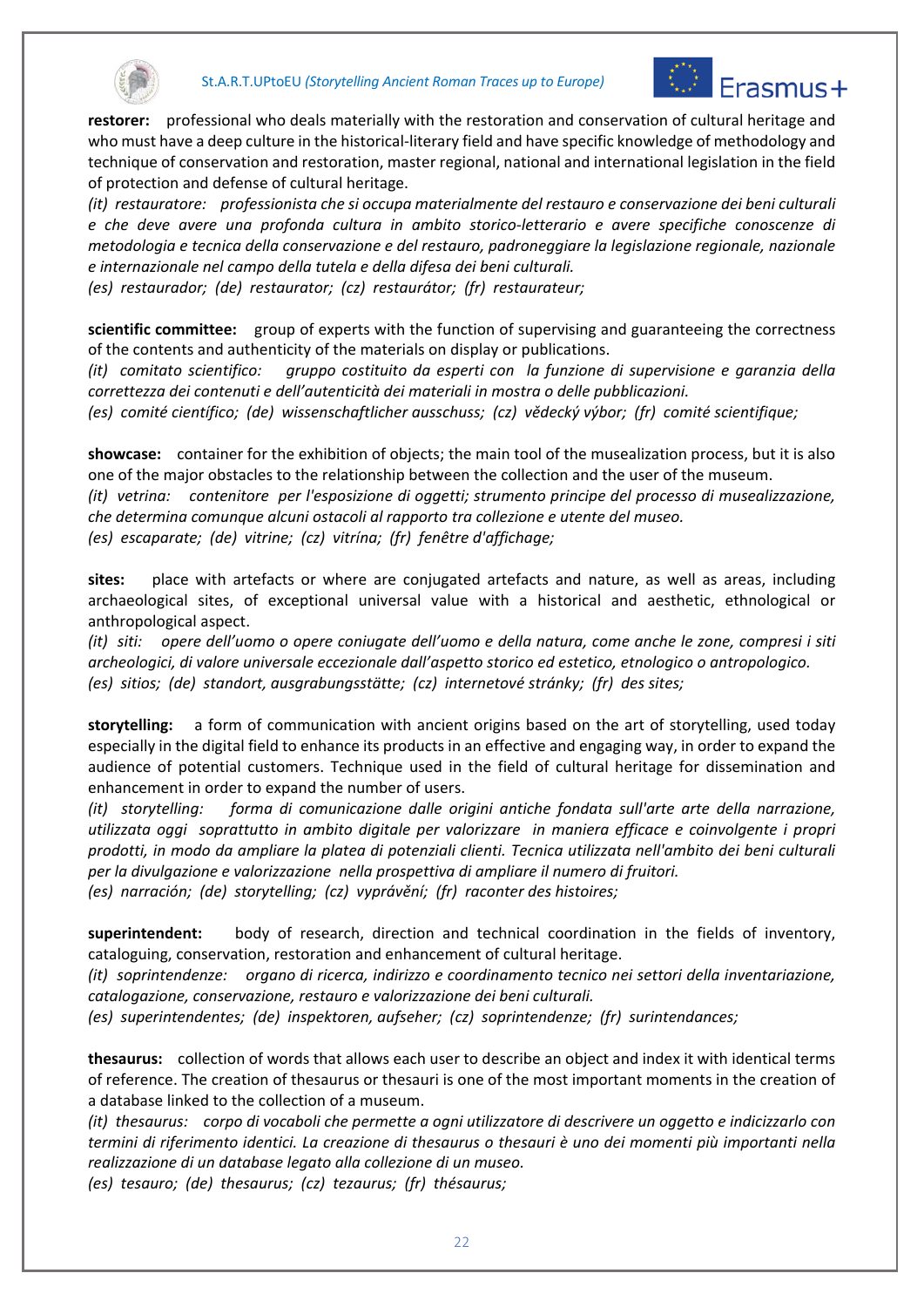



**UNESCO:** Nations Educationals, Scientific and Cultural Organization. International institution with the task of contributing to peace and security by promoting collaboration between nations through education, science and culture

*(it) UNESCO: United Nations Educational, Scientific and Cultural Organization, ossia Organizzazione delle Nazioni Unite per l'Educazione, la Scienza e la Cultura. Istituzione internazionale con il compito di contribuire alla pace e alla sicurezza promuovendo la collaborazione tra le Nazioni attraverso l'educazione, la scienza e la cultura* 

*(es) UNESCO; (de) UNESCO; (cz) UNESCO; (fr) UNESCO;* 

visit: the visit is the fundamental experience (and service) that the museum offers to its public. It is a complex experience because it involves physically and intellectually in a challenging way all types of visitors. *(it) visita: la visita è l'esperienza (e il servizio) fondamentale che il museo offre al suo pubblico. È un'esperienza complessa poiché coinvolge fisicamente e intellettualmente in maniera impegnativa tutti i tipi di visitatori.* 

*(es) visita; (de) besuch; (cz) navštívit; (fr) visite;* 

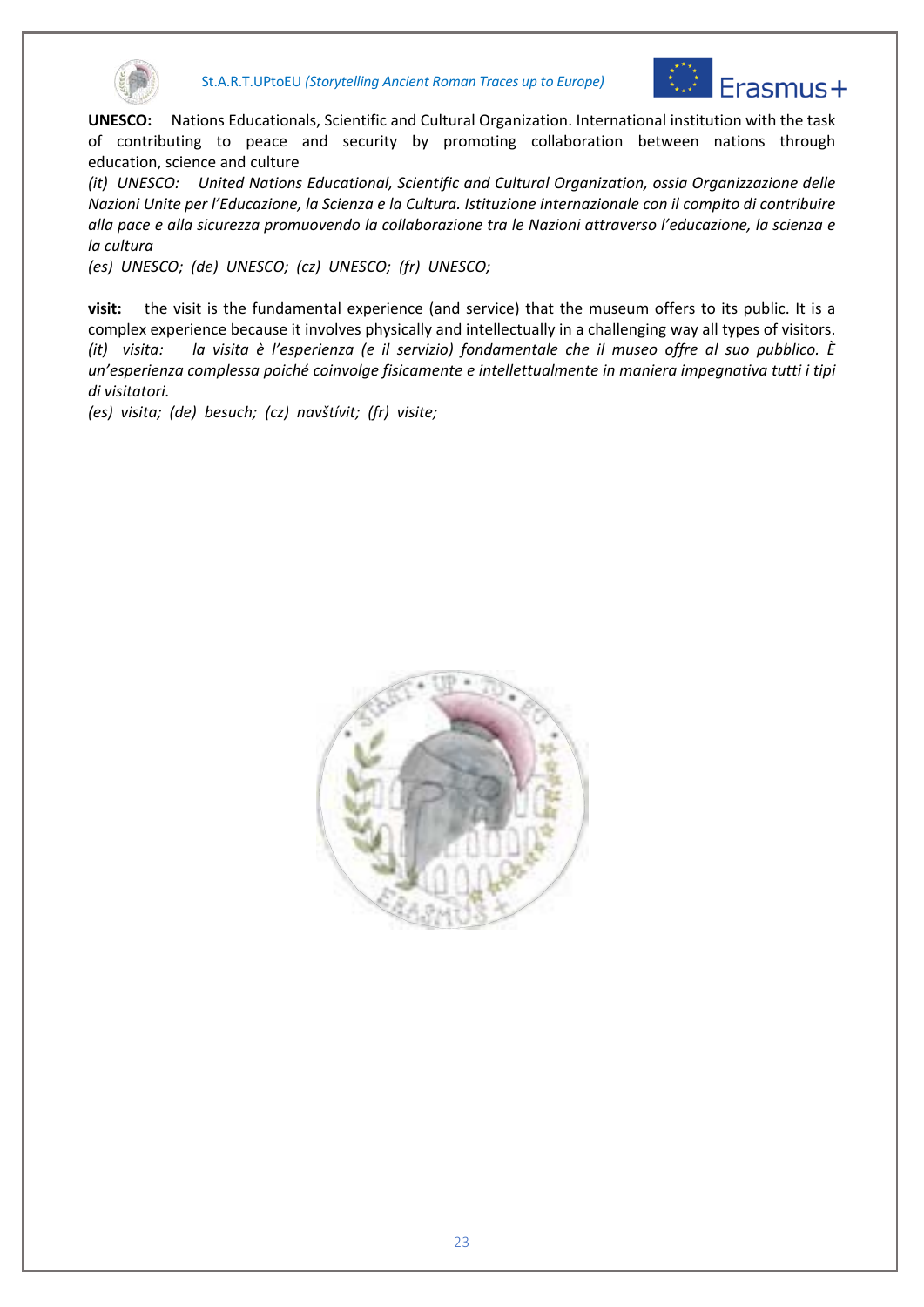



## Chapter 2 – Sectors of cultural heritage

archaeology: archaeology is the study of the societies and peoples of the past and their cultures by examining the remains of their buildings, tools, and other objects such as tools, pottery, jewelry, stone walls, and monuments.

*(it) archeologia: scienza che studia le civiltà umane antiche attraverso la scoperta e lo studio delle testimonianze materiali che ci sono pervenute fino ad oggi.* 

*(es) arqueologia; (de) archäologie; (cz) archeologie; (fr) archéologie;* 

**architecture:** architecture is the art and science of designing buildings and other physical structures. *(it) architettura: l'arte di formare, attraverso mezzi tecnico costruttivi, spazî fruibili ai fini dei bisogni umani: edifici, autostrade, ponti o altre opere di ingegneria, giardini e anche monumenti (obelischi, colonne onorarie, ecc.), considerati nella loro funzione spaziale.* 

*(es) arquitectura; (de) architektur; (cz) architektura; (fr) architecture;* 

art: the expression or application of human creative skill and imagination, typically in a visual form such as painting or sculpture, producing works to be appreciated primarily for their beauty or emotional power. *(it) arte: l'arte è il significato e la creazione, nascoste dietro una bellezza e comprende ogni attività umana portata a forme di creatività e di espressione estetica, poggiando su accorgimenti tecnici, abilità innate o acquisite e norme comportamentali derivanti dallo studio e dall'esperienza. (es) arte; (de) kunst; (cz) umění; (fr) art;* 

**cultural landscape:** cultural landscape is a term used in the fields of geography, ecology, and heritage studies, to describe a symbiosis of human activity and environment. An "associative cultural landscape" which may be valued because of the "religious, artistic or cultural associations of the natural element." *(it) paesaggio: il paesaggio culturale è un paesaggio nel quale la natura porta i segni dell'opera dell'uomo e ne racconta la storia, caricandosi di memorie e significati.* 

*(es) paisage cultural; (de) kulturlandschaft; (cz) kulturní krajina; (fr) paysage;* 

**intangible cultural heritage:** intangible cultural heritage includes traditions or living expressions inherited from our ancestors and passed on to our descendants, such as oral traditions, performing arts, social practices, rituals, festive events, knowledge and practices concerning nature and the universe or the knowledge and skills to produce traditional crafts.

*(it) beni culturali immateriali: per "beni culturali immateriali" s'intendono le pratiche, rappresentazioni, espressioni, sapere e capacità, come pure gli strumenti, artefatti, oggetti, e spazi culturali associati, che le comunità, i gruppi e, in alcuni casi anche i singoli individui, riconoscono come parte integrante del loro patrimonio culturale.* 

*(es) bien cultural inmaterial; (de) immaterielle kulturgüter; (cz) kulturní dědictví nehmotné; (fr) biens culturels immatériels;* 

**landscape:** according to the code of cultural heritage and landscape, geographical landscape is defined as "a homogeneous part of territory whose features derive from nature, from human history or from their mutual interrelations".

*(it) paesaggio: porzione del territorio che rappresenta una componente fondamentale del patrimonio culturale e naturale.* 

*(es) paisage; (de) landschaft; (cz) krajina; (fr) paysage;* 

**painting:** the expression of ideas and emotions, with the creation of certain aesthetic qualities, in a twodimensional visual language

*(it) pittura: l'arte di dipingere, raffigurando il mondo esterno, o esprimendo l'intuizione fantastica, per mezzo di linee, colori, masse, valori e toni.* 

*(es) pintura; (de) gemälde; (cz) malířství; (fr) peinture;*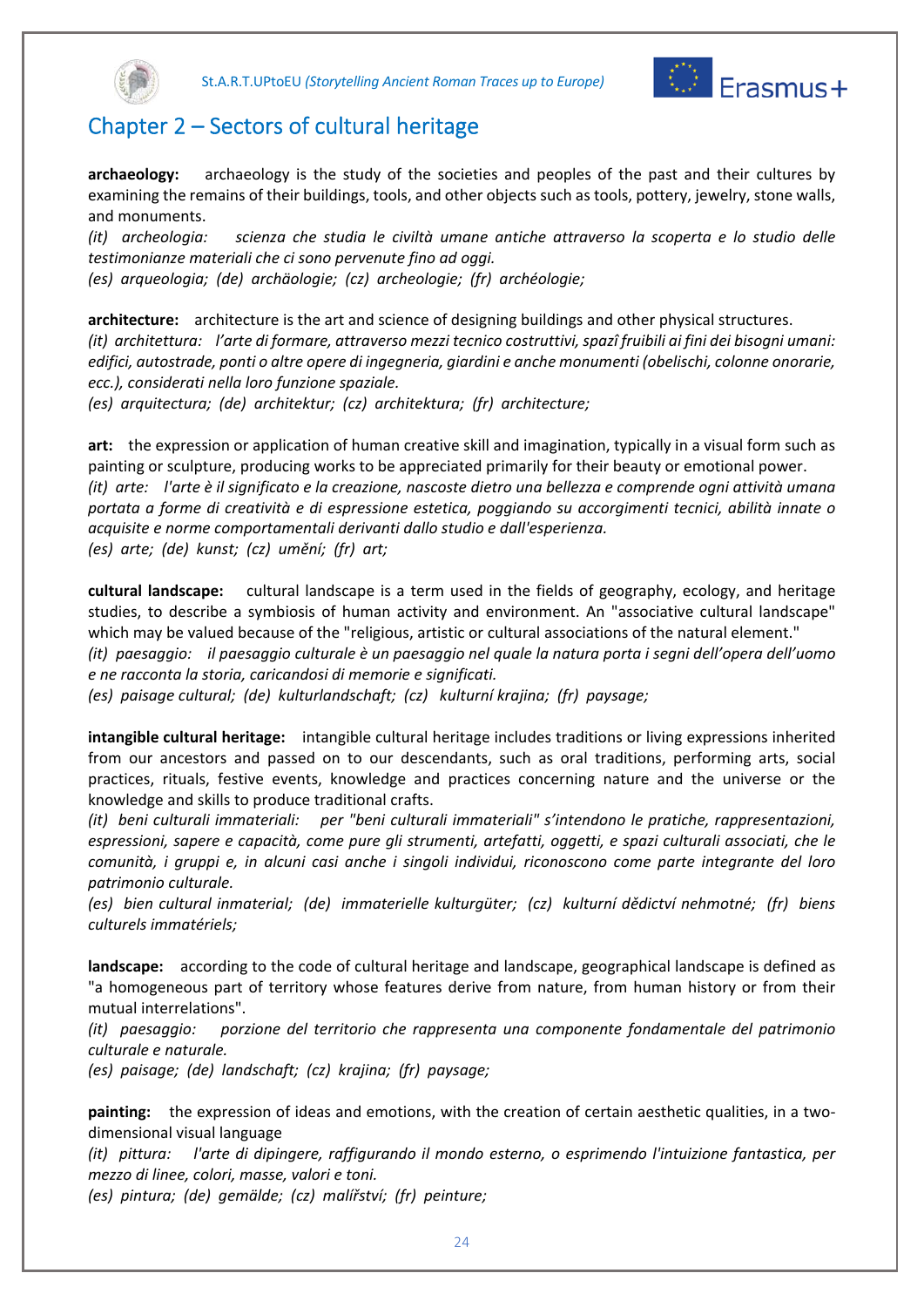



sculpture: an artistic form in which hard or plastic materials are worked into three-dimensional art objects. *(it) scultura: l'arte e la tecnica di ricavare da un materiale una forma o una rappresentazione plastica. (es) escultura; (de) skulptur; (cz) sochařství; (fr) sculpture;* 

**tangible cultural heritage:** tangible cultural heritage refers to physical artefacts produced, maintained and transmitted intergenerationally in a society. Examples of intangible heritage are oral traditions, performing arts, local knowledge, and traditional skills.

*(it) beni culturali materiali: i beni culturali materiali sono tutti quei beni che hanno una individuale presenza fisica, detta appunto materiale, che rimane sostanzialmente immutata nel tempo. i beni culturali materiali si suddividono in beni mobili, cioè che possono essere spostati, e beni immobili, che invece nascono con una collocazione fissa.* 

*(es) bien cultural material; (de) materielle kulturgüter; (cz) kulturní dědictví hmotné; (fr) biens culturels matériels;* 

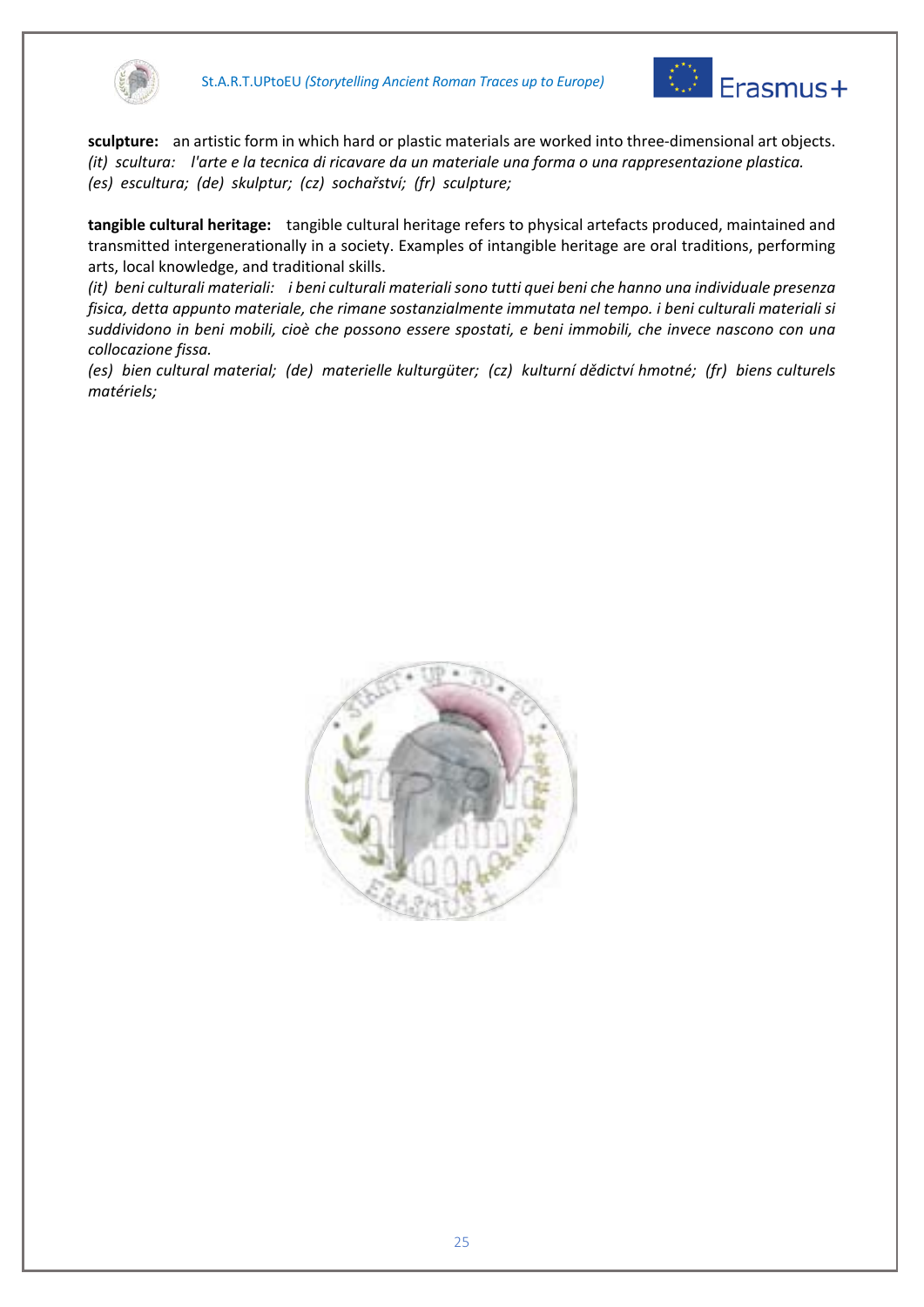



## Chapter 3 – Cataloguing terms of the cultural heritage

**above sea level:**  to indicate the absolute elevation, i.e. on the surface of the geoid, approximated by the mean free surface of the oceans, thought to extend below the landmasses. *(it) quota s.l.m.; (es) sobre el nivel del mar; (de) über dem meeresspiegel; (cz) výška n.m.; (fr) altitude a.s.l.* 

## **absence:** lack of measurement.

*(it) mancanza; (es) ausencia; (de) abwesenheit / mangel; (cz) absence; (fr) manquer de* 

## **acronym:** acronym for quotes.

*(it) sigla per citazione; (es) acrónimo; (de) acronym; (cz) akronym; (fr) initiales pour citation* 

administrative division: It is a defined part of the territory of a state with the boundaries of which the competence of an administrative body is limited.

*(it) altra ripartizione amministrativa o località estera; (es) división administrativa; (de) administrative aufteilung; (cz) administrativní rozdělení; (fr) autre division administrative ou localisation à l'étranger* 

**author:** a writer of a book, article, or document. *(it) autore; (es) autor; (de) autor\_in; (cz) autor; (fr) auteur* 

**author reference:** are quotations or events referring to the author or his life. *(it) riferimento all'autore; (es) referencia del autor; (de) hinweis auf den autor; (cz) odkaz autora; (fr) référence à l'auteur* 

**author's card:** it includes the author's image and biographical information. *(it) autore scheda; (es) tarjeta del autor; (de) karte des autors; (cz) autorova karta; (fr) carte d'auteur* 

**bibliography:** a list of the books referred to in a scholarly work.

*(it) bibliografia specifica; (es) bibliografía; (de) bibliographie; (cz) specifická bibliografie; (fr) bibliographie spécifique* 

**Brief description:** Describe something or someone briefly.

*(it) descrizione sintetica; (es) breve descripción; (de) kurzbeschreibung; (cz) stručný popis; (fr) description synthétique* 

**category, class and production:** subdivision that is obtained by ordering or classifying according to various criteria.

*(it) categoria ‐ classe e produzione; (es) categoría, clase y producción; (de) kategorie, art und produktion; (cz) pozice; (fr) catégorie ‐ classe et production* 

**chronological reference band:** a specification based on accepted standards, or on requirements set by an acceptable authority, which describes products, materials, or pieces of equipment to be incorporated in a building project.

*(it) fascia cronologica di riferimento; (es) banda de referencia cronológica; (de) chronologischer referenzrahmen; (cz) chronologické referenční pásmo; (fr) bande de référence chronologique* 

**circumstance:** a fact or event that makes a situation the way it is. *(it) circostanza; (es) circunstancia; (de) umstand / bedingung; (cz) okolnosti; (fr) circonstance* 

**classification:** a tabard or surcoat embroidered with armorial bearings.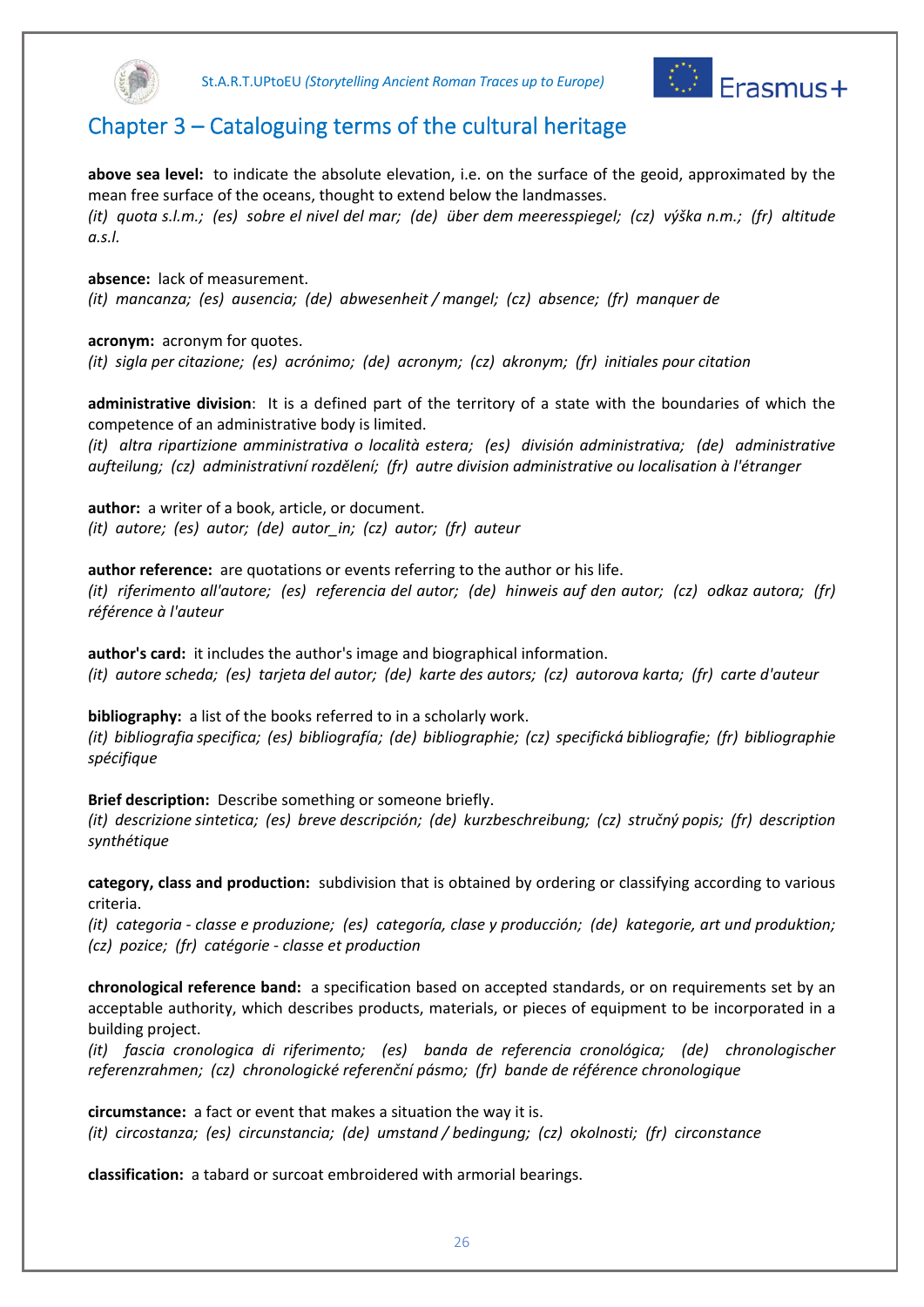



*(it) classe di appartenenza; (es) un tabardo o sobretodo bordado con escudos de armas; (de) kategorie; (cz) klasifikace; (fr) classe d'appartenance* 

code for connecting epigraphic insert: code for connecting epigraphic insert. *(it) sigla per collegamento inserto epigrafico; (es) código para conectar inserto epigráfico; (de) analytische daten; (cz) kód pro připojení epigrafické vložky; (fr) code de connexion de l'insert épigraphique* 

**code well:** a legislative decree regulating the protection of the cultural and landscape. *(it) codice bene; (es) codificar bien; (de) kulturguterlass; (cz) kód památky; (fr) code bien* 

**collocation:** arrangement, placement in appropriate or previously established location. *(it) collocazione; (es) colocación; (de) zusammenstellung/anordnung; (cz) kolokace; (fr) emplacement* 

**competent institution:** an organization of high rank or skills in a specific matter. *(it) Ente competente; (es) institución competente; (de) zuständige Stelle; (cz) kompetentní instituce; (fr) organisme competent* 

**complex structure**: a structure consisted of many different and connected parts. *(it) struttura complessa; (es) estructura compleja; (de) komplexte struktur; (cz) komplexní struktura; (fr) structure complexe* 

**condition and completeness:** qualification of the state of integrity and/or legibility, considered in relation to the original condition.

*(it) stato di conservazione; (es) condición e integridad; (de) zustand und vollständigkeit; (cz) stav a kompletnost; (fr) état de conservation* 

**coordinate x:** a coordinate whose value is determined by measuring parallel to an x‐axis. *(it) coordinata x; (es) coordenada x; (de) x‐koordinate; (cz) souřadnice x; (fr) coordonnée x* 

**coordinate y:** the y-coordinate represents the directed distance of the point from the x-axis. *(it) coordinata y; (es) coordenada y; (de) y‐koordinate; (cz) souřadnice y; (fr) coordonnée y* 

Date<sup>(1)</sup>: indication of the time when an event happened or is expected to happen. *(it) data; (es) fecha; (de) datum; (cz) datum; (fr) date* 

**Date<sup>(2)</sup>:** a numbered day of the month, given with the name of the day, the month and the year. *(it) data; (es) fecha; (de) datum; (cz) datum; (fr) date* 

**dating the final work:** date the final work and keep track of it.

*(it) datazione opera finale/originale; (es) fecha del trabajo final; (de) datierung der abschlussarbeit; (cz) datování konečné práce; (fr) datation de l'œuvre finale/originale* 

**definition:** the set of elements intended to characterize and circumscribe an entity on a conceptual level. *(it) definizione; (es) definición; (de) definition; (cz) definice; (fr) définition* 

**denomination/dedication:** name assumed or attributed for specific qualities. *(it) denominazione/dedicazione; (es) denominación / dedicación; (de) name / bezeichnung; (cz) typologie; (fr) dénomination / dédicace* 

**depth:** the distance, measured vertically, between the bottom of a hollow body and its top. *(it) profondità; (es) profundidad; (de) tiefe; (cz) hloubka; (fr) profondeur*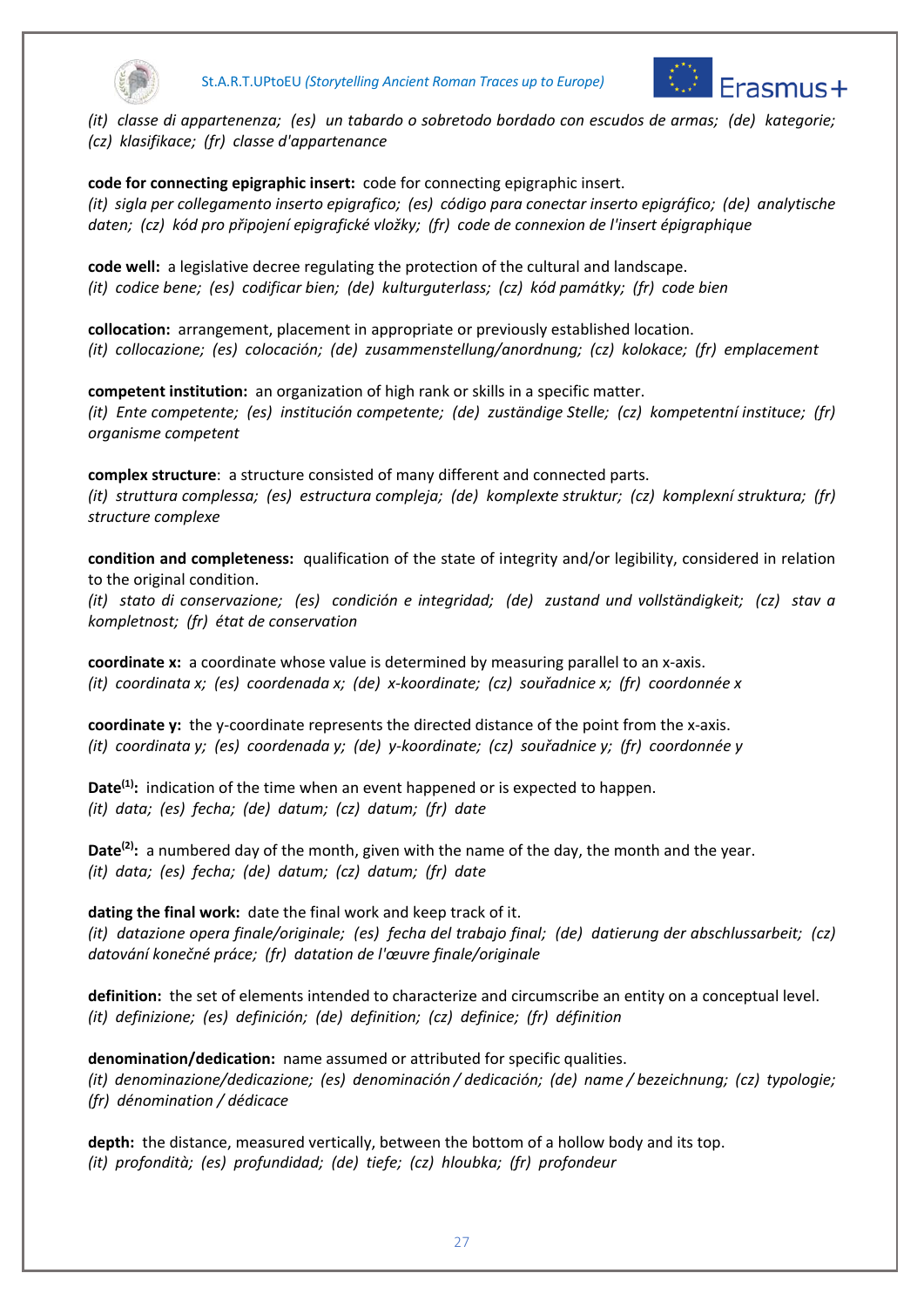



**description:** the aim of the catalogue description is to provide a clear, concise picture that enables another reader of the worksheet to visualize the object and recognize it immediately if searching for it. *(it) descrizione; (es) descripción; (de) beschreibung; (cz) popis; (fr) description* 

#### **designation:** assignment of a name.

*(it) denominazione; (es) designacion; (de) bezeichnung; (cz) označení; (fr) nom* 

## **details of provision:** different types of provision.

*(it) estremi provvedimento; (es) detalles de provisión; (de) einzelheiten zu den bestimmungen; (cz) podrobnosti o poskytování; (fr) mesure extreme* 

diameter: segment joining two points of the circumference passing through the center. *(it) diametro; (es) diámetro; (de) durchmesser; (cz) průměr; (fr) diamètre* 

**different administrative division or foreign location:** to better specify the location of an Italian property located in a foreign country, or in the presence of local organizations other than the Italian one based on the regions.

*(it) altra ripartizione amministrativa o località estera; (es) división administrativa diferente o ubicación en el extranjero; (de) andere verwaltungseinheit oder ausländischer standort; (cz) lokalita; (fr) autre division administrative ou localisation à l'étranger* 

#### **different location:** different place or position.

*(it) altra località; (es) diferente ubicación; (de) anderer standort; (cz) jiná lokalita; (fr) autre location* 

**diocese:** a district under the pastoral care of a bishop in the christian church. *(it) diocesi; (es) diócesis; (de) diözese; (cz) diecéze; (fr) diocèse* 

director: director or manager of a company with decision-making powers in the company conduct. *(it) responsabile; (es) gerente; (de) manager\_in / leitung; (cz) manažér; (fr) responsible* 

**during the work:** under development, work in progress.

*(it) stadio opera; (es) duración del trabajo; (de) während der arbeit / in arbeit; (cz) během práce; (fr) scène d'opéra* 

**esteem:** favorable appreciation implied by subjective judgement of merit. *(it) stima; (es) estima; (de) ansehen, wertschätzung; (cz) úcta; (fr) estime* 

**estimate:** determining the value of a good or service. *(it) stima; (es) estimar; (de) ein‐schätzung; (cz) odhad; (fr) estime* 

#### **estimated data:** a certain data.

*(it) data stima; (es) datos estimados; (de) geschätztes datum; (cz) odhadovaná data; (fr) date estimée* 

**excavation designation:** an official title or name of the excavation. *(it) denominazione dello scavo; (es) designacion; (de) name der ausgrabung; (cz) označení; (fr) nom de la fouille* 

**excavation inventory number:** Excavation is the exposure, processing and recording of archaeological sites. Each excavated context is given a unique "context number" and is recorded by type on a context. *(it) Numero inventario di scavo; (es) número de inventario de excavación; (de) ausgrabungsinventarnummer; (cz) číslo inventáře vykopávek; (fr) numéro d'inventaire des fouilles* 

**final work:** final result of a work.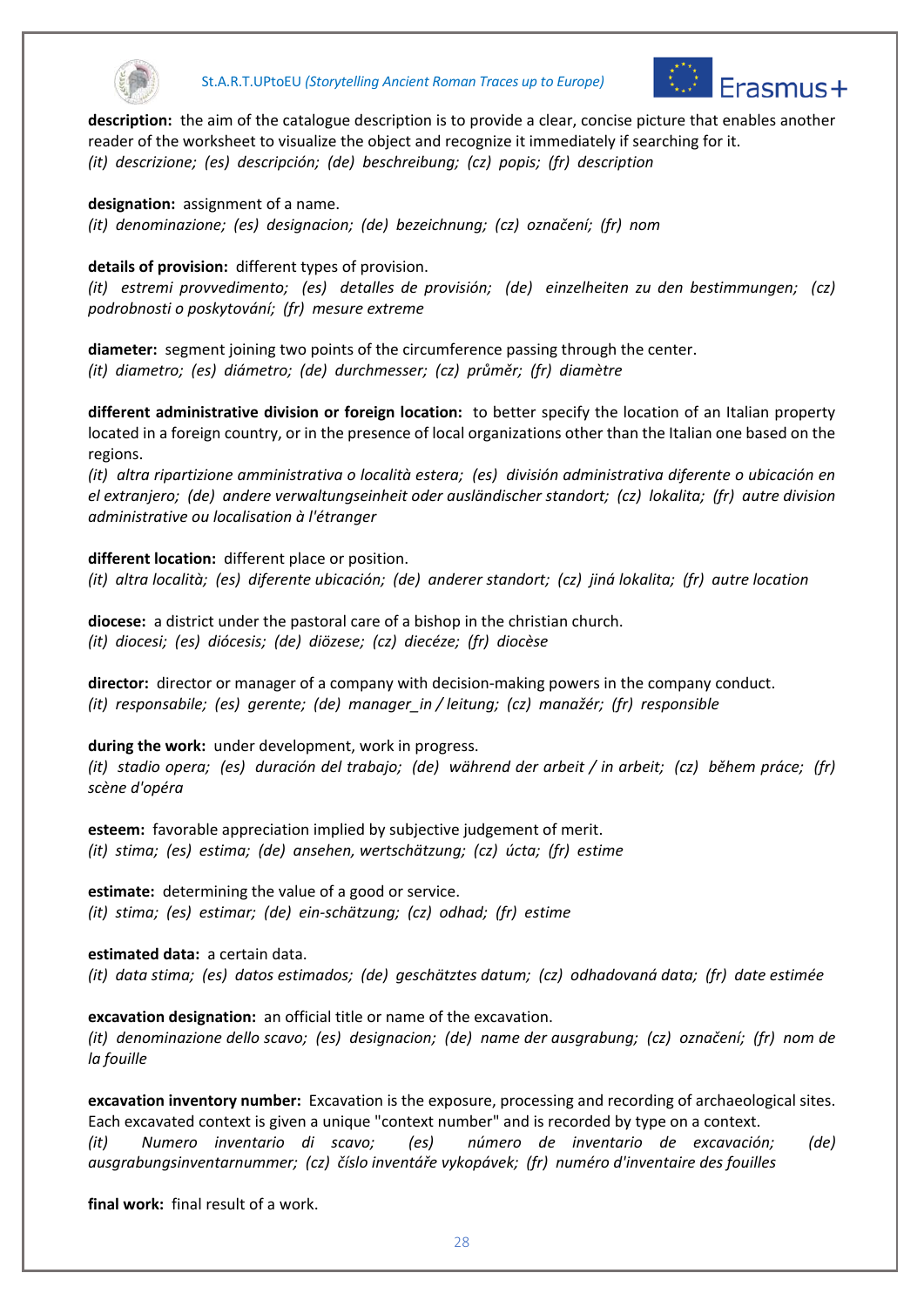



*(it) opera finale/originale; (es) trabajo final; (de) endfassung; (cz) konečný výsledek práce; (fr) oeuvre finale / originale* 

## final work author/original: creator of a final work.

*(it) Autore opera finale/originale; (es) autor del trabajo final / original; (de) Autor der Endfassung; (cz) tvůrce závěrečné práce; (fr) auteur de l'œuvre finale / originale* 

## **final work location:** the location of the final work/piece.

*(it) collocazione opera finale/originale; (es) lugar de trabajo final; (de) publikationsort der abschlussarbeit; (cz) místo závěrečné práce; (fr) stage final / original* 

## **final work subject/original**: the object of a final work.

*(it) soggetto opera finale/originale; (es) tema del trabajo final / original; (de) thema der endfassung; (cz) konečný subjekt práce; (fr) sujet de travail final / original*

#### **font:** typeface.

*(it) tipo di caratteri; (es) fuente; (de) analytische daten (zeichentyp); (cz) font; (fr) type de caractère* 

**from\since:** in the intervening period between (the time mentioned) and the time under consideration, typically the present.

*(it) da; (es) desde; (de) von / seit; (cz) od; (fr) de*

#### **gathering place:** gathering name.

*(it) denominazione raccolta; (es) lugar de reunión; (de) sammelort; (cz) místo shromáždění; (fr) dénomination de la collection* 

**general catalogue number**: indicates the 8‐digit number, assigned by the ICCD, in the order related to the region.

*(it) numero catalogo generale; (es) número de catálogo general; (de) allgemeine katalognummer; (cz) číslo všeobecného katalogu; (fr) numéro de catalogue general* 

**georeferencing method:** attribution to a data item of information relating to its geographical location.

*(it) metodo di georeferenziazione; (es) método de georreferenciación; (de) georeferenzierungsmethode; (cz) georeferenční metoda; (fr) méthode de géoréférencement* 

**georeferencing technique:** attribution of geographic coordinates to a graphic object, used in computer mapping procedures and in the construction of digital map bases.

*(it) tecnica di georeferenziazione; (es) técnica de georreferenciación; (de) georeferenzierungstechnik; (cz) georeferenční technika; (fr) technique de géoréférencement* 

#### **graphic documentation:** graphic documentation.

*(it) documentazione grafica; (es) documentación gráfica; (de) dateien; (cz) grafická dokumentace; (fr) documentation graphique* 

**grave number:** graves are typically organized into blocks, lots, and sections. You'll usually find the number engraved on the side of the gravestone usually.

*(it) numero tomba; (es) número de tumba; (de) grabnummer; (cz) čislo hrobu; (fr) numéro de sépulture* 

**height:** the measurement of someone or something from head to foot or from base to top. *(it) altezza; (es) altura; (de) höhe; (cz) výška; (fr) hauteur* 

**historical criticism:** the historical‐critical method or higher criticism.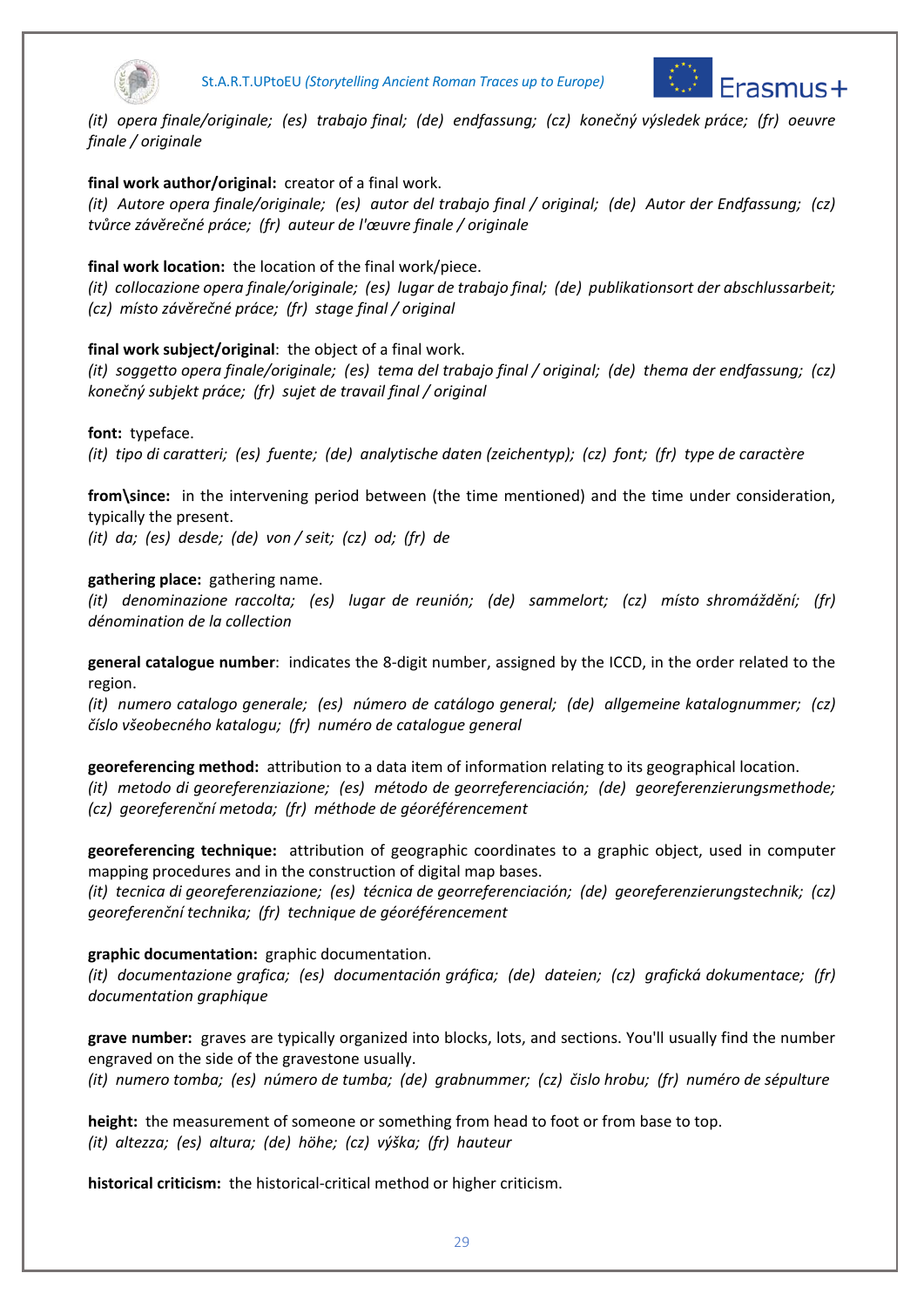



*(it) notizie storico‐critiche; (es) crítica histórica; (de) kritik ?; (cz) historická kritika; (fr) nouvelles historiques critiques* 

**identification:** elements that allow a recognition, an identifying classification, the establishment of an identity relationship.

*(it) identificazione; (es) identificación; (de) identifikation / erkennungsmerkmale; (cz) kategorie ‐ třída a produkce; (fr) identification* 

**indexer institution:** an organization which review and compile documents.

*(it) Ente schedatore; (es) institución indexadora; (de) Ablagestelle; (cz) indexační instituce; (fr) Organisme de catalogage* 

## **indications for objects**: indications for objects.

*(it) indicazioni sull'oggetto; (es) indicaciones para objetos; (de) analytische daten (informationen zum objekt); (cz) indikace pro objekty; (fr) informations sur l'objet* 

## **indications for subjects:** indications for subjects.

*(it) indicazioni sul soggetto; (es) indicaciones para sujetos; (de) analytische daten (informationen zum objekt); (cz) indikace pro subjekty; (fr) informations sur le sujet* 

**inscriptions:** inscriptions.

*(it) iscrizioni; (es) inscripciones; (de) analytische daten (inschriften); (cz) nápisy; (fr) les inscriptions* 

**land use:** the modification of natural environment or wilderness into built environment such as settlements. *(it) uso del suolo; (es) uso del suelo; (de) bodennutzung; (cz) využití půdy; (fr) l'utilisation des terres* 

#### **language:** language.

*(it) lingua; (es) idioma; (de) analytische daten (sprache); (cz) jazyk; (fr) langue* 

## **legal condition:** generic indication.

*(it) indicazione generica; (es) condición legal; (de) juristischer status; (cz) právní podmínka; (fr) indication générique* 

**length**: the length is one of the dimensions of an object, that is an extension of it in space. *(it) lunghezza; (es) largo; (de) länge; (cz) délka; (fr) longueur* 

**level**: the distance of a horizontal plane to another horizontal reference plane; more generally, the height of a point above a surface.

*(it) livello; (es) nivel; (de) level / ebene; (cz) úroveň; (fr) niveau* 

**locality:** the position or site of something. *(it) località; (es) sitio; (de) standort; (cz) lokalita; (fr) emplacement* 

**location:** a particular place or position. *(it) località; (es) localización; (de) lage, (stand‐) ort; (cz) obec; (fr) emplacement* 

**location type:** determining where someone is located. *(it) tipo di localizzazione; (es) tipo de ubicacion; (de) standorttyp; (cz) typ lokace; (fr) type de lieu* 

**material and technique:** the substances or materials used in the creation of a work of art, as well as any production or manufacturing techniques, processes, or methods incorporated in its fabrication. *(it) materia e tecnica; (es) material y técnica; (de) material und technik; (cz) materiál a technika; (fr) matière et technique*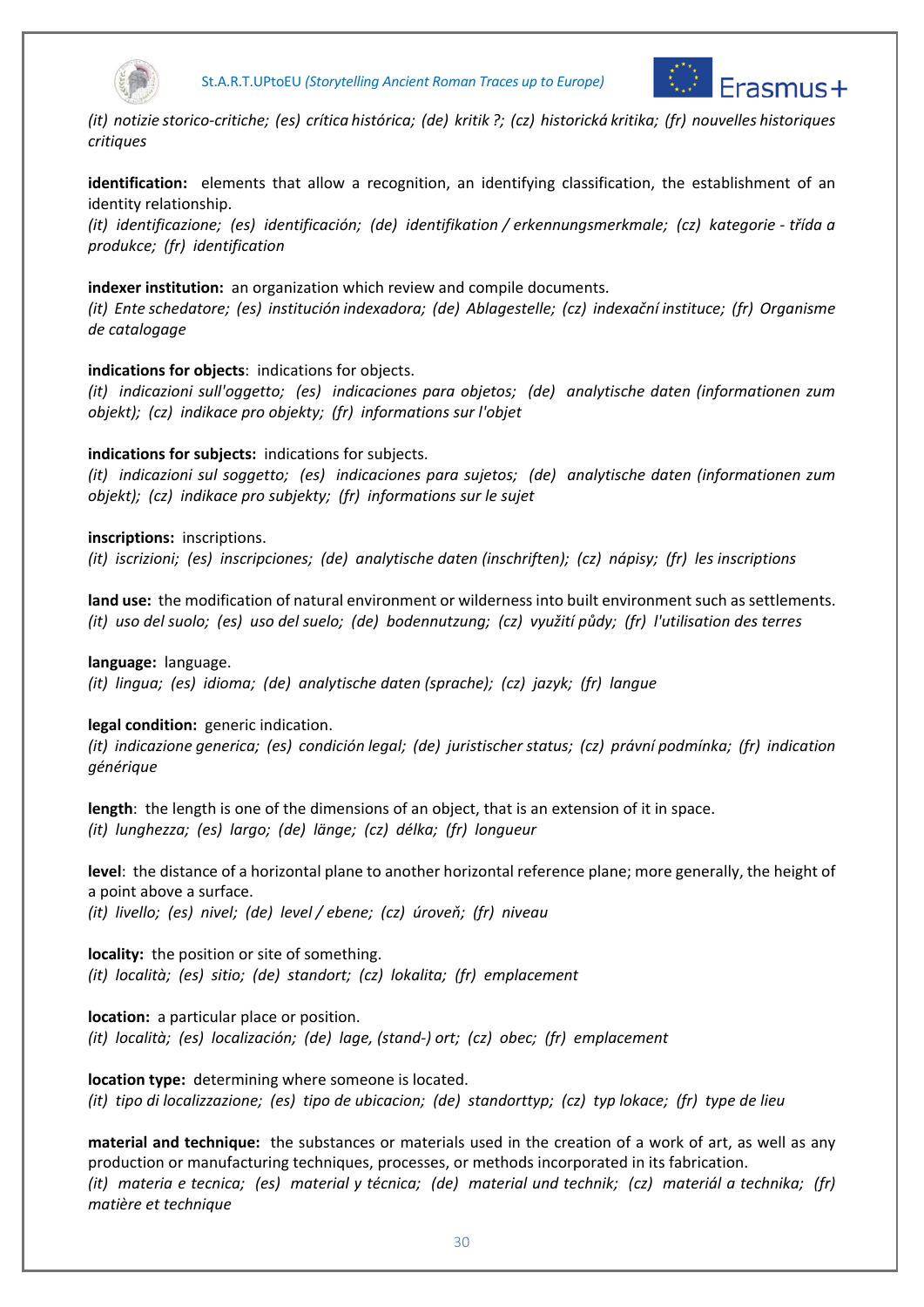



**method:** a particular procedure for accomplishing or approaching something, especially a systematic or established one.

*(it) metodo; (es) método; (de) methode; (cz) metoda; (fr) méthode* 

**monumental complex of belonging**: set of buildings built in different eras (churches, monasteries, museums).

*(it) complesso monumentale di appartenenza; (es) monumental complejo de pertenencia; (de) monumentaler zugehörigkeitskomplex; (cz) monumentální komplex patřící; (fr) complexe monumental d'appartenance* 

**motivation:** a reason or reasons for acting or behaving in a particular way.

*(it) motivazione cronologia; (es) motivación; (de) motivation; (cz) motivace; (fr) chronologie des motivations* 

**municipality:** a town or district that has local government. *(it) comune; (es) municipio; (de) gemeinde/stadtbezirk; (cz) obec; (fr) commun* 

**name:** part of speech variable declining according to gender and number. *(it) nome; (es) nombre; (de) name; (cz) jméno; (fr) prénom* 

**name of road space:** information concerning public or public road spaces, enabling the location of an asset to be identified.

*(it) denominazione spazio viabilistico; (es) nombre del espacio de la carretera; (de) straßenname; (cz) jméno ulice; (fr) nom de l'espace viabilistico* 

**note:** a brief note, mostly provisional, in which an observation or information is made concrete. *(it) note; (es) nota; (de) notiz; (cz) poznámky; (fr) noter* 

**notes:** a short explanation or an extra piece of information; information written on paper. *(it) note; (es) notas; (de) notizen / stichpunkte; (cz) poznámky; (fr) noter* 

**notification date**: the date of the written notification from the department to an applicant that the applicant is qualified to take the examination required for licensure.

*(it) data notificazione; (es) fecha de notificación; (de) datum der benachrichtigung; (cz) datum oznámení; (fr) date de notification* 

**number:** abstract entity used to indicate the quantity of elements in a set, the place of an element in a succession, or otherwise used as a marker to precisely identify one element. *(it) numero; (es) número; (de) nummer/zahl; (cz) číslo; (fr) nombre* 

**other dates:** the day of the month or year as specified by a number. *(it) altre datazioni; (es) otras fechas; (de) andere daten; (cz) jiná data; (fr) autres rencontres* 

**other multimedia documentation:** it is defined as a digital document that is composed of one or multiple media elements of different types (text, image, video, etc.) as a logically coherent unit. *(it) altra documentazione multimediale; (es) otra documentación multimedia; (de) anderes medium der dokumentation; (cz) další multimediální dokumentace; (fr) autre documentation multimédia* 

**other place:** a place or a spot without reference to thing or people in it or to occurrences there. *(it) altra località; (es) otro lugar; (de) anderer ort; (cz) jiná lokalita; (fr) autre location* 

**other relations:** the way in which two or more people or things are connected.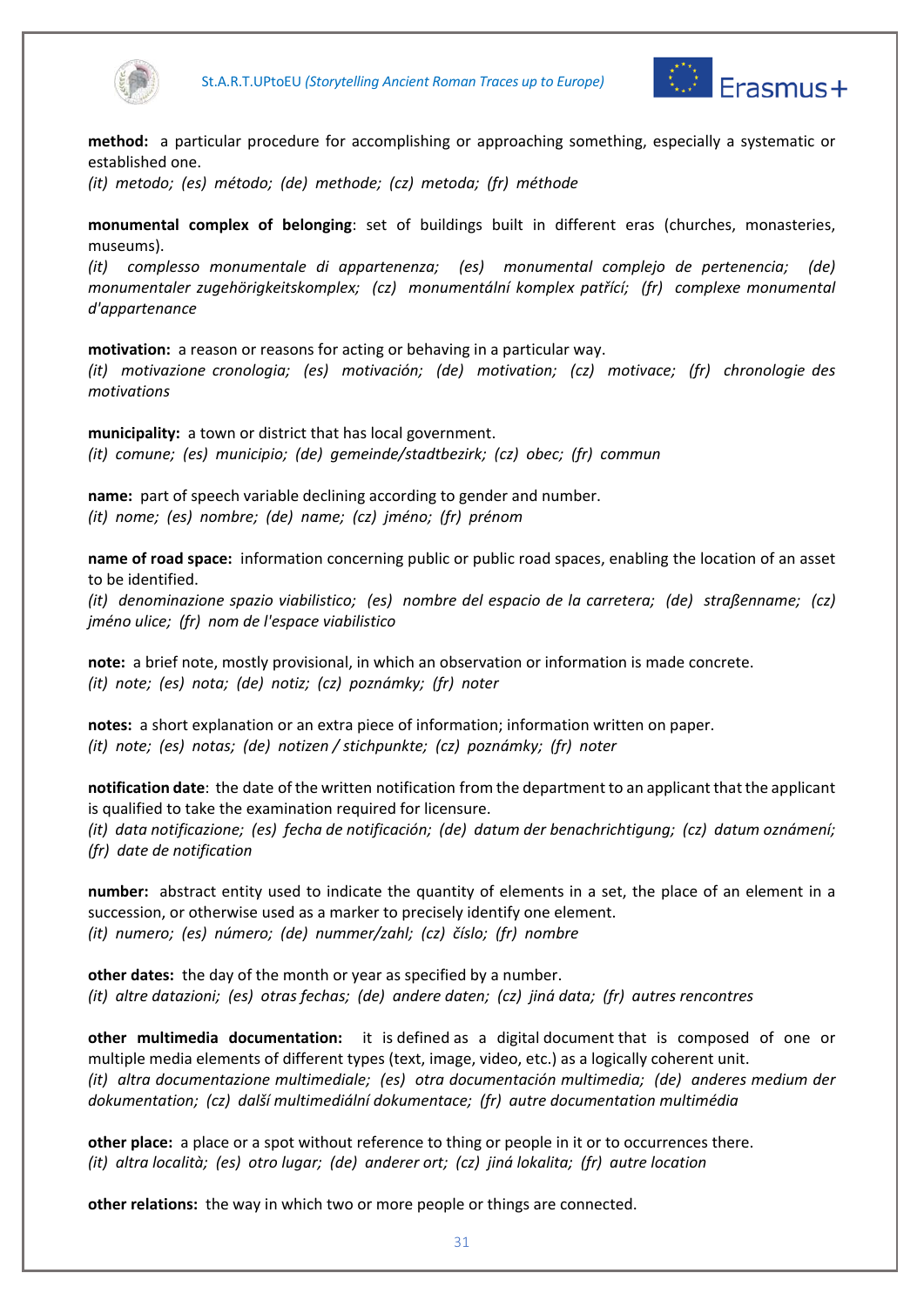



*(it) altre relazioni; (es) otras relaciones; (de) andere beziehungen; (cz) jiné vztahy; (fr) autres relations* 

**owners:** who has ownership of an asset. *(it) proprietari; (es) propietarios; (de) eigentümer; (cz) vlastníci; (fr) les propriétaires* 

**particles:** a small, localized object that can be assigned various physical or chemical properties such as volume or mass.

*(it) particelle; (es) partículas; (de) partikel; (cz) částice; (fr) particules* 

## **photographic documentation:** photographic documentation.

*(it) documentazione fotografica; (es) documentación fotográfica; (de) dateien; (cz) fotografická dokumentace; (fr) documentation photographique* 

#### **point:** point.

*(it) punto; (es) punto; (de) punkt; (cz) bod; (fr) point* 

**position:** situation or location, as spatial data referable to an area of relationships, attributions, possibilities. *(it) posizione; (es) posición; (de) position; (cz) denominace věnování; (fr) position* 

**projection and reference system:** cartographic projections attempt to represent the earth's surface or a portion of it on a plane, be it a sheet of paper or a screen. A reference system defines, through coordinates, how your projected map in the GIS system relates to real positions on the earth.

*(it) proiezione e sistema di riferimento; (es) sistema de proyección y referencia; (de) projektions‐ und referenzsystem; (cz) projekce a referenční systém; (fr) système de projection et de reference* 

#### **proposing institution**: the company which proposes the work.

*(it) ente proponente; (es) institución proponente; (de) vorschlagende institution; (cz) navrhující instituce; (fr) établissement proposant* 

**protective measures:** data of the provision in progress.

*(it) estremi provvedimento in itinere; (es) medidas de protección; (de) schutzmaßnahmen; (cz) ochranná opatření; (fr) mesure extrême en cours* 

**province:** the part of a country outside of the capital city.

*(it) provincia; (es) provincia; (de) provinz / bereich; (cz) region; (fr) province* 

#### **provisions type:** provisions type.

*(it) tipo provvedimento; (es) provisión; (de) typ; (fr) type de mesure* 

#### **qte:** the abbreviation for quote.

*(it) sigla per citazione; (es) abreviación de "qte"; (de) abkürzung für "zitat"; (cz) zkratka pro citát; (fr) initiales pour citation* 

#### Qualification<sup>(1)</sup>: characterization on the basis of precise quality.

*(it) qualificazione; (es) calificación; (de) qualifikation; (cz) kvalifikace; (fr) qualification* 

**Qualification<sup>(2)</sup>:** qualification of the state of integrity and / or readability, considered in relation to the original condition.

*(it) stato di conservazione; (es) calificación del estado de integridad y / o legibilidad, considerado en relación con la condición original.; (de) analytische daten (erhaltungszustand); (cz) analytická data; (fr) état de conservation* 

**quantity:** size.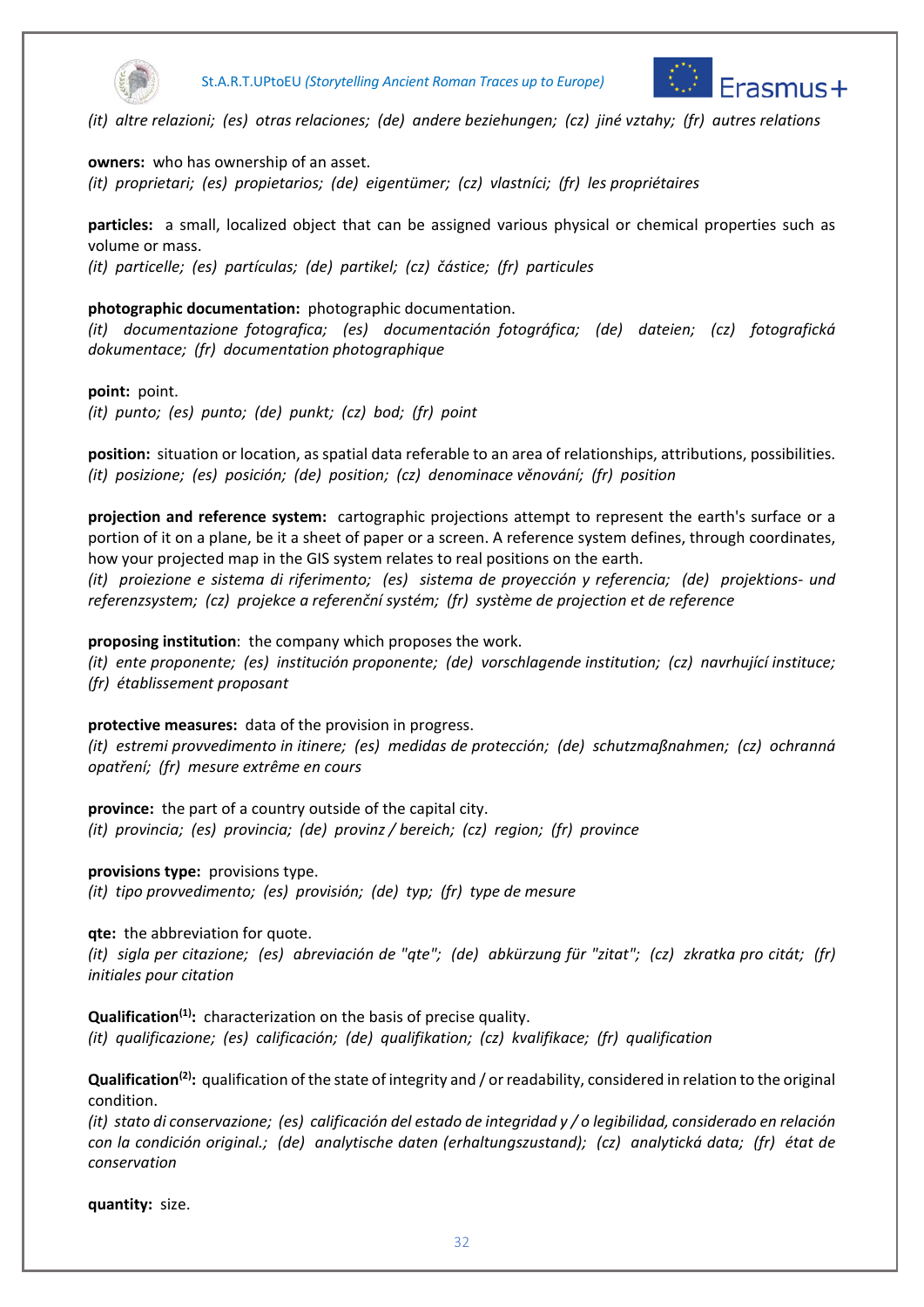



*(it) quantità; (es) cantidad; (de) quantität / größe; (cz) množství; (fr) montant reason: the power of the mind to think, understand and forms judgements logically (it) motivo; (es) razón; (de) verstand; (cz) odůvodnění; (fr) raison* 

**reason:** a cause, explanation, or justification for an action or event. *(it) motivo; (es) razón; (de) grund; (cz) důvod; (fr) raison* 

**reason for allocation:** the reasons for this act must contain the reasons for the choice of a concessionaire from among the many subjects.

*(it) motivazione dell'attribuzione; (es) razón de la asignación; (de) grund für die zuweisung; (cz) důvod přidělení; (fr) raison de l'attribution* 

**reason for the estimate:** the different causes for the estimate.

*(it) motivo della stima; (es) razón de la estimación; (de) grund für die schätzung; (cz) odůvodnění odhadu; (fr) raison de l'estimation* 

**reference specification**: a non‐proprietary specification based on accepted standards, or on requirements set by an acceptable authority, which describes products, materials, or pieces of equipment to be incorporated in a building project.

*(it) specifiche di reperimento; (es) especificación de referencia; (de) referenzspezifikation; (cz) referenční specifikace; (fr) spécifications d'approvisionnement* 

**reference to the intervention:** descriptions referring to interventions by characters.

*(it) riferimento all'intervento; (es) referencia a la intervención; (de) hinweis auf die intervention; (cz) odkaz na zásah; (fr) référence à l'intervention* 

**region:** an administrative subdivision of a city, a territory, a country. *(it) regione; (es) región; (de) region; (cz) stát; (fr) région* 

**region code:** it is the code number that indicates the region in which the competent body of the listed asset is located.

*(it) codice regione; (es) código de región; (de) postleitzahl; (cz) kód regionu; (fr) code de region* 

**related records:** a piece of data that is related to another piece of data.

*(it) schede correlate; (es) registros relacionados; (de) verwandte aufzeichnungen; (cz) registr; (fr) onglets associés* 

**relations:** information display.

*(it) relazioni dirette; (es) relaciones; (de) beziehung; (cz) vztah; (fr) relations directes* 

**research level:** indicates the acronym that identifies the level of investigation carried out in the process. *(it) livello ricerca; (es) nivel de investigacion; (de) forschungsebene; (cz) úroveň vyhledávání; (fr) niveau de recherche* 

**responsible body:** the body responsible for the administration.

*(it) ente responsabile; (es) cuerpo responsable; (de) verantwortliche stelle; (cz) odpovědný orgán; (fr) organisme responsible* 

**responsible officer:** it is the individual responsible for ensuring that a programme or project meets its objectives and delivers the projected benefits.

*(it) funzionario responsabile; (es) agente responsable; (de) verantwortliche stelle; (cz) odpovědný úředník; (fr) agent responsible*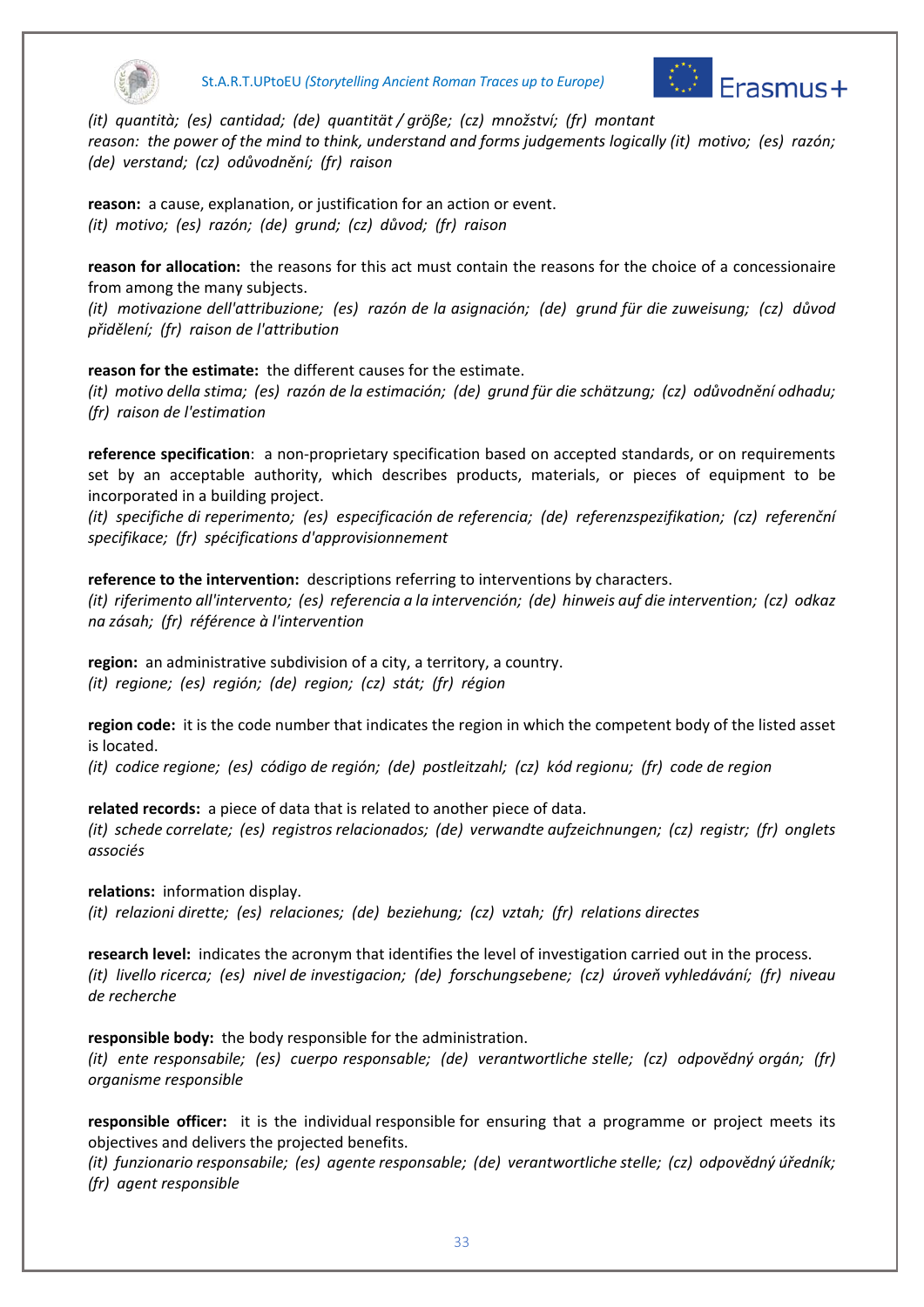



**restoration and analysis laboratory:** the action of returning something to a former owner, place, or condition.

*(it) restoration; (es) laboratorio de restauración y análisis; (de) restaurierungs‐ und analyselabor; (cz) restaurátorská a analytická laboratoř; (fr) restauration* 

#### **reusable components:** reuse of parts.

*(it) parte reimpiegata; (es) componentes reutilizables; (de) wiederverwendbare komponenten; (cz) opakovaně použitelné komponenty; (fr) pièce réutilisée* 

## **reuse specifications:** models of reusing.

*(it) specifiche di reimpiego; (es) especificaciones de reutilización; (de) spezifikationen zur wiederverwendung; (cz) specifikace pro opětovné použití; (fr) spécifications de reutilization* 

scientific director<sup>(1)</sup>: the one who conduct research to further the knowledge and development of a particular scientific field.

*(it) responsabile scientifico; (es) director científico; (de) wissenschaftliche leitung; (cz) vědecký ředitel; (fr) responsable scientifique* 

**scientific director<sup>(2)</sup>:** the person who supervises procedures, participates in the study, manages personnel. *(it) responsabile scientifico; (es) director científico; (de) wissenschaftliche leitung; (cz) vědecký ředitel; (fr) responsable scientifique* 

**scientific referent:** the person, thing, or idea that a word or expression denotes, stands for, or refers to. *(it) referente scientifico; (es) referente científico; (de) wissenschaftliche referenz; (cz) vědecký referent; (fr) contact scientifiquescientific* 

**sheet type:** indicates the type of card that distinguishes the model of the card for the cataloged property. *(it) tipo scheda; (es) tipo de hoja; (de) kartentyp; (cz) druh listu; (fr) type de carte* 

**source:** the place something comes from or starts at, or the cause. *(it) fonte; (es) fuente; (de) quelle; (cz) zdroj; (fr) la source* 

**specific:** a survey belonging or relating uniquely to a particular subject. *(it) specifiche; (es) específico; (de) besonderheit; (cz) specifika; (fr) caractéristiques* 

**specific bibliography:** it is a list of sources you used when writing a scholarly article or paper or a list of books or articles an author has published on a specific subject.

*(it) bibliografia specifica; (es) bibliografía específica; (de) fachbibliographie; (cz) specifická bibliografie; (fr) bibliographie spécifique* 

**specifications:** a detailed description of the design and materials used to make something. *(it) specifiche; (es) especificaciones; (de) einzelheiten; (cz) specifika; (fr) caractéristiques* 

**specifics:** other information regarding yourself, like recent job or general health situation. *(it) specifiche; (es) detalles específicos; (de) einzelheiten; (cz) detaily; (fr) caractéristiques* 

**state:** political organization of society, or the body politic. *(it) stato; (es) estado; (de) staat; (cz) stát; (fr) l'état* 

**stratigraphic unit:** set of layers of rocks that have formed under constant environmental conditions, or in a certain period of time, or at the same time as the existence of a certain type of fossil. *(it) unità stratigrafica; (es) unidad estratigráfica; (de) stratigraphische einheit; (cz) stratigrafická jednotka; (fr) unité stratigraphique*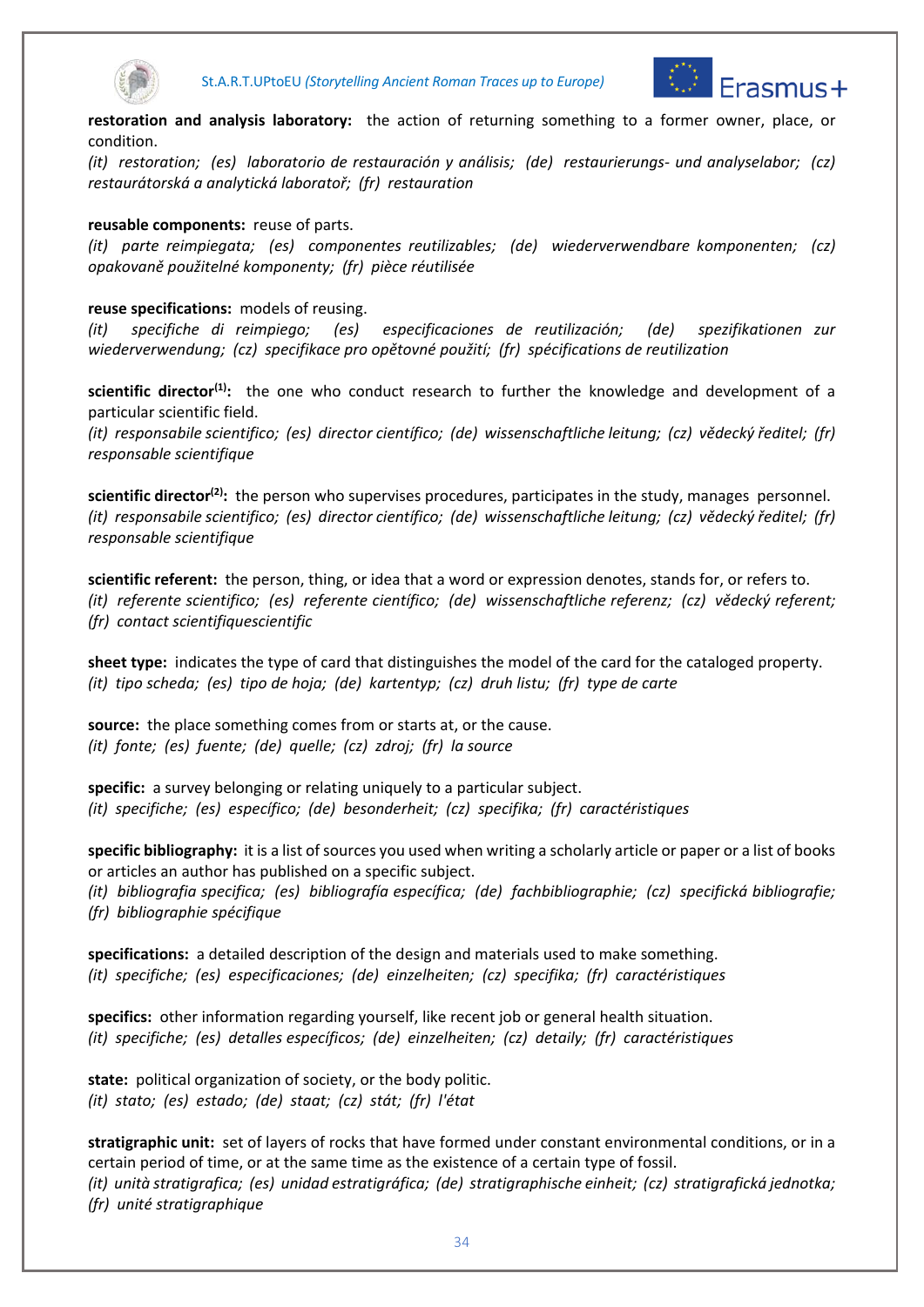



**suffixed general catalogue number:** It is a code with a capital letter, used for re‐arranging the general catalog numbers already assigned.

*(it) suffisso numero catalogo generale; (es) número de catálogo general con sufijo; (de) angehängter gesamtkatalog; (cz) sufix čísla všeobecného katalogu; (fr) suffixe général du numéro de catalogue* 

#### **time of reuse:** date of reuse.

*(it) datazione reimpiego; (es) tiempo de reutilización; (de) zeit der wiederverwendung; (cz) čas opětovného použití; (fr) réutiliser la datation* 

**title:** a section or division of a subject, as of a law or a book. *(it) titolo; (es) título; (de) titel; (cz) identifikace; (fr) titre* 

**to:** the intervening period between (the time mentioned) and the time under consideration, typically the present.

*(it) a; (es) para; (de) nach / bis; (cz) do; (fr) à* 

## **transcription:** transcription.

*(it) trascrizione; (es) transcripción; (de) analytische daten (transkription); (cz) transkripce; (fr) transcription* 

**type:** single specimen or ideal scheme to which, on the basis of fixed common characteristics, a multiplicity of objects can be traced.

*(it) tipo; (es) tipo; (de) typ; (cz) typ; (fr) mec* 

**Type of localization:** Description of a location with the use of coordinates. *(it) tipo di localizzazione; (es) tipo de localización; (de) standorttyp; (cz) typ lokalizace; (fr) type de lieu* 

#### **type of reuse:** reuse type.

*(it) tipo reimpiego; (es) tipo de reutilización; (de) art der wiederverwendung; (cz) druh opětovného použití; (fr) type de reutilization* 

**Typology(1):** any study that carries out a classification by type, based on a statistical survey. *(it) tipologia; (es) tipología; (de) typologie; (cz) definice; (fr) typologie* 

**Typology(2):** a classification according to general type. *(it) tipologia; (es) tipología; (de) typologie; (cz) typologie; (fr) typologie* 

#### **units of measure:** units.

*(it) unità di misura; (es) unidades de medida; (de) messeinheit / maßeinheit; (cz) jednotky měření; (fr) unité* 

**validity:** correctness in relation to certain forms and procedures, especially on a logical or legal level or in relation to certain limits or deadlines.

*(it) validità; (es) validez; (de) validität / gültigkeit; (cz) doba platnosti; (fr) validité* 

**variety**: different from one another; of different kinds or sorts. *(it) varie; (es) variedad; (de) variante; (cz) rozmatitost; (fr) divers* 

**visibility conditions:** how far you can see clearly, usually because of the weather conditions. *(it) condizioni di visibilità; (es) condiciones de visibilidad; (de) sichtverhältnisse; (cz) podmínky viditelnosti; (fr) conditions de visibilité*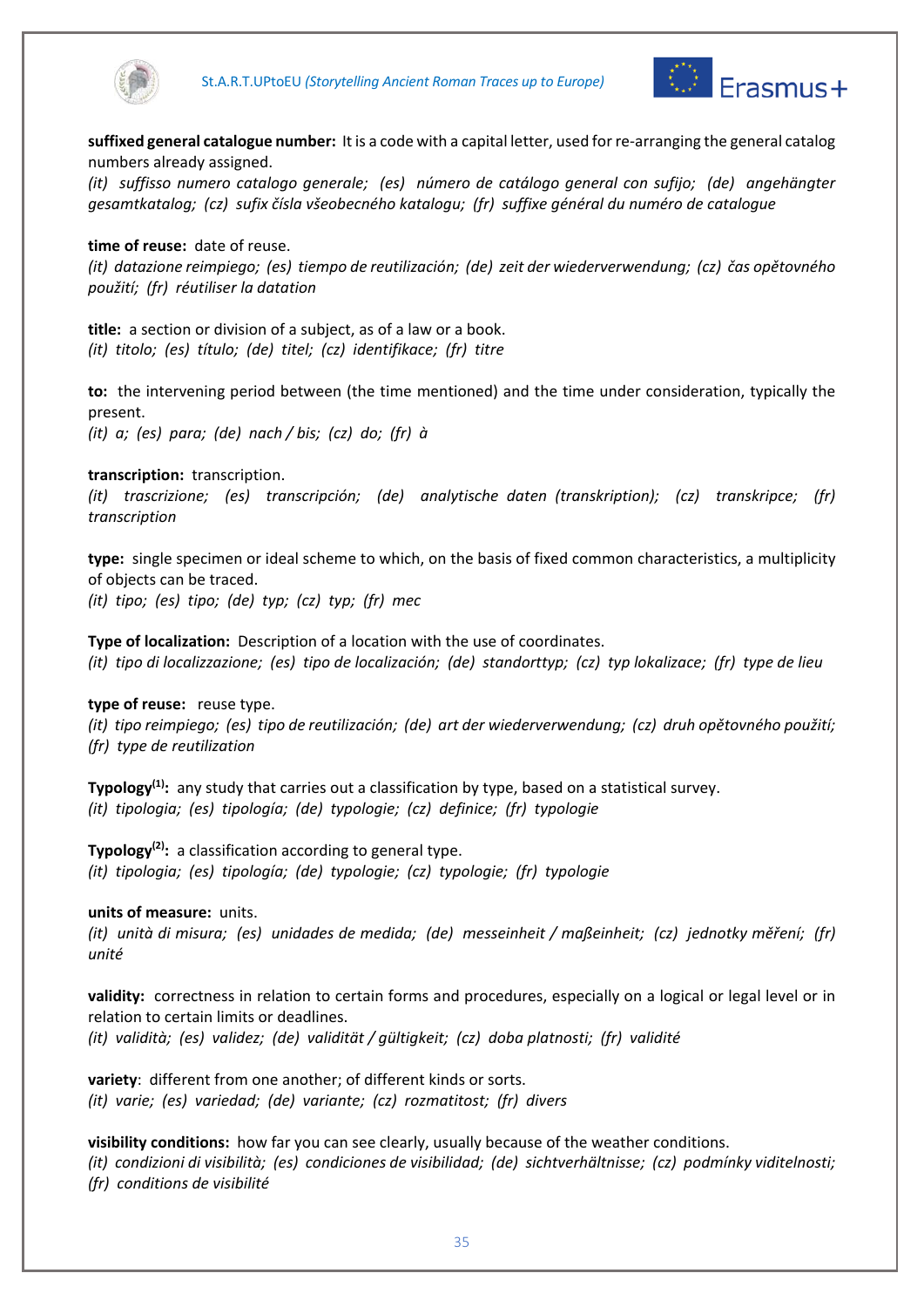



**weight:** a body's relative mass or the quantity of matter contained by it, giving rise to a downward force; the heaviness of a person or thing.

*(it) peso; (es) peso; (de) gewicht; (cz) hmotnost; (fr) poids* 

width: the measurement or extent of something from side to side. *(it) larghezza; (es) ancho; (de) breite; (cz) šířka; (fr) longueur* 

## **writing technique:** writing technique.

*(it) tecnica di scrittura; (es) técnica de escritura; (de) analytische daten (schreibtechnik); (cz) technika psaní; (fr) technique d'écriture* 

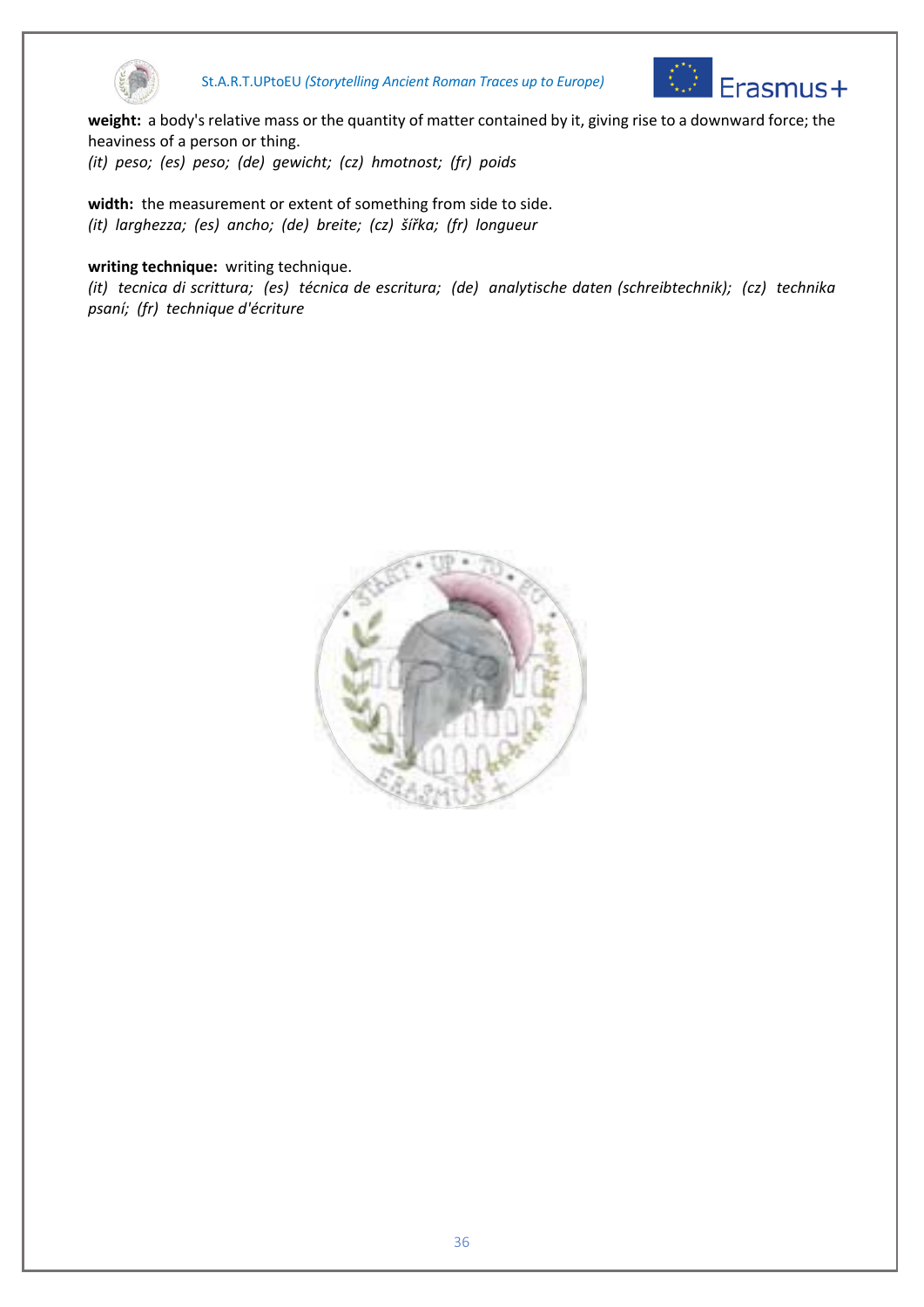



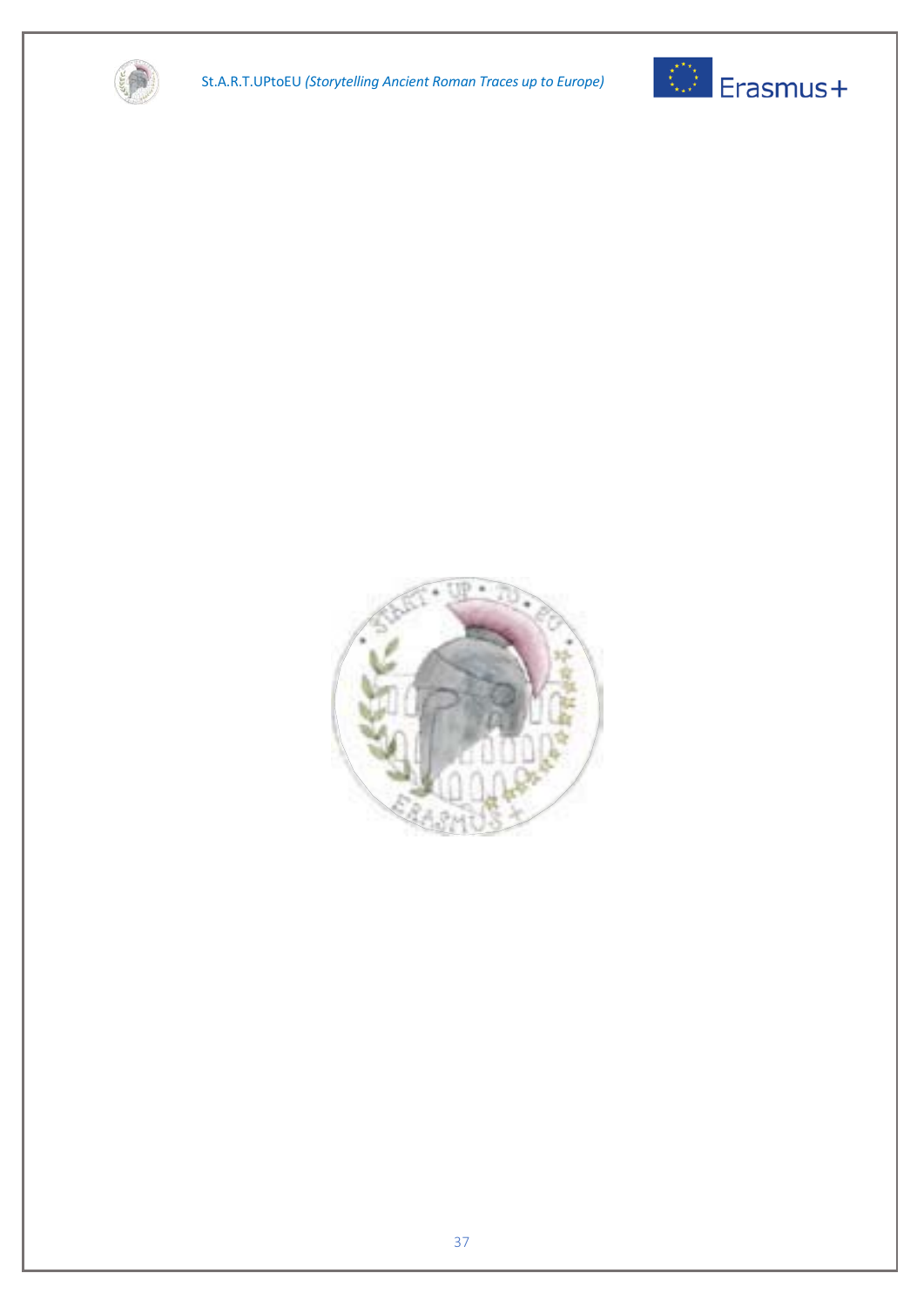



## Chapter 4 – Tangible Heritage Basic words

**acropolis:** acropolis is the higher and usually fortified sections of ancient greek cities, typically containing temples and some public buildings and used as places of refuge; typically built on a hill. *(it) acropoli; (lt) acropolis; (es) acrópolis; (de) akropolis; (cz) akropole; (fr) acropole* 

**aedicule tomb:** In this type of tomb the burial was enclosed in a structure known as the Aedicula, a niche covered by a pediment or entablature supported by a pair of columns with a structure forming a shrine. *(it) tomba a edicola; (lt) tomba a edicola; (es) tumba de edículo; (de) ädikulagrab; (cz) edikulová hrobka; (fr) tombe d'édicule* 

## **agricultural infrastructure:**

*(it) infrastruttura agraria; (es) infraestructura agrícola; (de) landwirtschaftliche infrastruktur; (cz) zemědělská infrastruktura; (fr) infrastructures agricoles* 

**amphitheatre**: circular or elliptical structures in which a central performance area is surrounded by rising tiers of seats for events such as gladiator combats, venationes (animal slayings) and executions. *(it) anfiteatro; (lt) amphiteatrum; (es) anfiteatros; (de) amphitheater; (cz) amfiteátr; (fr) amphithéâtre* 

**amphora:** a pottery container used as a storage vessel usually having a large oval body with a narrow neck and two or more handles extending from the body of the vessel to the rim. *(it) anfora; (lt) amphora; (es) ánfora; (de) amphore; (cz) amfora; (fr) amphore* 

**anchor:** any of various devices dropped to the bottom of a body of water and designed to bury themselves there in order to restrict the movement of watercraft or other floating objects. It is used to moor a ship to the sea bottom, typically having a metal shank with a pair of curved, barbed flukes at one end. *(it) ancora; (lt) ancora; (es) ancla; (de) anker; (cz) Kotva; (fr) ancre* 

anteroom: room preceding or serving as a lobby or means of access to another and more important room. *(it) anticamera; (es) antesala; (de) vorkammer; (cz) předsíň; (fr) antichambre* 

## **anthropogenic attendance:**

*(it) frequentazione antropica; (es) asistencia antropogénica; (de) anthropogene anwesenheit; (fr) fréquentation anthropique* 

**apotheca**: a warehouse or repository. *(it) apotheca; (lt) apotheca; (es) botica; (de) apotheke; (cz) lékárna; (fr) apothèque* 

**aqueduct:** water conduction system installed since ancient times for the water supply of cities and other building complexes. The man‐made conduits carry water over long distances, usually by means of gravity, particularly structures that include channels and elevated sections on bridgelike structures, optimized by the Romans and based on inventions of earlier cultures.

*(it) acquedotto; (lt) aquae ductus; (es) acueducto; (de) aquädukt; (cz) akvadukt; (fr) aqueduct* 

**ara:** a freestanding altar in ancient Rome. *(it) ara; (lt) ara; (es) ara; (de) freistehender altar; (cz) ara; (fr) ara* 

**area of clay fragments:** dispersion area of ceramic fragments.

*(it) area di frammenti fittili; (lt) area argillae fragmentorum; (es) área de fragmentos de arcilla; (de) bereich von tonfragmenten; (cz) plocha s keramickými střepy; (fr) zone de fragments d'argile*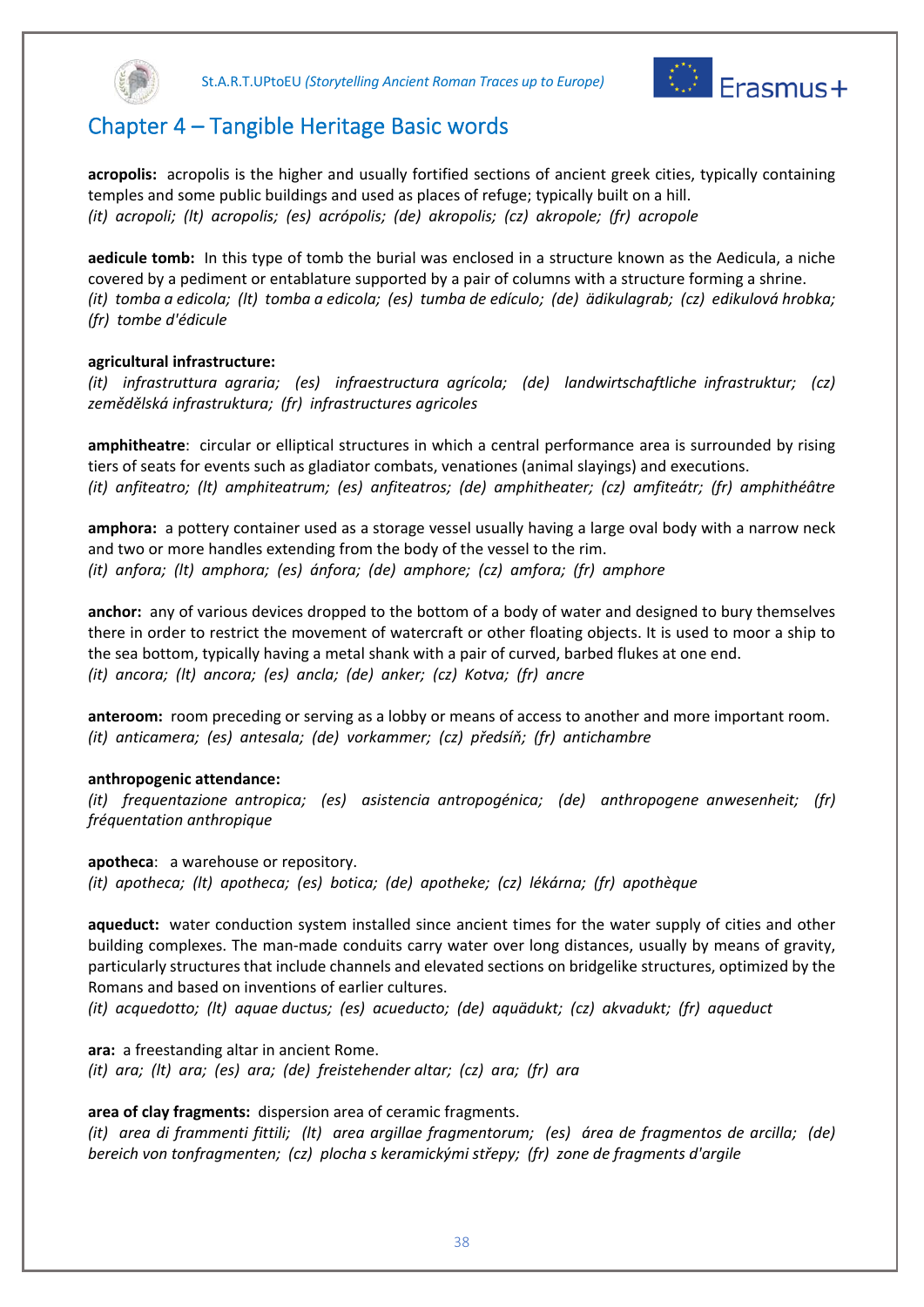



**atrium:** an entrance hall or corridor, as in a public building, often serving as an anteroom foyer. *(it) atrio; (lt) atrium; (es) vestíbulo; (de) atrium / halle; (cz) atrium; (fr) lobby* 

**back door:** a door at the rear of a house, building, etc.

*(it) porta posteriore; (es) puerta trasera; (de) hintertür; (cz) zadní vchod; (fr) porte arrière* 

#### **back shop:**

*(it) retrobottega; (es) trastienda; (de) hinterzimmer; (cz) zadní obchod; (fr) arrière‐boutique* 

#### **bakery:**

*(it) panificio; (lt) pistrinum; (es) panadería; (de) bäckerei; (cz) pekářství; (fr) boulangerie* 

**balcony external horizontal partition:** platforms projecting from the exterior walls of buildings. Used also for similar interior features, when small.

*(it) balcone partizione esterna orizzontale; (es) tabique horizontal exterior del balcón; (de) balkon / externe horizontale trennwand; (cz) balkon; (fr) balcon cloison horizontale extérieure* 

**basement**: the lowermost portion of a structure partly or wholly below ground level. *(it) basamento; (lt) basis; (es) sótano; (de) untergeschoss; (cz) suterén; (fr) sous‐sol* 

**basilica:** refers to religious or secular buildings characterized by an oblong plan divided into a nave with two or more side aisles, the former higher and wider than the latter and generally lit by clerestory windows; usually terminated by an apse. In Roman and early Christian times basilica were used for administrative activities, the ground plan typically was a parallelogram in which the width was not greater than one‐half of the length and not less than one-third of it. In the Catholic church, basilica is a term assigned to certain churches as an honorific title.

*(it) basilica; (lt) basilica; (es) basílica; (de) basilika; (cz) bazilika; (fr) basilique* 

**basin:** a basin is a sheltered area of water deep enough for boats, or an area of land that is lower than all the surrounding land.

*(it) vasca; (es) cuenca; (de) sammelbecken; (cz) impluvium; (fr) bassin* 

#### **bathing facility:**

*(it) impianto balneare; (es) instalación de baño; (de) bademöglichkeit; (fr) installation de baignade* 

**baths:** complex of rooms designed for public bathing, relaxation and social activity. *(it) terme; (lt) thermae; (es) spa; (de) therme; (cz) lázně; (fr) spa* 

**beehive tomb:** a beehive tomb, also known as a tholos tomb, is a burial structure characterized by its false dome created by corbelling, the superposition of successively smaller rings of mud bricks or, more often, stones.

*(it) tomba a tholos; (lt) tomba et tholos; (es) tumba de tholos; (de) tholos‐grab; (cz) tholos hrobka; (fr) tombeau de tholos* 

**bell tower:** lofty detached bell towers, particularly such towers found adjacent to certain churches. *(it) campanile; (es) campanario; (de) kampanilen; (cz) zvonice; (fr) clocher* 

**block of flats:** a large building that has several or many apartments. *(it) caseggiato; (es) bloque de pisos; (de) wohnblock; (cz) panelák; (fr) immeubles* 

**bottle:** vessels having a neck and mouth considerably narrower than the body, used for packaging and containing liquid and dry preparations.

*(it) bottiglia; (es) botella; (de) flasche; (cz) lahev; (fr) bouteille*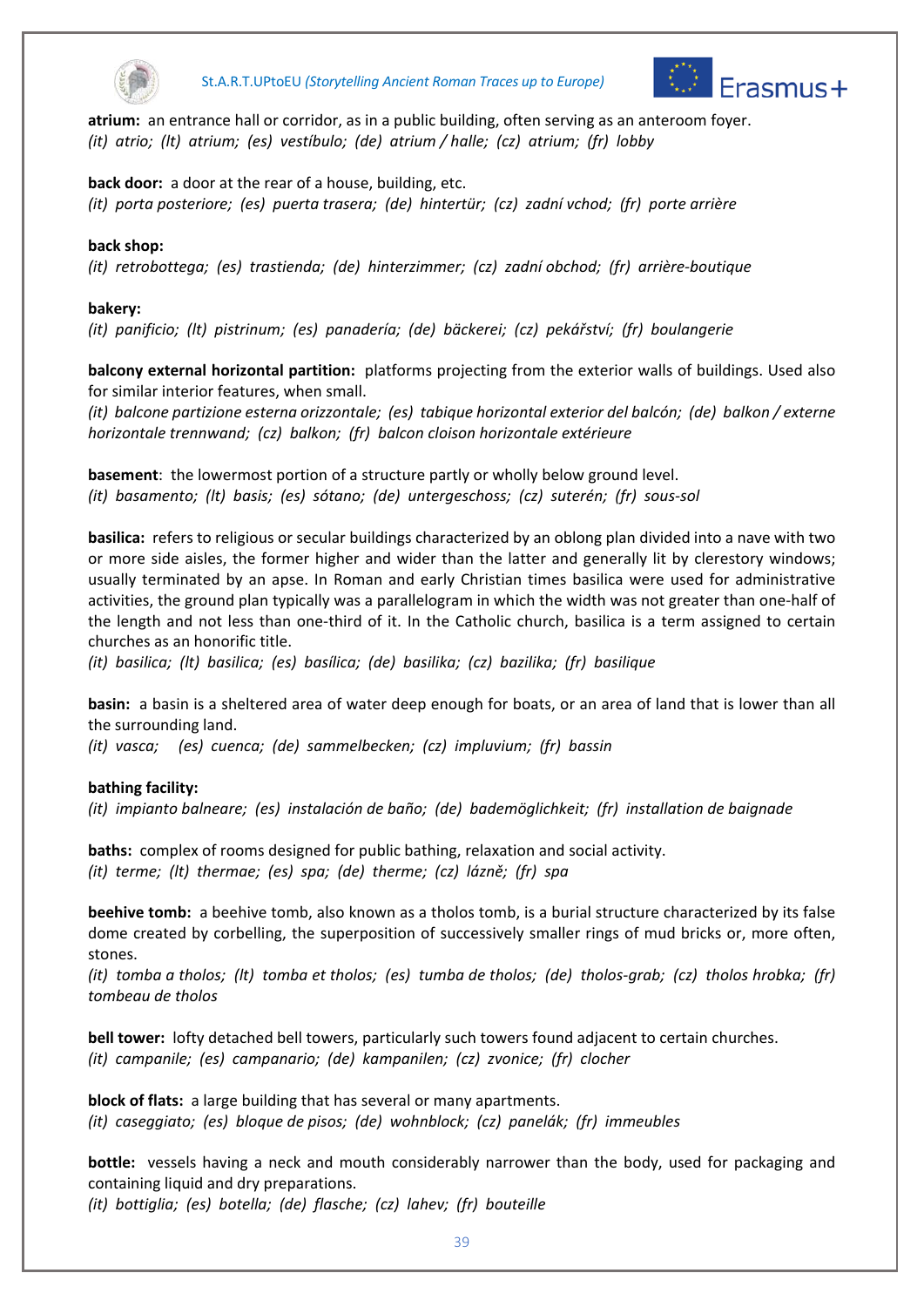



**brazier:** receptacles, usually metal or terracotta, having a base designed to hold live coals, and sometimes with a grate or pierced top, used for heating a room or for heating or cooking food. *(it) braciere; (es) brasero; (de) kohlebecken; (cz) ohniště; (fr) brasero* 

#### **bridge:**

*(it) ponte; (lt) pons; (es) puente; (de) brücke; (cz) most; (fr) pont* 

**brings:** a movable barrier of wood, glass, or metal for opening and closing an entranceway, cupboard, cabinet, or the like, usually turning on hinges or sliding in grooves. *(it) porta; (lt) ianua; (es) trae; (de) tür / tor; (cz) dveře; (fr) porte* 

## **brothel:**

*(it) lupanare; (lt) lupanar; (es) burdel; (de) bordell; (cz) nevěstinec; (fr) maison de prostitution* 

## **buckle:**

*(it) fibbia; (lt) fibula; (es) hebilla; (de) schnalle; (cz) brož; (fr) Boucle* 

#### **Building:**

*(it) edificio; (lt) aedificium; (es) edificio; (de) gebäude; (cz) budova; (fr) imeuble* 

## **building of worship:**

*(it) edificio di culto; (es) edificio de culto; (de) gotteshaus; (cz) budova bohoslužby; (fr) bâtiment* de *culte* 

## **building of worship and annexes:**

*(it) edificio di culto ed annessi; (es) edificio de culto y anexos; (de) gotteshaus und nebengebäude; (cz) budova bohoslužeb a přístavby; (fr) bâtiment de culte et annexes* 

**burial chamber:** rooms or other areas, above or below ground, that are reserved for burial, generally intended to accomodate one or a small number of bodies.

*(it) camera sepolcrale; (lt) cubicularius; (es) cámara funeraria; (de) grabkammer; (cz) pohřební komora; (fr) chambre funéraire* 

**burial enchytrismos:** the burial in enchytrismos is a procedure in which the dead person is placed inside a large urn or amphora.

*(it) tomba a enchytrismos; (lt) tomba enchytrismos; (es) tumba en enchytrismos; (de) enchytrismos‐grab; (cz) hrobka u enchytrismos; (fr) tombe à enchytrismos* 

**burial ground:** area intended to contain the spaces for the burial of the dead, the cineraries and the ossuaries.

*(it) cimitero; (lt) coemeterium, area, sepulcretum; (es) cementerio; (de) begräbnisplatz; (cz) pohřebiště; (fr) cimetière* 

**burial mounds:** burial mounds are a centuries‐old way of laying the dead to rest, practiced around the world throughout history. And tumuli (the plural of tumulus) also act as monuments designed to honor and remember the dead. Many of the most well‐known burial mounds in the world memorialize ancient, important people.

*(it) tomba a tumulo; (lt) tomba in tumulo; (es) tumba de túmulo; (de) hügelgrab; (cz) mohylový hrob; (fr) tombe à tumulus*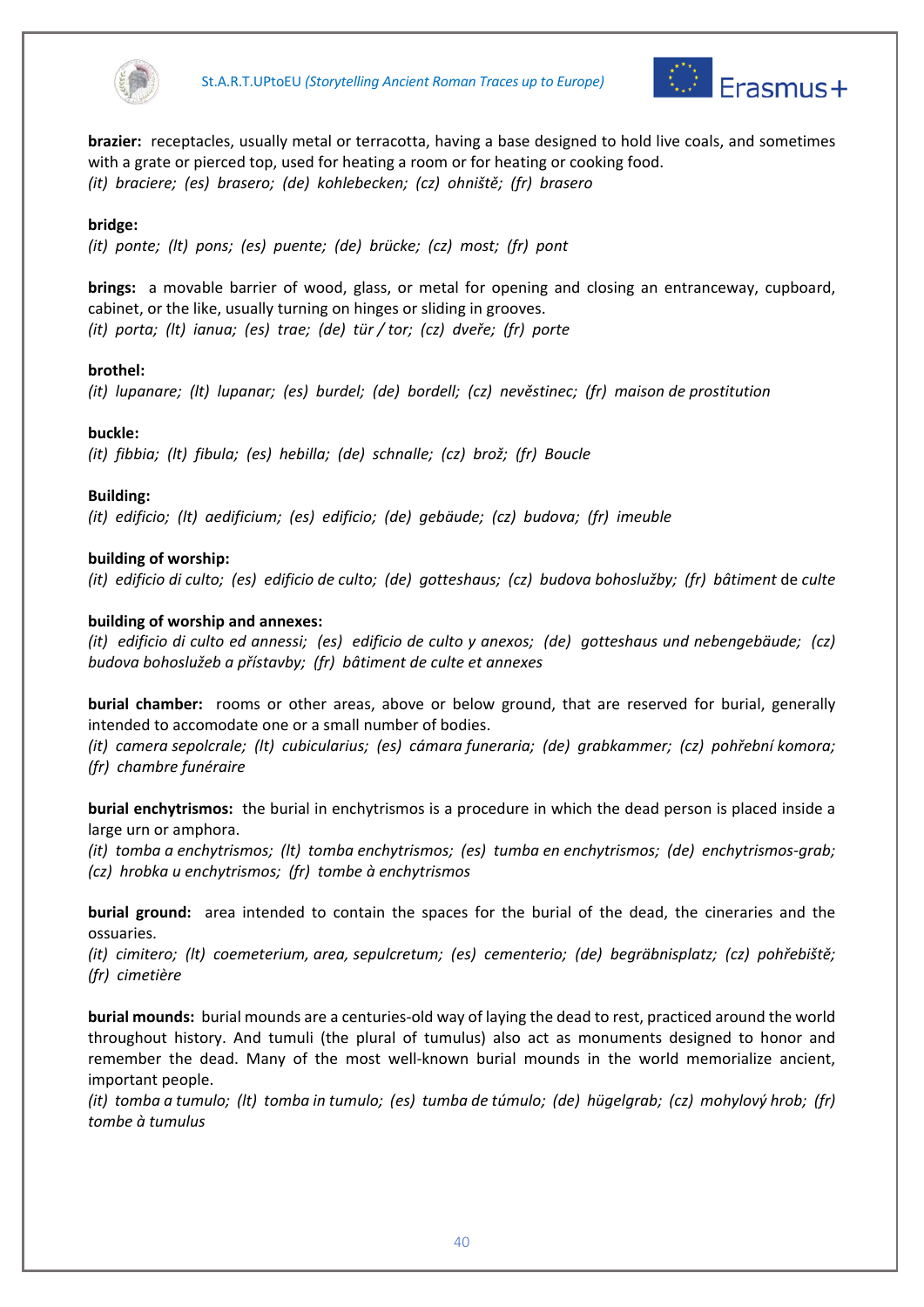



**burial tomb:** a grave or the remains found in a tomb utilized as a repository for the remains of the dead. it is generally any structurally enclosed interment space or burial chamber, of varying sizes. Placing a corpse into a tomb can be called immurement, and is a method of final disposition.

*(it) tomba a inumazione; (lt) tomba a inumazione; (es) tumba de entierro; (de) grabstätte; (cz) pohřební hrob; (fr) tombe funéraire* 

**busts:** works of sculpture representing a person's head, shoulders, and some part of the torso. *(it) busto; (lt) imago; (es) busto; (de) büste; (cz) busta; (fr) bousiller* 

#### **caisson tomb:**

*(it) tomba a cassone; (lt) tomba cassone; (es) tumba de cajón; (de) senkkastengrab; (cz) kesonová hrobka; (fr) tombe à caissons* 

**calidarium:** the hot room in a roman bath, sometimes containing a hot‐water plunge. *(it) calidario; (lt) calidarium; (es) calidarium; (de) heißbad; (cz) calidarium; (fr) calidarium* 

**cameo:** small reliefs made from materials having layers of different colors, such as gems, glass, ceramics, or shell, and carved so that the design stands out in one color against a background in another. *(it) cameo; (lt) cameo; (es) camafeo; (de) kamee; (cz) kamej; (fr) camée* 

**candlestick:**  candleholders with a single candle socket mounted on a support with a widened base or foot for balance; often the support is columnar in form.

*(it) candelabro; (lt) candelabrum; (es) candelero; (de) kerzenständer; (cz) svícen; (fr) chandelier* 

## **capuchin tomb**:

*(it) tomba a cappuccina; (lt) cappuccino; (es) Tumba de los capuchinos; (de) kapuzinergrab; (cz) kapucínská hrobka; (fr) tombeau des capucins* 

#### **care infrastructure:**

*(it) infrastruttura assistenziale; (es) infraestructura asistencial; (de) pflegeinfrastruktur; (cz) asistenční infrastruktura; (fr) infrastructures de soins* 

**cast:** sculptural works or reproductions made by casting. *(it) calco; (es) emitir; (de) abdruck; (cz) otisk; (fr) jeter* 

**castle:** buildings or groups of buildings intended primarily to serve as a fortified residence of a prince or nobleman.

*(it) castello; (lt) castellum; (es) Castillo; (de) kastell; (cz) hrad; (fr) château* 

**catacomb:** underground systems of passages used as cemeteries, generally unsystematic and irregular in plan with networks of galleries and multiple levels over extensive areas.

*(it) catacomba; (lt) catacumba; (es) catacumba; (de) katakombe; (cz) katakomby; (fr) catacombs* 

**cave dwelling:** dwellings that are made within natural caves or within caves that have been altered for habitation. A cave dwelling is a house created by digging a large pit in the ground. Around the perimeter of this pit caves are then dug to be used as rooms.

*(it) abitazione rupestre; (es) vivienda cueva; (de) höhlenwohnung; (cz) jeskynní obydlí; (fr) habitation troglodytique* 

**cell:** the interior, enclosed parts of greek or greek-roman temples, usually containing the cult statue of the god and encompassing any sub‐chambers within the solid wall, such as the vestibule, sanctuary or central chamber, and treasury.

*(it) cella; (es) cela; (de) tempelraum; (cz) cella; (fr) cellule*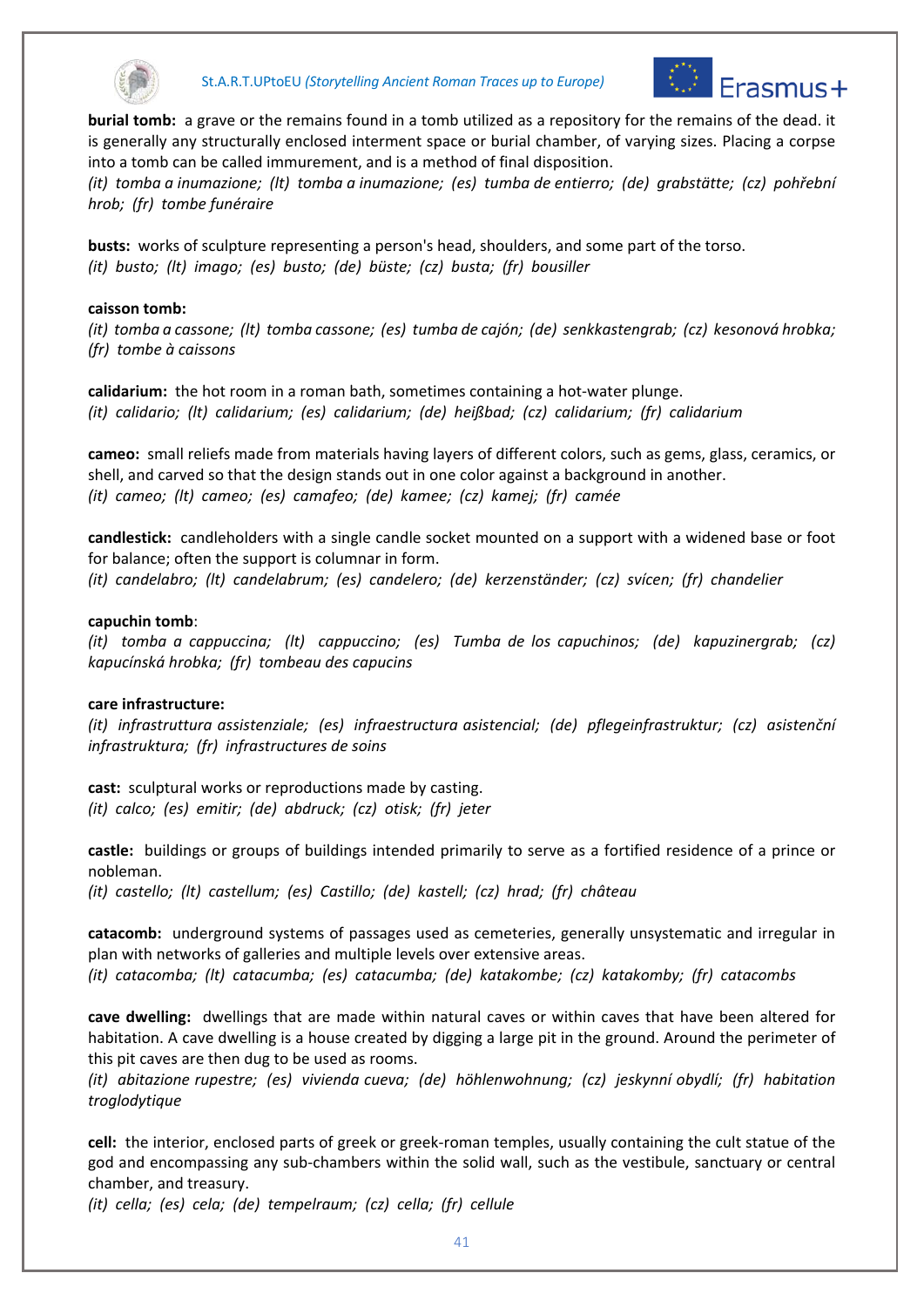



#### **cell tomb:**

*(it) tomba a cella; (lt) tomba a cell; (es) tumba celular; (de) zellengrab; (cz) buněčná hrobka; (fr) tombe de cellule* 

**cemetery:** areas used for burial or entombment. *(it) cimitero; (lt) coemeterium; (es) cementerio; (de) friedhof; (cz) hřbitov; (fr) cimetière* 

**cenotaph**: empty sepulchral monument, elevated in memory of a deceased buried elsewhere or whose body could not be recovered

*(it) cenotafio; (lt) cenotaphium; (es) cenotafio; (de) zenotaphium; (cz) kenotaf; (fr) cénotaphe* 

#### **ceramic plant:**

*(it) impianto ceramico; (lt) officina; (es) planta de ceramica; (de) keramikanlage; (fr) plante en céramique* 

**channel:** a free‐surface, open‐air or underground structure for conveying water; it may be built for drainage, irrigation, flood control or the regulation of reservoirs. Constructed for reclamation, irrigation, drainage, drainage regulation of reservoirs, water exchange for oyster farming and fish farming. *(it) canale; (lt) aestuarium, cloaca, cuniculus, fossa, rivus; (es) canal; (de) kanal; (cz) kanál; (fr) canaliser* 

**channeling:** ornamentation with flutes or channels. *(it) canalizzazione; (es) canalización; (de) kanalisation; (cz) kanalizace; (fr) canalization* 

**circus:** oblong ancient roman enclosures that are curved at one end, with tiered seating on three sides, and built for chariot and horse racing. *(it) circo; (lt) circus; (es) circo; (de) kreis; (cz) cirkus; (fr) cirque* 

**city:** generally, cities designate large or important communities with population, status, and internal complexity greater than most towns in the region. *(it) città; (lt) urbs; (es) ciudad; (de) stadt; (cz) město; (fr) ville* 

#### **closet:**

*(it) ripostiglio; (lt) cubiculum; (es) armario; (de) wandschrank; (cz) karmrlík; (fr) toilettes* 

#### **coin:**

*(it) moneta; (es) divisa; (de) währung; (cz) mince; (fr) devise* 

**colander:** bowl‐shaped or conical devices with perforated or pierced walls, used for draining and straining foods; usually set on a base or on legs.

*(it) colino; (lt) colum; (es) colador; (de) sieb; (cz) síto; (fr) passoire* 

**columbarium:** a structure that is used to house urns with the cremated remains (ashes) of the deceased. it may be either freestanding, or part of a chapel or mausoleum. The sepulchral environment can be hypogeal or semi‐hypogeal, in whose walls there are niches or niches to store the cinerary urns. (*it) colombario; (lt) culumbarium, monumentum, ossarium, ossuarium, sepulchrum; (es) palomera; (de) monument, grabmal, kolumbarium; (cz) kolumbárium; (fr) columbarium* 

**column:** a tall, straight, slender upright support; a pillar used for support or standing alone as a monument. *(it) colonna; (lt) columna; (es) columna; (de) säule; (cz) sloup; (fr) colonne* 

#### **conduct:**

*(it) condotta; (lt) conducta; (es) conducta; (de) benehmen; (cz) potrubí, vedení; (fr) conduite*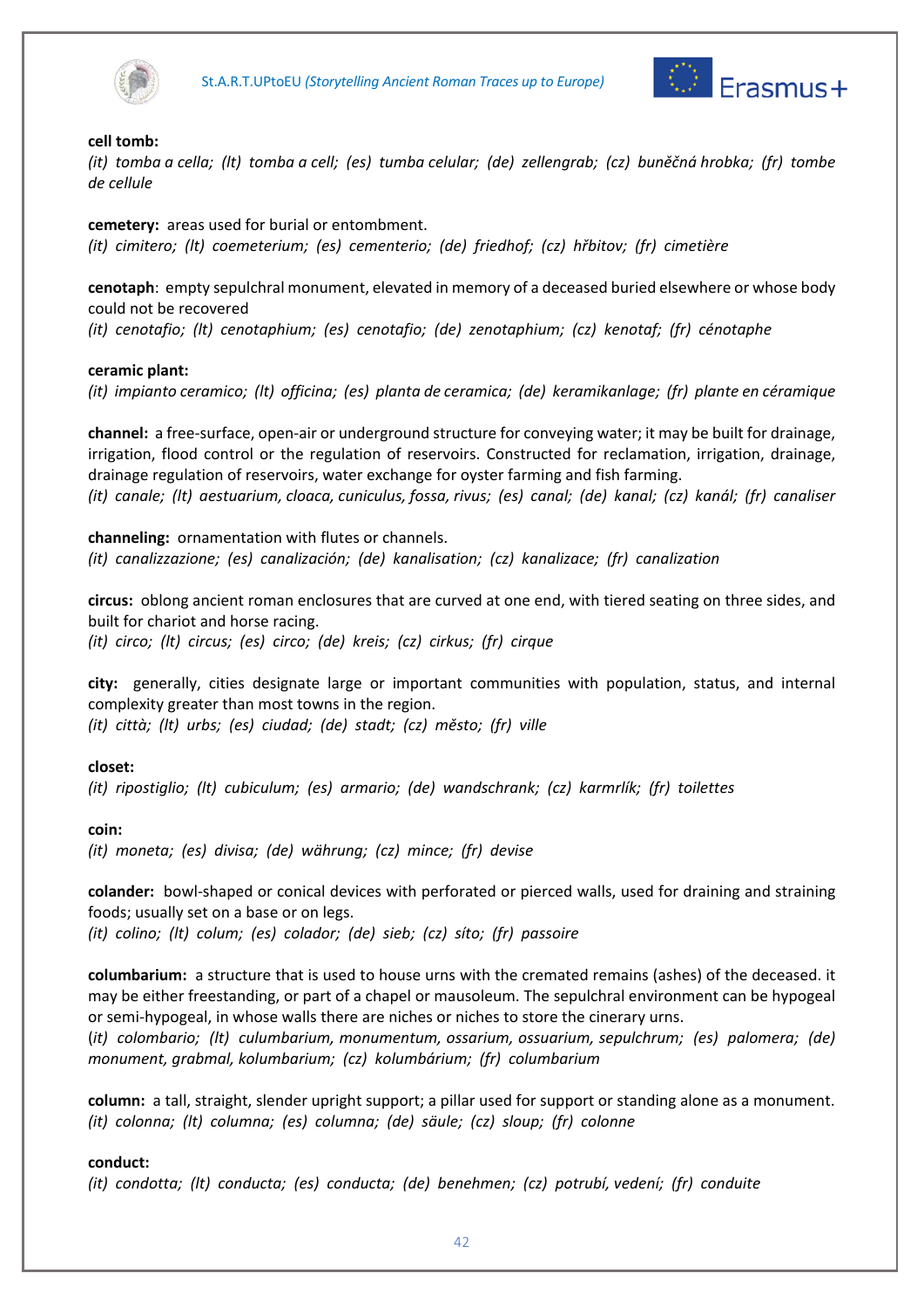



## **consolidation infrastructure:**

*(it) infrastruttura di consolidamento; (es) infraestructura de consolidación; (de) konssolidierungsinfrastruktur; (cz) infrastruktura k zpevnění; (fr) infrastructure de consolidation* 

#### **convent complex:**

*(it) complesso conventuale; (lt) conventum complex; (es) complejo del convento; (de) klosterkomplex; (cz) klášterní komplex; (fr) complexe du couvent* 

#### **cooking pan:**

*(it) padella; (es) charola para hornear; (de) pfanne; (cz) pánev; (fr) poêle* 

**courtyard:**  building, architecture court open to the sky, especially one enclosed on all four sides. *(it) cortile; (lt) compluvium; (es) patio; (de) innenhof; (cz) dvůr; (fr) Cour* 

**cremation tomb:** a tomb used for disposal of a dead person's body by burning it to ashes, typically after a funeral ceremony.

*(it) tomba a incinerazione; (lt) tomba in incineratio; (es) tumba de cremación; (de) einäscherungsgrab; (cz) kremační hrob; (fr) tombe de cremation* 

**cryptoporticus:** in ancient Roman architecture a cryptoporticus is a covered corridor or passageway. The usual english is "cryptoportico". The cryptoportico is a semi‐subterranean gallery whose vaulting supports portico structures aboveground and which is lit from openings at the tops of its arches. On sloping sites the open side of a cryptoporticus is often partially at ground level and supports a structure such as a forum or Roman villa, in which case it served as basis villae.

*(it) criptoportico; (lt) cryptoporticus; (es) criptopórticos; (de) kryptoportikus; (cz) kryptoportikum; (fr) cryptoportique* 

#### cube tomb:

*(it) tomba a dado; (lt) tomba a dado; (es) tumba cubo; (de) würfelgrab; (cz) krychlový hrob; (fr) tombe de cube* 

## **cubicle (bedroom)**: a room used for sleeping.

*(it) cubicolo (stanza da letto); (lt) cubiculum (cubiculum); (es) cubículo (dormitorio); (de) schlafzimmer; (cz) cubiculum (ložnice); (fr) cabine (chambre)* 

#### cup:

*(it) coppa; (lt) poculum; (es) taza; (de) tasse; (cz) pohár; (fr) tasse* 

#### **curia:**

*(it) curia; (lt) curia; (es) curia; (de) kurie; (fr) curie* 

**dam:** costruzione che sbarra più o meno completamente un corso d'acqua per formare una riserva. *(it) diga; (es) represa; (de) graben; (cz) hráz; (fr) endiguer* 

**defensive walls:** use broadly for all sorts of walls constructed to resist attack.

*(it) cinta fortificata; (lt) moenia; (es) muralla defensiva; (de) wehrmauern; (cz) opevněné zdi; (fr) mur de défense* 

**dining room:** the dining room of a roman house a couch extending along three sides of a table, for reclining on during meals.

*(it) triclinio; (lt) triclinium; (es) triclinio; (de) speisezimmer; (cz) triclinium; (fr) triclinium*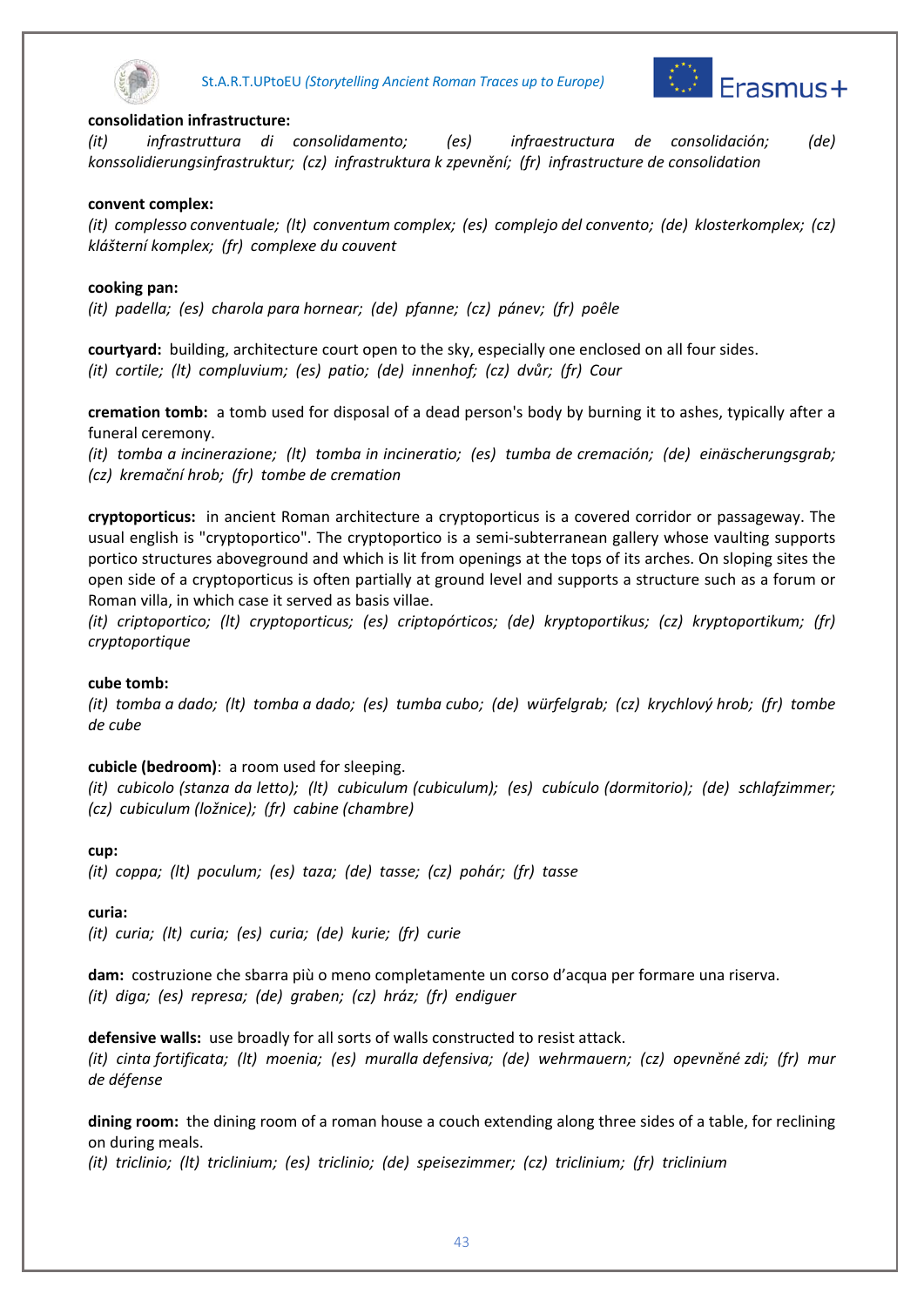



#### **dispersed materials:**

*(it) manufatti dispersi; (es) artefactos faltantes; (de) fehlende artefakte; (cz) rozložené artefakty; (fr) artefacts manquants* 

## dolmen:

*(it) dolmen; (lt) dolmen; (es) dolmen; (de) grab; (cz) dolmen; (fr) dolmen* 

## **domus:**

*(it) domus; (lt) domus; (es) domus; (de) haus; (cz) dům; (fr) domus* 

## **drainage work:**

*(it) opera di drenaggio; (es) trabajo de drenaje; (de) entwässerungsarbeiten; (cz) práce na řece; (fr) travaux de drainage* 

#### dungeon:

*(it) dongione; (lt) lacum; (es) calabozo; (de) verlies; (cz) donjon; (fr) donjon* 

## dyeworks:

*(it) tintoria; (es) tintorería; (de) färberei; (cz) čistírna; (fr) nettoyeurs à sec* 

**embankment:** struttura con funzione di fondazione per edifici o opere di terrazzamento.

(it) terrapieno; (lt) vallum; (es) terraplén; (de) acker; (cz) násep; (fr) digue

**enclosure:** struttura di forma geometrica costituita da un fossato e da un muro che delimitano un'area funeraria.

*(it) recinto; (es) recinto; (de) gehege; (cz) ohrada; (fr) enceinte* 

#### **entrance:**

*(it) ingresso; (es) entrada; (de) eingang; (cz) vchod; (fr) entrée* 

## **epigraph:**

*(it) epigrafe; (lt) epigraphe; (es) epígrafe; (de) epigraph; (fr) épigraphe* 

#### **erarium:**

*(it) erario; (lt) aerarium; (es) tesorería; (de) schatzkammer; (fr) trésorerie* 

**farm:** a tract of land, usually with a house, barn, silo, etc., on which crops and often live animals are raised. *(it) fattoria; (lt) villa rustica; (es) granja; (de) villa, landhaus; (cz) villa rustica; (fr) cultivar* 

farmhouse: chief dwellings attached to farms, particularly a dwelling for the family of a family-owned and operated farm.

*(it) casale; (lt) villa rustica; (es) casas de labranza; (de) bauernhäuser; (cz) statek; (fr) ferme* 

**fastigium:** fastigium is a pediment, the triangular part at the top of the front of a building that supports the roof and is often decorated. *(it) frontone; (lt) fastigium; (es) frontón; (de) giebel; (cz) fronton; (fr) fronton* 

**fauces:** fauces are a narrow passage, a vestibule of an ancient roman house. *(it) passaggio stretto; (lt) fauces; (es) pasaje angosto ; (de) flur; (cz) fauces; (fr) passage étroit* 

## fence:

*(it) recinzione; (es) valla; (de) zaun; (cz) oplocení; (fr) cloture*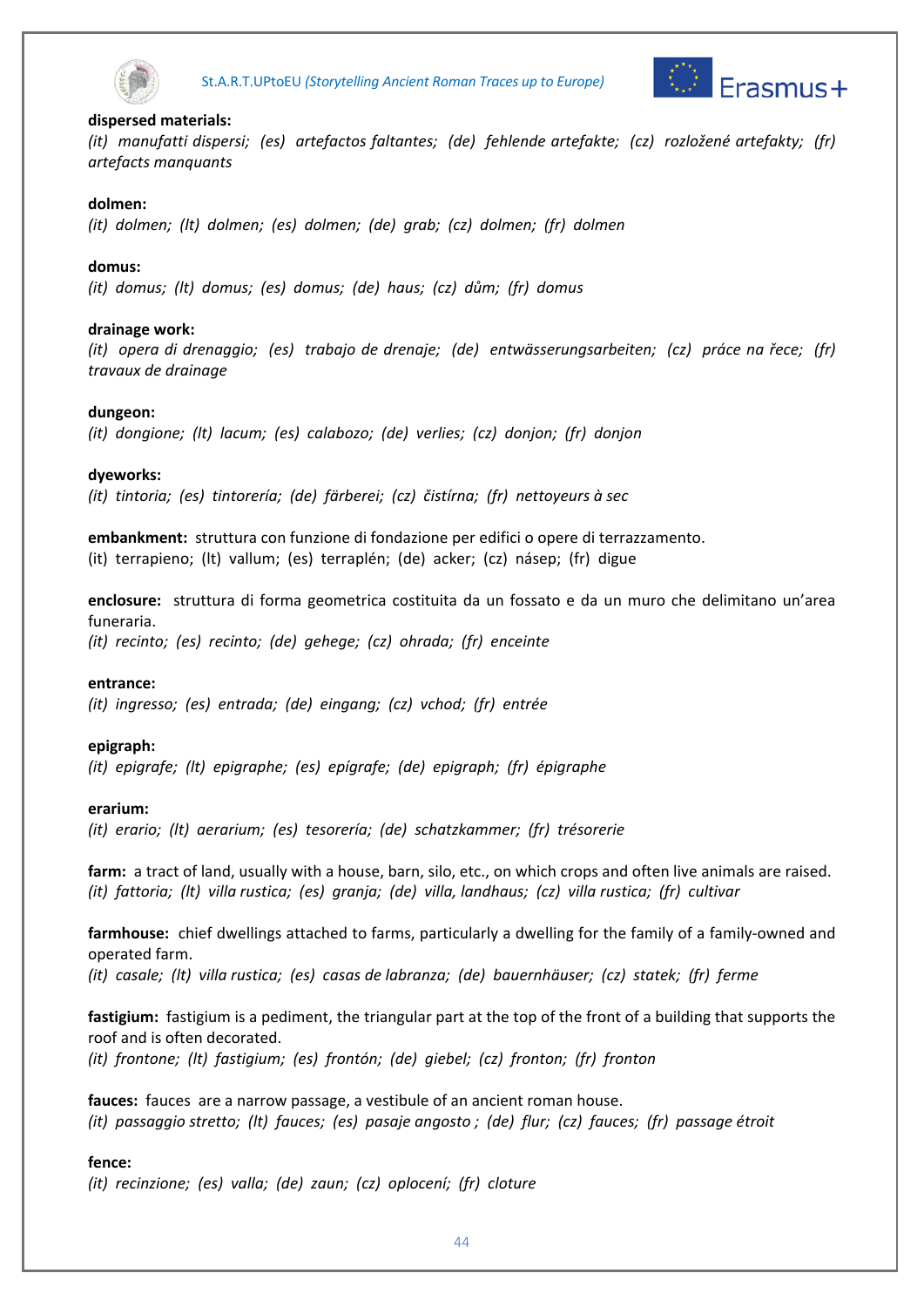



#### **fence outdoor equipment ‐ furniture**:

*(it) recinzione attrezzatura esterna ‐ arredo; (es) valla equipo exterior ‐ muebles; (de) zaun, outdoor‐ ausrüstung, möbel; (cz) plot venkovní vybavení ‐ nábytek; (fr) clôture équipement d'extérieur – mobilier* 

#### fixture:

*(it) infisso; (es) accesorio; (de) halterung; (fr) fixation* 

## **flask:**

*(it) fiaschetta; (lt) lenticulam; (es) matraz; (de) flasche; (fr) ballon* 

## floor:

*(it) pavimento; (lt) pavimentum; (es) suelo; (de) boden; (cz) podlaha; (fr) plancher* 

**floor upon vault:** the part of a room that forms its lower surface and upon which one walks. *(it) pavimento su volta; (lt) solum in via; (es) piso sobre bóveda; (de) fußboden; (cz) vyvýšená podlaha; (fr) sol sur voûte* 

## **fortification structure:**

*(it) struttura di fortificazione; (lt) munitionis structura; (es) estructura de fortificación; (de) festungsstruktur; (cz) fortifikační struktura; (fr) structure de fortification* 

## **fortified settlement:**

*(it) insediamento fortificato; (es) asentamiento fortificado; (de) befestigte siedlung; (cz) opevněné osídlení; (fr) colonie fortifiée* 

## **fortified town:** town with fortifications such as defensive walls

*(it) castelliere; (lt) oppidum munitum; (es) ciudad fortificada; (de) befestigte stadt; (cz) opevněné město; (fr) ville fortifiée* 

Fortress<sup>(1)</sup>: (it) fortezza; (lt) castellum; (es) fortaleza; (de) festung; (cz) pevnost; (fr) forteresse

## **Fortress(2):**

*(it) rocca; (es) fortaleza; (de) festung; (cz) sacellum; (fr) forteresse* 

#### forum:

*(it) foro; (lt) forum; (es) agujero; (de) forum; (cz) forum; (fr) trou* 

**fountain:** construction of various shapes, sizes and materials, designed to collect and distribute water. *(it) fontana; (lt) fons; (es) fuente; (de) quelle; (cz) fontána; (fr) Fontaine* 

**fresco:** paintings made by the technique of fresco painting, which is a ancient mural painting technique in which permanent pigments, dispersed in water, are painted on freshly laid lime plaster. *(it) affresco; (es) frescos; (de) fresko; (cz) freska; (fr) fresque* 

frigidarium: the cold room in a roman bath, sometimes containing a cold-water plunge. *(it) frigidario; (lt) frigidarium; (es) frigidarium; (de) kaltbad; (cz) frigidarium; (fr) frigidarium* 

#### front porch:

*(it) portico; (lt) porticus; (es) porche delantero; (de) säulenhalle; (cz) portikus; (fr) le porche*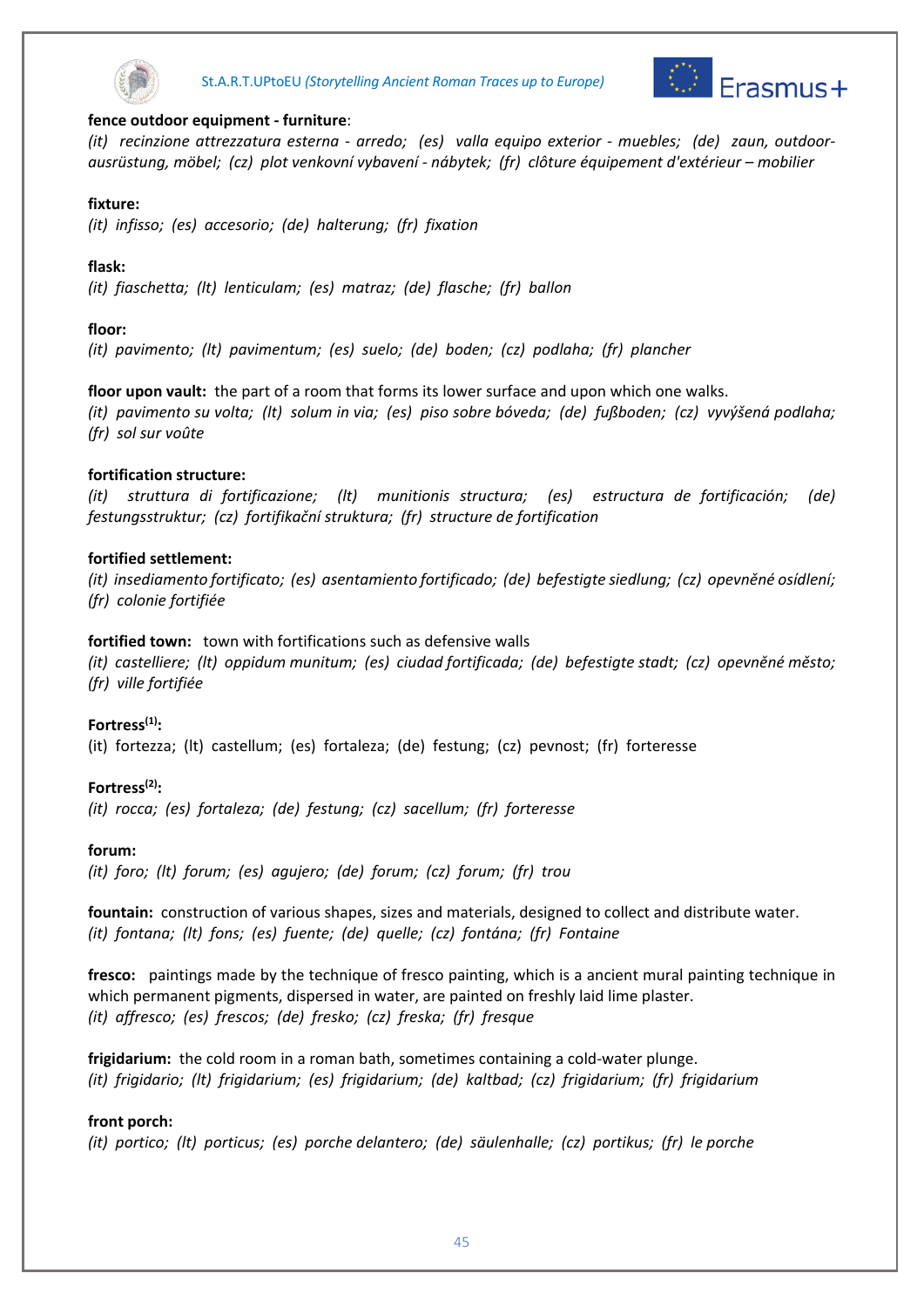



#### **funeral deposition:**

*(it) deposizione funeraria; (lt) funus depositionis; (es) deposición fúnebre; (de) beerdigung; (cz) posmrtné uložení; (fr) dépôt funéraire* 

#### **funerary equipment:**

*(it) corredo funerario; (lt) funebra apparata; (es) equipo funerario; (de) grabbeigabe; (cz) pohřební výbava; (fr) équipement funéraire* 

## funerary monument: ceremonial structures built for funerals or burials.

*(it) monumento funerario; (lt) funebris monumentum; (es) monumento funerario; (de) grabmal; (cz) pohřební stavba; (fr) monument funéraire* 

## **fusaiole:**

*(it) fusaiole; (es) Fusaiole; (de) spinnwirbel; (fr) fusaïole* 

#### **garden:**

*(it) giardino; (lt) hortus; (es) jardín; (de) garten; (cz) zahrada; (fr) jardin* 

**glass:** vessels used for drinking liquids. *(it) bicchiere; (es) vidrio; (de) trinkgefäß; (cz) sklenice; (fr) verre* 

**glassware:** glassware consists of objects made of glass, such as bowls, drinking containers, and ornaments. Any of a large class of materials with highly variable mechanical and optical properties that solidify from the molten state without crystallization, are typically made by silicates fusing with boric oxide, aluminum oxide, or phosphorus pentoxide, are generally hard, brittle, and transparent or translucent, and are considered to be supercooled liquids rather than true solids.

*(it) vetri; (lt) ad tres; (es) lentes; (de) gläser; (cz) skla; (fr) lunettes* 

## **glassworks:** factory for the moulding of glass.

*(it) vetreria; (lt) vetreria; (es) cristalería; (de) glaswaren; (cz) sklářství; (fr) verrerie* 

#### **goldsmith:**

*(it) oreficeria; (es) orfebre; (de) goldschmiedekunst; (cz) zlatnictví; (fr) orfèvre* 

**gymnasium:** a building or room designed and equipped for indoor sports, exercise, or physical education. *(it) palestra; (es) Gimnasio; (de) sportplatz; (cz) zápasiště; (fr) gym* 

#### **hallway:**

*(it) corridoio; (es) pasillo; (de) korridor; (cz) ulička; (fr) rayon* 

#### harbor:

*(it) porto; (lt) portus; (es) Puerto; (de) hafen; (cz) přístav; (fr) Port* 

#### **helmet:**

*(it) elmo; (lt) galea; (es) casco; (de) helm; (fr) casque* 

#### herm:

*(it) erma; (es) herm; (de) herme; (fr) herm* 

## **home furnishings**: furnishings and equipment.

*(it) arredo domestico; (es) muebles para el hogar; (de) einrichtungsgegenstände; (cz) bytové zařízení; (fr) mobilier de maison*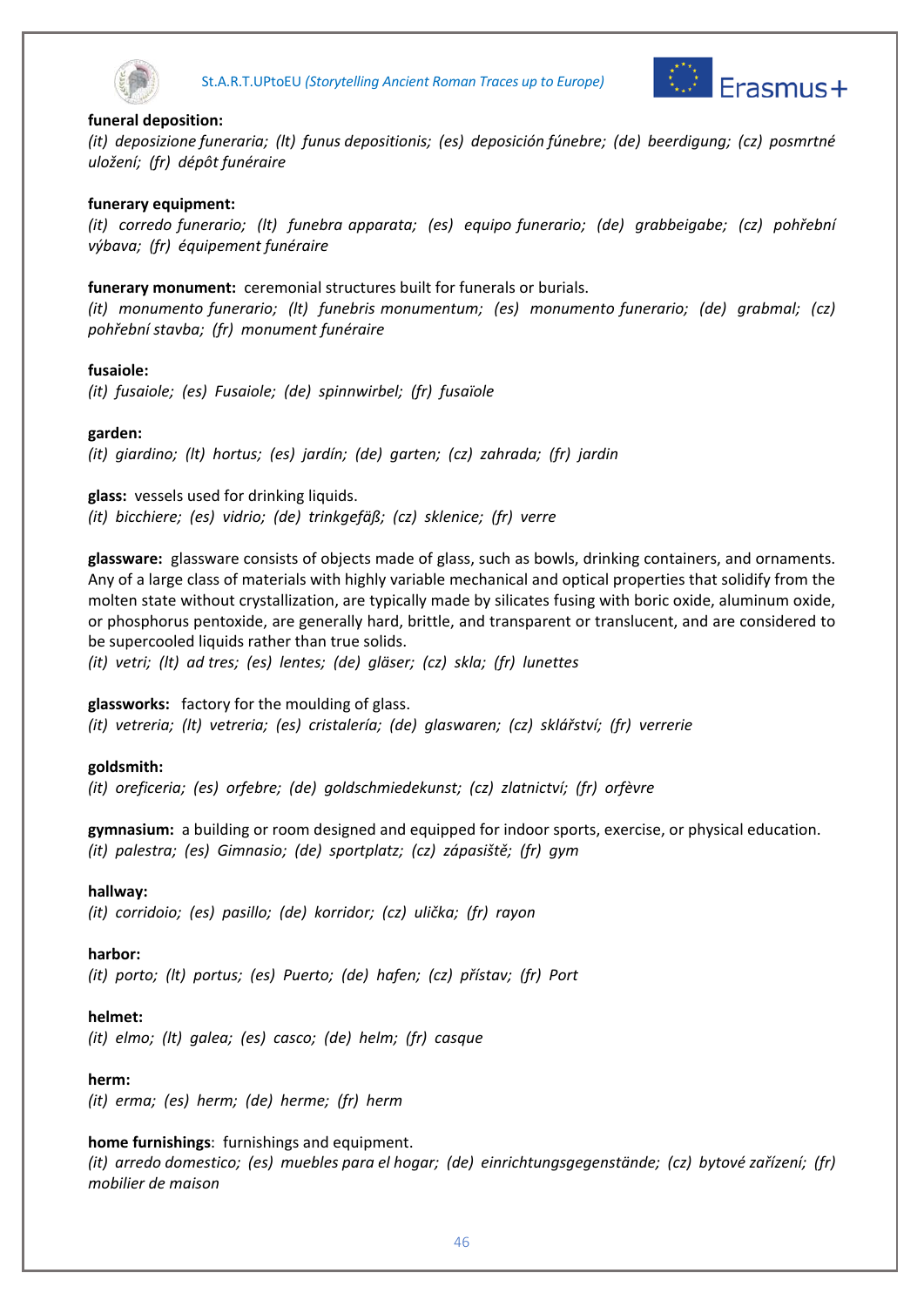



#### **honorary column**: a column used as an honorary monument.

*(it) colonna onoraria; (lt) columna honoraria; (es) columna honoraria; (de) ehrenkolumne; (cz) čestný sloup; (fr) colonne d'honneur* 

#### **horizontal external frame with upper closure**:

*(it) infisso esterno orizzontale chiusura superiore; (es) marco externo horizontal con cierre superior; (de) horizontaler außenrahmenverschluss oben; (fr) cadre extérieur horizontal avec fermeture supérieure* 

#### **horizontal frame lower with horizontal closure:**

*(it) infisso orizzontale inferiore con chiusura orizzontale; (es) marco horizontal cierre horizontal inferior; (de) horizontaler innenrahmen, unterer horizontaler verschluss; (fr) cadre horizontal fermeture horizontale inférieure* 

#### **hospice:**

*(it) ospizio; (es) hospicio; (de) hospiz; (cz) hospic; (fr) hospice* 

#### **hospital:**

*(it) ospedale; (es) hospital; (de) krankenhaus; (cz) nemocnice; (fr) hôpital* 

**house(1):** architecture or other accommodations produced for or adapted to provide shelter and security for the basic physical functions of life for an individual, family, or clan and their dependents, human and animal. Among the functions provided for are a place to sleep, prepare food, eat, and sometimes to work, usually having a door, window, or other source of light and with protection from the weather. The structure designed for either a nuclear or extended family and located in a city or town. The domus as a general architectural type is long‐lived in the Roman world, although some development of the architectural form does occur. *(it) abitazione; (lt) domus; (es) hogar; (de) wohnung; (cz) obydlí; (fr) domov* 

**house(2):** a building in which people live; residence.

*(it) casa; (lt) domus; (es) hogar; (de) haus; (cz) dům; (fr) Maison* 

**hypocaust:** an ancient roman heating system in which hot air circulated under the floor and between double walls.

*(it) ipocausto; (lt) hypocaustum; (es) hipocausto; (de) heizung; (cz) hypokaust; (fr) hypocauste* 

#### **hypogeum:**

*(it) ipogeo; (lt) hypogeum; (es) hipogeo; (de) hypogäum; (cz) hypogeum; (fr) hypogée* 

#### impluvium:

*(it) impluvio; (lt) impluvium; (es) impluvio; (de) impluvium; (cz) impluvium; (fr) impluvium* 

#### **infrastructure and services:**

*(it) infrastrutture e servizi; (es) infraestructura y servicios; (de) infrastruktur und dienstleistungen; (cz) infrastruktury a služby; (fr) infrastructures et services* 

**inkwell:** small vessels for holding ink into which a pen can be dipped. *(it) calamaio; (es) tintero; (de) tintenfass; (cz) kalamář; (fr) encrier* 

**inn:** a place where liquor is served; a tavern. *(it) locanda; (lt) taberna; (es) Posada; (de) gasthaus; (cz) obchod, hospoda; (fr) auberge*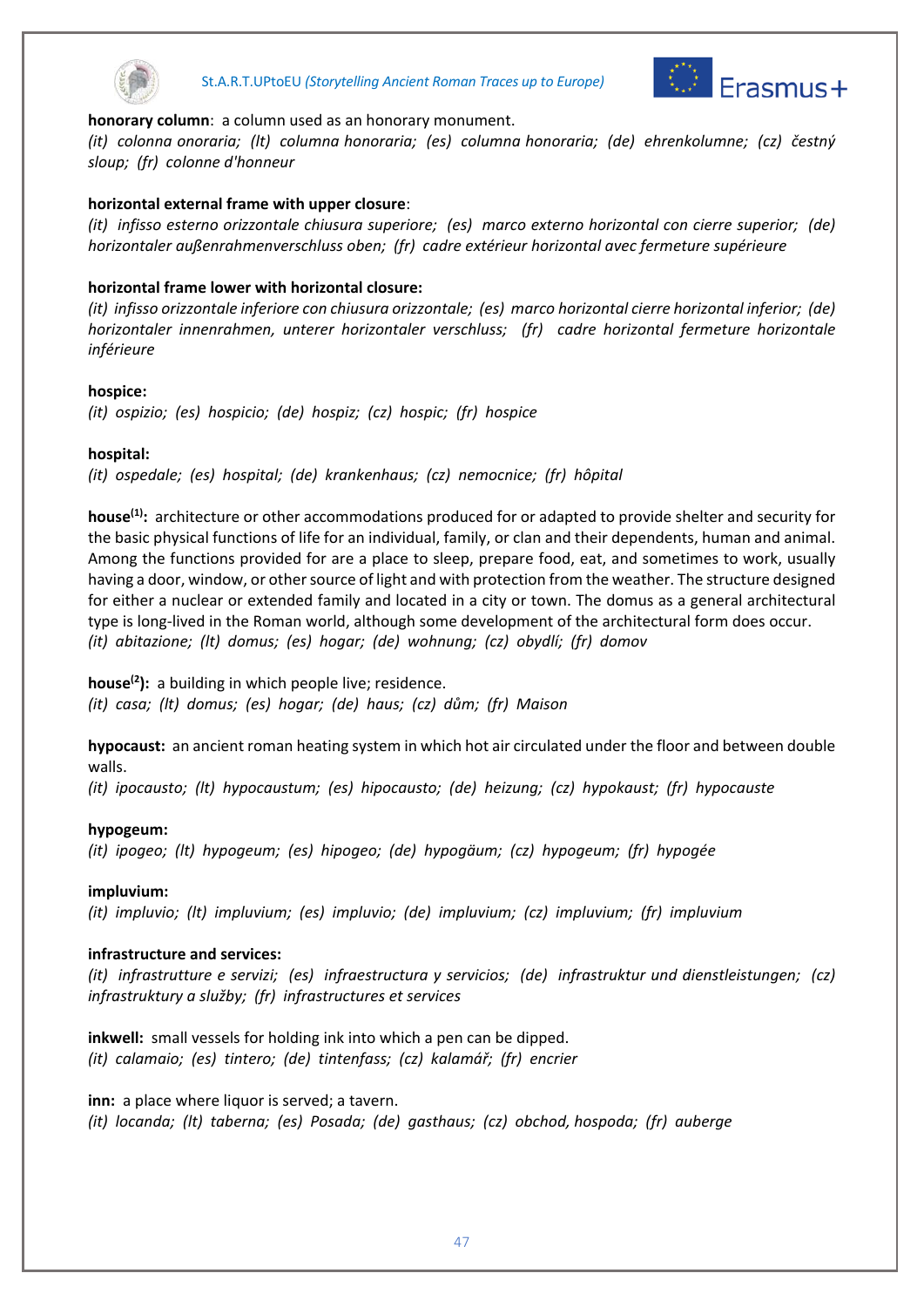



## **internal horizontal frame (internal horizontal partition):**

*(it) infisso interno orizzontale (partizione interna orizzontale); (es) marco horizontal interno (tabique horizontal interno); (de) interner horizontaler rahmen – (interne horizontale trennwand); (fr) cadre horizontal interne (cloison horizontale interne)* 

#### **isolated monument for worship:**

*(it) monumento isolato per il culto; (es) monumento aislado para el culto; (de) isolierte andachtsstätte; (fr) monument isolé pour le culte* 

#### **kiln:**

*(it) fornace; (lt) fornax; (es) horno; (de) ofen; (cz) pec; (fr) fourneau* 

**kitchen:** a room or place equipped for cooking or preparing food, washing dishes, and the like. *(it) cucina; (lt) culina; (es) cocina; (de) küche; (cz) kuchyň; (fr) cuisine* 

#### lamp:

*(it) lucerna; (lt) lucerna; (es) lámpara; (de) lampe; (cz) lucerna; (fr) lampe* 

#### laundry:

*(it) lavanderia; (es) lavandería; (de) wäscherei; (cz) prádelna; (fr) lessive* 

**library:** buildings set apart to contain books for reading, study, or reference, typically with shelves containing books and tables and seating for users of the library.

*(it) biblioteca; (lt) bibliotheca; (es) biblioteca; (de) bibliothek; (cz) knihovna; (fr) bibliothèque* 

#### lid:

*(it) coperchio; (lt) operculo; (es) tapa; (de) deckel; (cz) víčko; (fr) couvercle* 

#### **lighthouse:**

*(it) faro; (lt) pharus; (es) faro; (de) leuchtturm; (cz) maják; (fr) phare* 

#### **lintel:** the architrave of a classical building.

*(it) architrave; (lt) epistylium; (es) arquitrabe; (de) türsturz; (cz) architráv; (fr) architrave* 

#### **loading of materials on board**:

*(it) carico di materiali di bordo; (es) carga de materiales a bordo; (de) verladen von materialien an bord; (cz) naklád materiálů na palubu; (fr) chargement de matériel à bord* 

#### **locker room:**

*(it) spogliatoio; (es) vestuario; (de) umkleide; (cz) šatna; (fr) vestiaire* 

mansio: stage station with an inn for eating, drinking, night shelter and manure, located along roman roads *(it) mansio; (lt) mansio; (es) Mansio; (de) quartier; (cz) stanoviště; (fr) manoir* 

#### marbles:

*(it) marmi; (lt) marmora; (es) canicas; (de) murmeln; (cz) mramor; (fr) marbres* 

#### market:

*(it) mercato; (lt) forum; (es) mercado; (de) markt; (cz) trh; (fr) marché* 

#### masonry:

*(it) opera muraria; (lt) structura; (es) albañilería; (de) mauerwerk; (cz) zdivo; (fr) maçonnerie*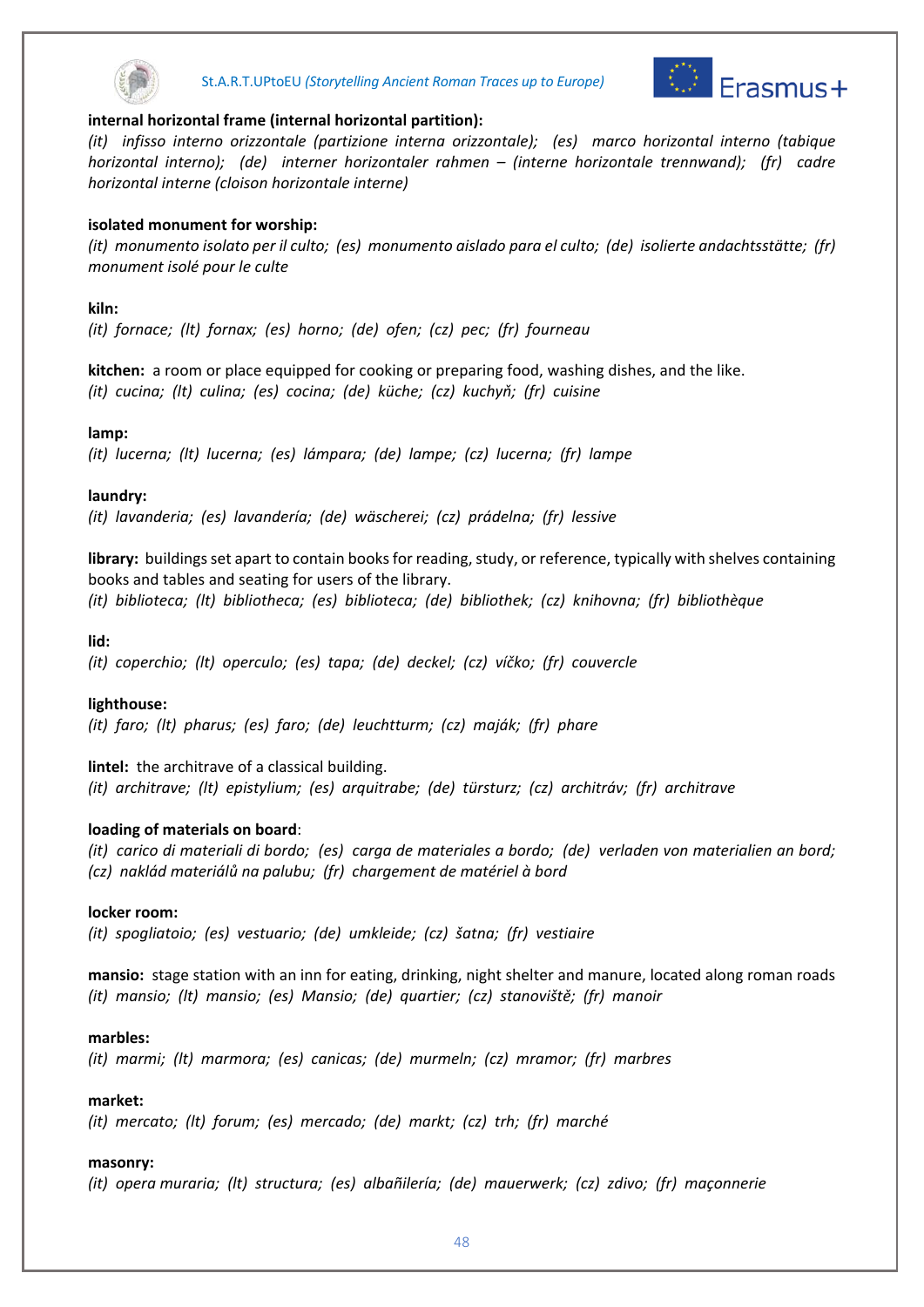



#### **mausoleum:** monumental tomb.

*(it) mausoleo; (lt) mausoleum; (es) mausoleo; (de) mausoleum; (cz) mausoleum; (fr) mausolée* 

#### **memorial place:**

*(it) luogo commemorativo; (es) lugar conmemorativo; (de) gedenkstätte; (cz) pomník; (fr) lieu de mémoire* 

#### **menhir:**

*(it) menhir; (es) menhir; (de) menhir; (cz) menhir; (fr) menhir* 

#### **metallurgical plant:**

*(it) impianto metallurgico; (es) planta metalúrgica; (de) hüttenwerk; (fr) usine métallurgique* 

#### metals:

*(it) metalli; (lt) metallis; (es) rieles; (de) metalle; (cz) kovy; (fr) métaux* 

**metope:** any of the square spaces, either decorated or plain, between triglyphs in the doric frieze. Also called intertriglyph.

*(it) metopa; (es) metopa; (de) metope; (cz) metopa; (fr) metope* 

**military castle:** a castle fortified built during the middle ages predominantly by military orders. *(it) castello militare; (es) castillo militar; (de) militärische burg; (cz) vojenský hrad; (fr) château militaire* 

#### mill:

*(it) mulino; (es) molino; (de) mühle; (cz) mlýn; (fr) moulin* 

#### mine:

*(it) miniera; (es) mía; (de) bergwerk; (cz) důl; (fr) Mien* 

**mint:** a place where coins, medals, or tokens are made. *(it) zecca; (lt) zecca; (es) menta; (de) minze; (cz) mincovna; (fr) menthe* 

#### mithraeum:

*(it) mitreo; (lt) mithraeum; (es) mithraeum; (de) mithraum; (cz) mitreum; (fr) mithraeum* 

#### **monastic complex:**

*(it) complesso monastico; (lt) monasticum complexum; (es) complejo monástico; (de) klosterkomplex; (cz) klášterní komplex; (fr) complexe monastique* 

#### **monumental fountain:**

*(it) fontana monumentale; (lt) fons monumentalis; (es) fuente monumental; (de) monumentaler brunnen; (cz) monumentální fontána; (fr) fontaine monumentale* 

#### mosaic:

*(it) mosaico; (es) mosaico; (de) mosaik; (cz) mozaika; (fr) mosaïque* 

#### **motta:**

*(it) motta; (es) motta; (de) motte; (cz) motta; (fr) motta* 

**mound**: an artificial elevation of earth, as for a defense work or a dam or barrier; an embankment. *(it) tumulo; (lt) tumulus; (es) montículo; (de) hügel; (cz) mohyla; (fr) monticule* 

#### **mutatio:**

*(it) mutatio; (lt) mutatio; (es) mutatio; (de) veränderung; (cz) stanoviště; (fr) mutation*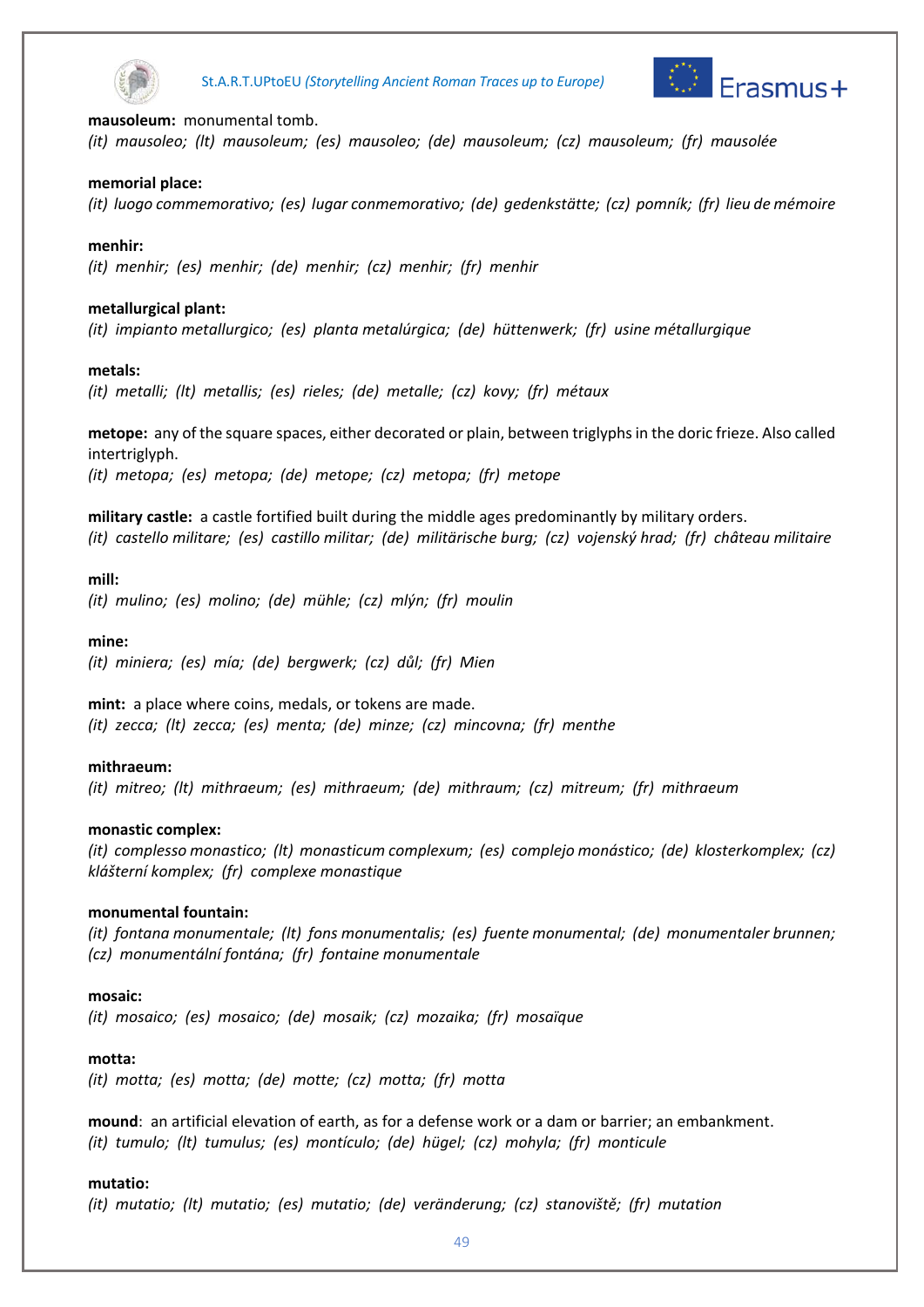



**nails:** Fasteners that are designed for impact insertion, usually slender, pointed, and headed. *(it) chiodi; (lt) ungues; (es) clavos; (cz) hřebíky; (fr) clous* 

#### **necropolis:**

*(it) necropoli; (lt) necropolis; (es) necrópolis; (de) nekropole; (cz) nekropol; (fr) nécropole* 

#### **newsstand:**

*(it) edicola; (es) puesto de periódicos; (de) zeitungsstand; (cz) novinový stánek; (fr) kiosque à journaux* 

#### **niche:**

*(it) nicchia; (es) nicho; (de) nische; (cz) výklenek; (fr) niche* 

**niche tomb:** niche tomb is a recessed space in a wall or in a columbarium used to place urns containing cremated remains.

*(it) tomba a loculo; (lt) tomba a loco; (es) tumba de nicho; (de) nischengrab; (cz) výklenkový hrob; (fr) tombe de niche* 

#### **nymphaeum, monumental fountain**:

*(it) ninfeo, fontana monumentale; (lt) ninfeo, fons monumentalis; (es) ninfeo, fuente monumental; (de) nymphaeum; (cz) nymfeum; (fr) nymphée, fontaine monumentale*

#### **odeon:**

*(it) odeon; (lt) odeon; (es) Odeón; (de) odeon; (cz) odeon; (fr) odéon* 

**ointment:** a smooth oily substance that is rubbed on the skin for medicinal purposes or as a cosmetic *(it) unguentario; (lt) unguentarium; (es) ungüento; (de) salbe; (cz) unguentarium; (fr) pomade* 

#### **olla:**

*(it) olla; (lt) olla; (es) olla; (de) olla; (cz) olla; (fr) ola* 

#### **outdoor place of worship:**

*(it) luogo di culto all'aperto; (es) lugar de culto al aire libre; (de) andachtsstätte im freien; (fr) lieu de culte extérieur* 

**oven crypts:** The oven crypts got their name from how they resemble a brick oven used for baking. The only thing baking in these tombs, however, were people who were buried communally. *(it) tomba a forno; (lt) tomba forno; (es) tumba de horno; (de) ofengrab; (cz) pecí hrob; (fr) tombeau de four* 

#### **pan:**

*(it) tegame; (es) sartén; (de) pfanne; (fr) la poêle* 

**parietal art:** parietal art or cave paintings, is a general term referring to the decoration of the walls of rock shelters and caves throughout the world.

*(it) arte parietale; (lt) parietalis art; (es) arte parietal; (de) parietalkunst; (cz) parietální umění; (fr) art parietal* 

**peristyle:** An open space, as a courtyard, surrounded by a colonnade. *(it) peristilio; (lt) peristylium; (es) peristilo; (de) säulenhalle; (cz) peristyl; (fr) peristyle*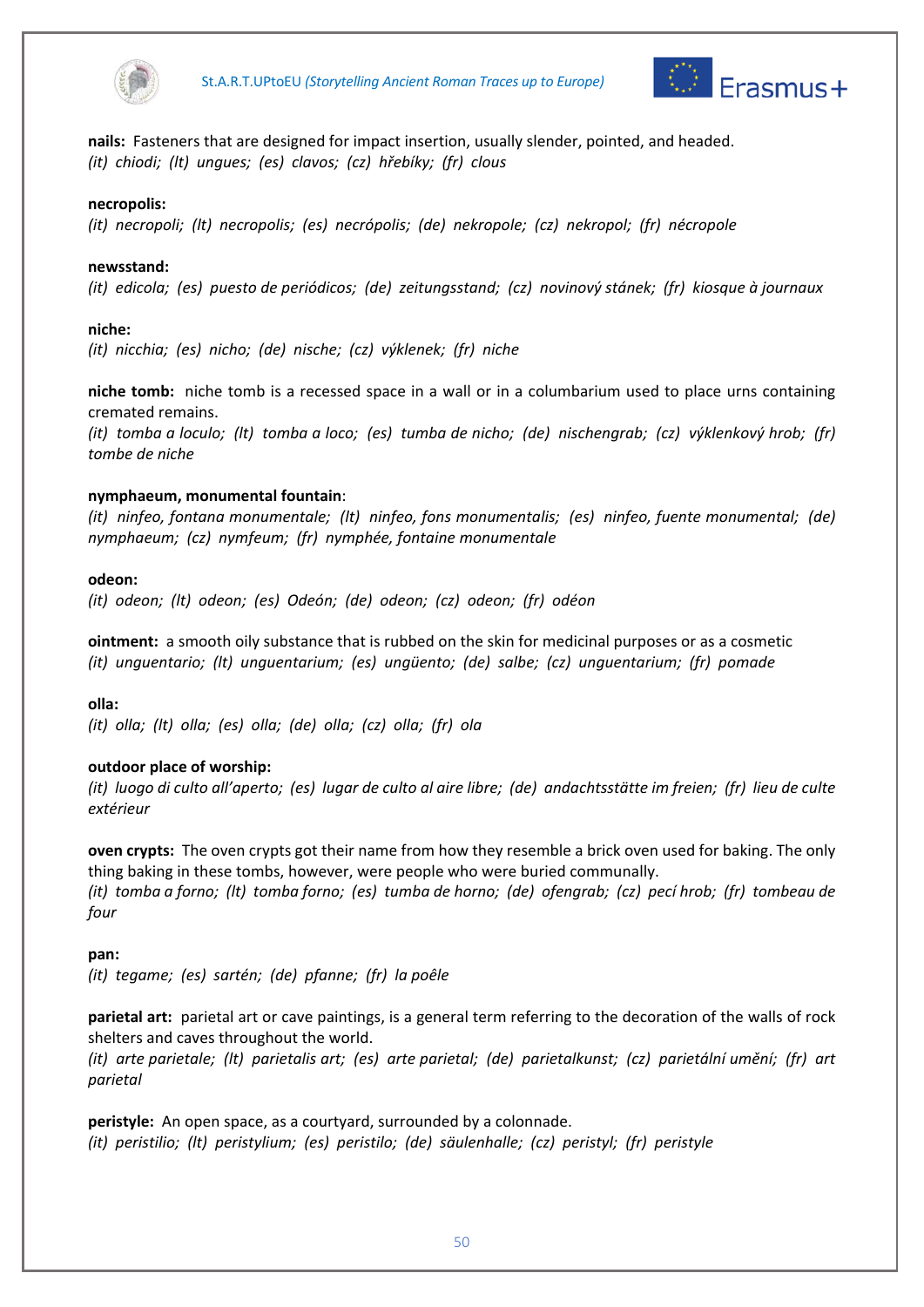



## **pile‐dwelling settlement:**

*(it) insediamento palafitticolo; (es) asentamiento de pilotes; (de) pfahlbausiedlung; (cz) kůlové osídlení; (fr) habitation sur pilotis* 

**pit tomb:** a grave consisting of a deep pit with vertical sides and with or without a lateral niche. *(it) tomba a fossa; (lt) tomba et fossa; (es) tumba de pozo; (de) grubengrab; (cz) jámová hrobka; (fr) tombe à fosse* 

**pitcher:** vessels, generally of ceramic, glass, metal, or plastic, that have a wide mouth with a broad lip and usually a handle at one side, but sometimes having two ears; includes those accompanied by a washbowl and used for personal hygiene.

*(it) brocca; (lt) hydria; (es) jarro; (de) krug; (cz) džbán; (fr) pot à eau* 

#### **place for public use:**

*(it) luogo ad uso pubblico; (es) lugar para uso publico; (de) platz für die öffentliche nutzung; (cz) veřejný prostor; (fr) lieu à usage public* 

#### **place of production activity:**

*(it) luogo di attività produttiva; (es) lugar de actividad de producción; (de) ort für produktive aktivitäten; (cz) místo produkce; (fr) lieu d'activité de production* 

#### **plant for fish farming:**

*(it) impianto per la piscicoltura; (es) planta para piscicultura; (de) anlage für die fischzucht; (fr) plante pour la pisciculture* 

#### **plate:**

*(it) piatto; (lt) laminam; (es) plato; (de) teller; (cz) talíř; (fr) plat* 

#### **pool:**  a small body of standing water.

*(it) piscina; (es) piscina; (de) schwimmbecken; (cz) bazén; (fr) basin* 

#### **port infrastructure**:

*(it) infrastruttura portuale; (es) infraestructura portuaria; (de) hafeninfrastruktur; (cz) infrastruktura přístavu; (fr) infrastructures portuaires* 

#### **portrait:**

*(it) ritratto; (lt) effigies; (es) retrato; (de) portrait; (cz) portrét; (fr) portrait* 

#### pot:

*(it) pentola; (lt) pentola; (es) maceta; (de) topf; (cz) hrnec; (fr) pot* 

#### **private building:**

*(it) edificio privato; (lt) privatum aedificium; (es) edificio privado; (de) privates gebäude; (cz) soukromá budova; (fr) immeuble privé* 

#### **protective element ‐ external vertical external partition:**

*(it) elemento di protezione ‐ esterno partizione esterna verticale; (es) elemento de protección ‐ tabique exterior vertical exterior; (de) schutzelement ‐ externe vertikale trennwand; (fr) élément de protection ‐ cloison externe verticale externe* 

#### **public building:**

*(it) edificio pubblico; (lt) publicum aedificium; (es) edificio publico; (de) öffentliches gebäude; (cz) veřejná budova; (fr) bâtiment public*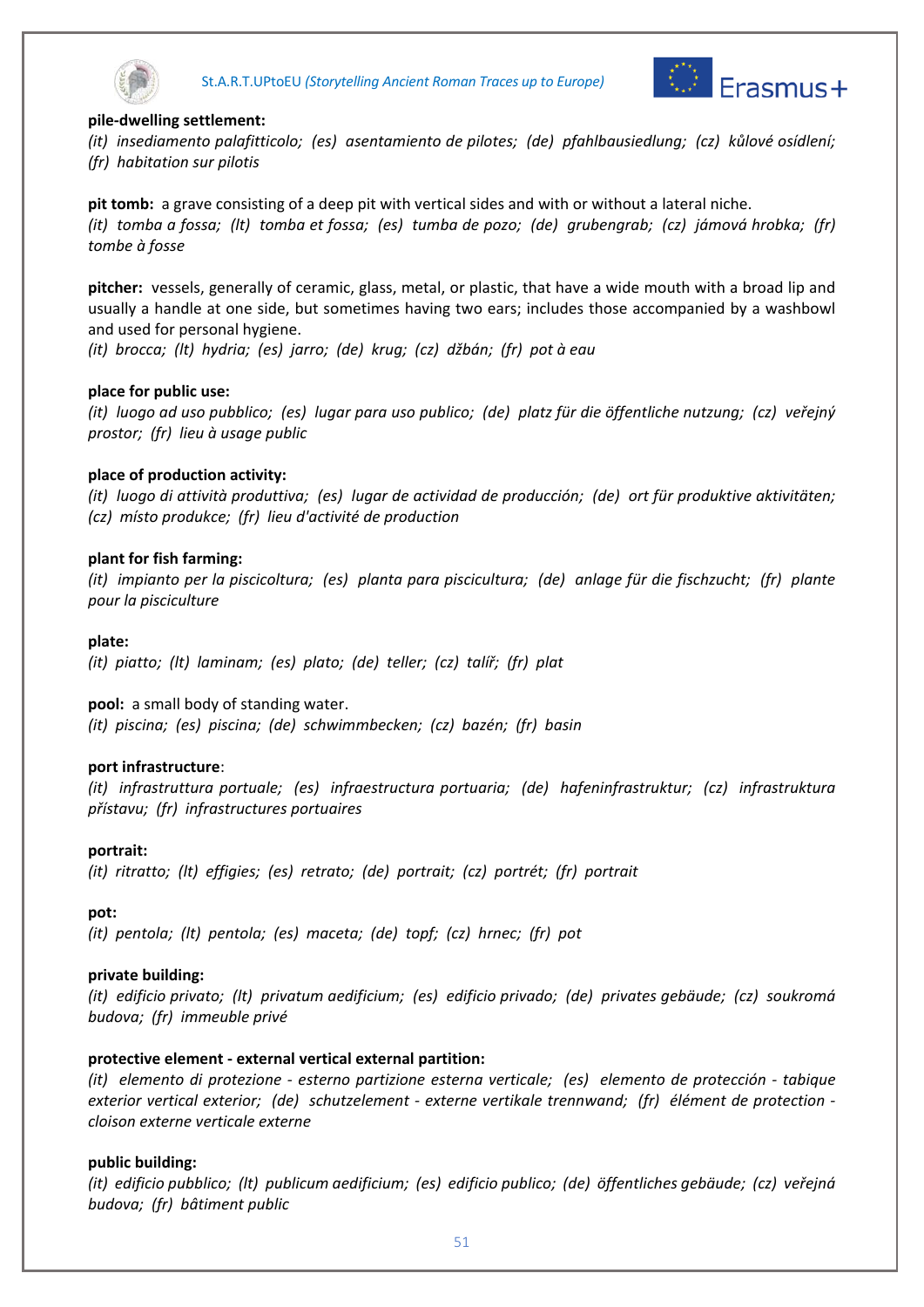



#### **public latrine:**

*(it) latrina pubblica; (lt) publica latrina; (es) letrina publica; (de) öffentliche toilette; (cz) veřejná latrína; (fr) latrines publiques* 

**quay:** man‐made banks or landing stages, typically built of stone, lying alongside or projecting into water for loading and unloading ships.

*(it) banchina; (es) muelle; (de) kai; (cz) nábřeží; (fr) quai* 

#### **rainwater drainage system liquid disposal system:**

*(it) rete di scarico acque meteoriche impianto smaltimento liquidi; (es) sistema de drenaje de agua de lluvia sistema de eliminación de líquidos; (de) regenwasserabflusssystem, flüssigkeitsentsorgungssystem; (cz) systém odvodnění dešťové vody systém likvidace kapalin; (fr) système de drainage des eaux de pluie système d'élimination des liquids* 

**rest station:** one of the stages of the official postal service and transport on the main routes of the Empire *(it) stazione di sosta; (lt) firmamentum station; (es) estación de descanso; (de) station, raststation; (cz) zastávka; (fr) station de repos* 

#### **road infrastructure:**

*(it) infrastruttura viaria; (lt) via; (es) infraestructura vial; (de) straßeninfrastruktur; (cz) ruznorodá infrastruktura; (fr) infrastructures routières* 

**road tunnel:** An underground passageway that passes under a mountain, river, or a congested urban area *(it) galleria stradale; (lt) cuniculum/crypta; (es) túnel de carretera; (de) straßentunnel; (cz) tunel; (fr) tunnel routier* 

#### **rock settlement:**

*(it) insediamento rupestre; (es) asentamiento rocoso; (de) felsensiedlung; (cz) jeskynní osídlení; (fr) règlement de roche* 

**rock tomb:** a rock-cut tomb is a burial chamber that is cut into an existing, naturally occurring rock formation, so a type of rock‐cut architecture.

*(it) tomba rupestre; (lt) tomba rupestre; (es) tumba de roca; (de) felsengrab; (cz) jeskynní hrobka; (fr) tombe de pierre* 

**roman camp:** the roman camp was characterized by excellent performance. What is worth emphasizing was not built by professional engineers and builders, but by ordinary legionaries. The main building material was wood. The camp was created during the campaign every day.

*(it) accampamento militare; (lt) castra; (es) campamento militar; (de) militair kamp ; (cz) válečný tábor; (fr) camp militaire* 

**roman fort:** the roman term "castrum" is used for different sizes of camps - including large legionary fortresses, smaller forts for cohorts or for auxiliary forces, temporary encampments, and "marching" forts. *(it) accampamento fortificato; (lt) castrum; (es) campamento fortificado; (de) befestigtes lager; (cz) opevněný tábor; (fr) camp retranché* 

#### **room(1):**

*(it) sala; (es) habitación; (de) zimmer; (cz) sál; (fr) pièce* 

## $room<sup>(2)</sup>$ :

*(it) stanza; (lt) locus; (es) habitación; (de) gesellschaftszimmer; (cz) exedra; (fr) pièce*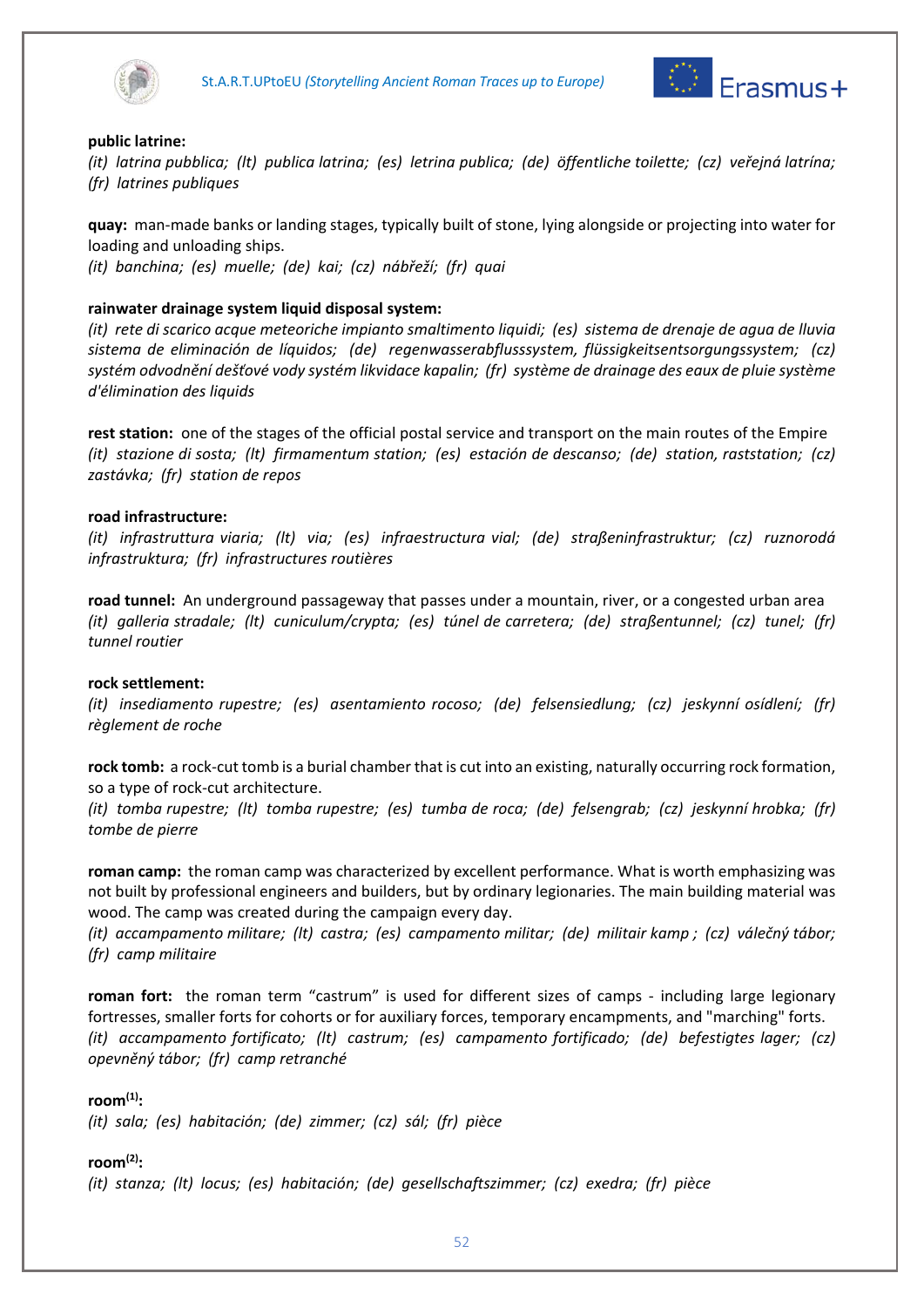



#### **rural service building:**

*(it) edificio rurale di servizio; (es) edificio de servicios rurales; (de) ländliches dienstleistungsgebäude; (cz) služební rurální budova; (fr) bâtiment de service rural* 

#### sacellum:

*(it) sacello; (lt) sacellum; (es) sacellum; (de) heiligtum; (cz) pokoj, místnost; (fr) sacella* 

#### sanctuary:

*(it) santuario; (lt) sanctuarium; (es) santuario; (de) zufluchtsstätte; (cz) svatýně; (fr) sanctuaire* 

#### **sarcophagus:**

*(it) sarcofago; (lt) sarcophagus; (es) sarcófago; (de) sarkophag; (cz) sarkofág; (fr) sarcophagi* 

**sauna:** A bath that uses dry heat to cause the person in it to perspire. *(it) sauna; (es) sauna; (de) sauna; (cz) sauna; (fr) sauna* 

#### **scattered settlement:**

*(it) insediamento sparso; (es) asentamiento disperso; (de) streusiedlung; (cz) rozptýlené osídlení; (fr) agglomération dispersée* 

#### **separating element: ‐ internal vertical partition**:

*(it) elemento di separazione ‐ interno partizione interna verticale; (es) elemento de separación ‐ tabique interior vertical interior; (de) trennelement ‐ interne vertikale trennwand; (fr) élément de séparation ‐ cloison interne verticale interne* 

#### **separation element: external vertical partition:**

*(it) elemento di separazione ‐ esterno partizione esterna verticale; (es) elemento de separación ‐ tabique exterior vertical exterior; (de) trennelement ‐ extener vertikale trennwand; (fr) élément de séparation ‐ cloison externe verticale externe* 

**service environment:** environmental services encompass infrastructure services.

*(it) ambiente di servizio; (es) entorno de servicio; (de) serviceumgebung; (cz) servisní prostředí; (fr) environnement de service* 

#### **service facility:**

*(it) impianto di servizio; (es) instalación de servicio; (de) serviceeinrichtung; (cz) služební zařízení; (fr) installation de services* 

#### **service infrastructure:**

*(it) infrastruttura di servizio; (es) infraestructura de servicio; (de) service‐infrastruktur; (cz) služební infrastruktura; (fr) infrastructures de services* 

#### **settlement:**

*(it) insediamento; (es) asentamiento; (de) siedlung; (cz) osídlení; (fr) implantation* 

#### settling basin: reservoir located along the route of the aqueducts and at the point of arrival.

*(it) bacino di decantazione; (lt) piscina limaria; (es) lavabo de sedimentación; (de) schwimmbecken; (cz) sedimentační nádrž; (fr) bassin de décantation* 

#### **sewer:**

*(it) fogna; (lt) cloaca; (es) alcantarilla; (de) kanal; (fr) égout*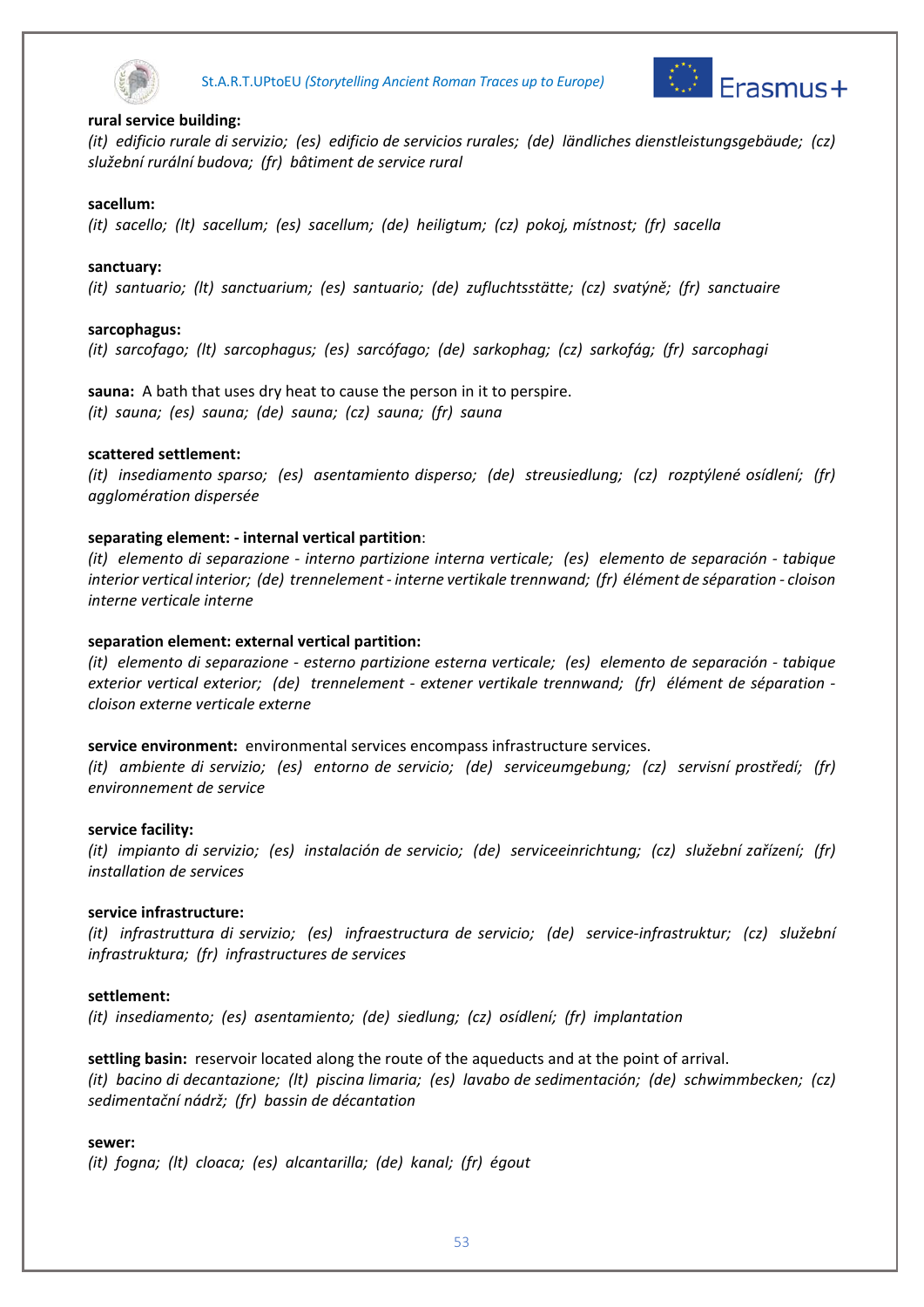



**shop:** originally meaning a single-room shop for the sale of goods and services, "tabernae" were often incorporated into domestic dwellings on the ground level flanking the fauces, the main entrance to a home, but with one side open to the street.

*(it) bottega; (lt) taberna; (es) tienda; (de) einkauf; (cz) prodejna; (fr) magasin* 

**silos:** a dug or built structure, often located outside of dwellings, for storing foodstuffs, mainly cereals, and protecting them from predators and pests.

*(it) silos; (lt) silos; (es) silos; (de) silo; (cz) silo; (fr) silos* 

## **spa facility:**

*(it) impianto termale; (lt) thermae; (es) instalaciones de spa; (de) spa‐einrichtung; (fr) installation thermale* 

## spacers:

*(it) distanziatori; (es) espaciadores; (de) abstandshalter; (fr) entretoises* 

## square:

*(it) piazza; (lt) forum; (es) cuadrado; (de) platz; (cz) náměstí; (fr) place* 

## **stadium**:

*(it) stadio; (lt) stadium; (es) estadio; (de) stadion; (cz) stadium; (fr) stade* 

## stall:

*(it) stalla; (lt) stabulum; (es) puesto; (de) stall; (cz) stáj; (fr) paralyser* 

## statue:

*(it) statua; (lt) statuae; (es) estatua; (de) statue; (cz) socha; (fr) statue* 

## stilt house:

*(it) palafitta; (es) casa sobre pilotes; (de) stelzenhaus; (cz) kůlové obydlí; (fr) maison sur pilotis* 

#### **street:**

*(it) strada; (lt) via; (es) calle; (de) straße; (cz) silnice; (fr) route* 

**strigil:** strigil is a bone or metal instrument, curved and equipped with a handle, used in ancient times to cleanse the body after bathing or even after gymnastic competitions. *(it) strigile; (lt) strigile; (es) strigil; (de) schabeisen / striegel; (cz) strigil; (fr) strigile* 

**stylobate:** a course of masonry, part of the stereobate, forming the foundation for a colonnade, especially the outermost colonnade.

*(it) stilobate; (lt) stylobate; (es) stylobate; (de) stylobat; (cz) stylobat; (fr) stylobate* 

**substructure:** structure with foundation function for buildings or terracing works in sloping areas. *(it) sostruzione; (es) infraestructura; (de) fundament, unterkonstruktion; (cz) substruktura; (fr) structure* 

**tablinum:** rooms located at the far end of the atriums in ancient roman houses. A place where business, work, or one's job is conducted or accomplished.

*(it) tablino; (lt) tablinum; (es) tablinum ; (de) werkraum; (cz) tablinum; (fr) tablinum* 

**tank:** water reservoir, reservoir, collector, construction intended to store and conserve a certain quantity of water, may be built or carved into the rock.

*(it) cisterna; (lt) cisterna, lacus, stagnum, receptaculum; (es) tanque; (de) zisterne; (cz) cisterna; (fr) char*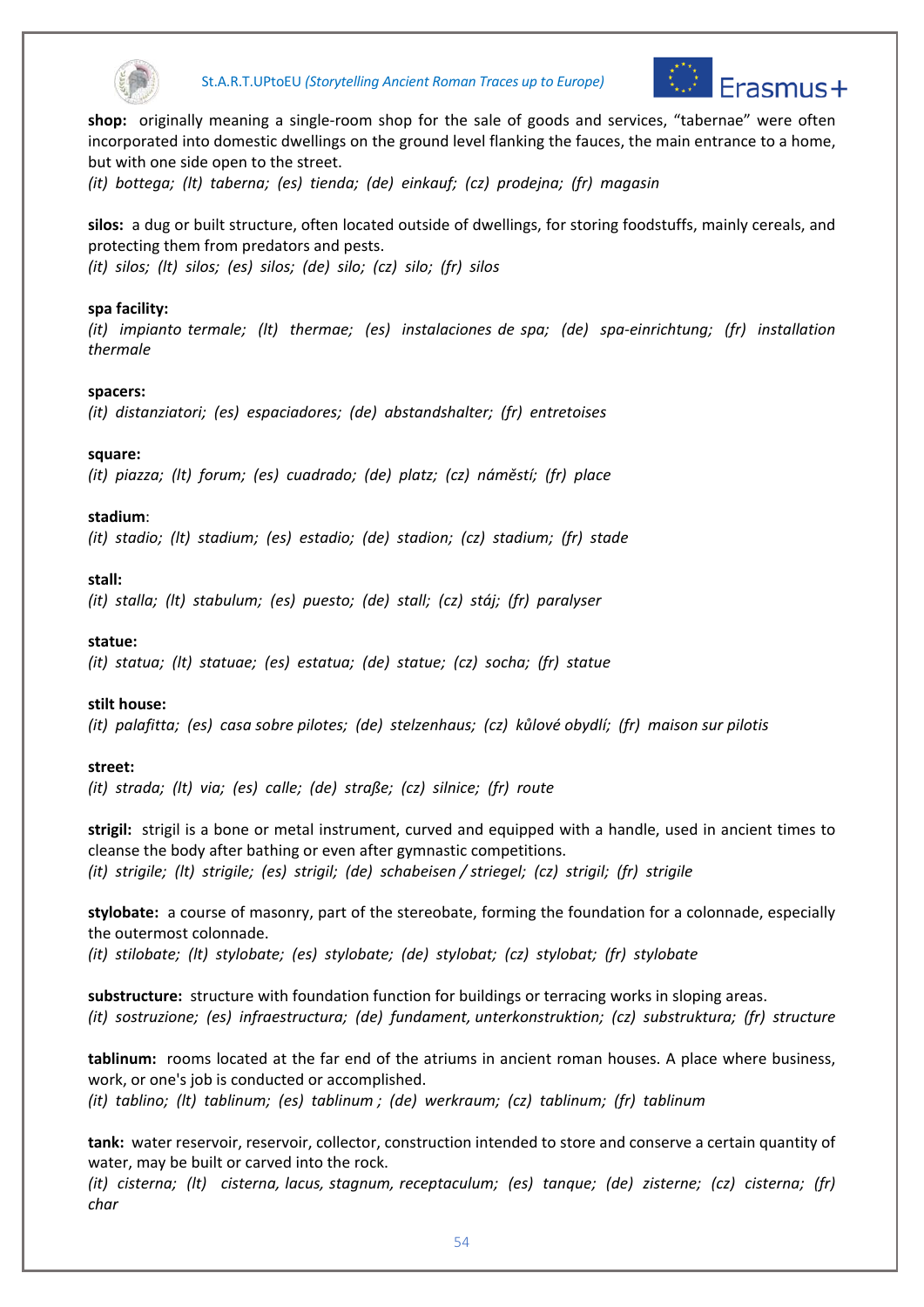



#### **tannery:**

*(it) conceria; (es) curtiduría; (de) gerberei; (cz) koželužna; (fr) tannerie* 

#### **tavern:**

*(it) osteria; (lt) taberna; (es) taberna; (de) gaststätte; (cz) hospoda; (fr) taverne* 

**temple:** a place for the service or worship of a diety.

*(it) tempio; (lt) templum; (es) templo; (de) tempel; (cz) chrám; (fr) temple* 

#### **temporary settlement:**

*(it) insediamento temporaneo; (es) asentamiento temporal; (de) vorübergehende niederlassung; (cz) dočasné osídlení; (fr) installation temporaire* 

#### **tepidary:**

*(it) tepidario; (lt) tepidarium; (es) tepidario; (de) warmbad , lauwarmbad; (cz) tepidarium; (fr) tepidaire* 

#### **terracotta:**

*(it) terracotte; (es) terracota; (de) terracotta; (cz) terakota; (fr) terre cuite* 

#### **textile workshop:**

*(it) officina tessile; (lt) textile officina; (es) taller textil; (de) textilwerkstatt; (cz) textilní dílna; (fr) atelier textile* 

#### **theater:**

*(it) teatro; (lt) theatrum; (es) teatro; (de) theater; (cz) divadlo; (fr) théâtre* 

**tomb:** a large vault, typically an underground one, for burying the dead or a monument to the memory of a dead person, erected over their burial place

*(it) tombe; (lt) tombe; (es) tumbas; (de) grab; (cz) hroby; (fr) tombeaux* 

**tower:** a tall, narrow building, either free‐standing or forming part of a building such as a church or castle *(it) torre; (es) torre; (de) turm; (cz) věž; (fr) la tour* 

**tower house:** a tower house is a particular type of stone structure, built for defensive purposes as well as habitation.

*(it) casa torre; (es) casa torre; (de) turmhaus; (cz) věžový dům; (fr) maison tour* 

**traces of cultivation:** a mark, object, or other indication of the existence cultivation *(it) tracce di coltivazione; (es) rastros de cultivo; (de) spuren des anbaus; (cz) pozůstatky zemědělství; (fr) traces de culture* 

**transport amphora:** the transport amphora is a pottery container used for the non‐local transport of agricultural products

*(it) anfora da trasporto; (es) ánfora de transporte; (de) transportamphore; (cz) transportní amfora; (fr) transporter l'amphore* 

**triumphal arch:** monumental structures containing at least one arched passageway and erected to honor an important person or to commemorate a significant event, particularly a victory in war. The basic form consisted of two piers connected by an arch, over which was placed a superstructure that served as a base for statues and commemorative inscriptions. Triumphal arches generally spanned a roadway used for triumphal processions. They are associated with ancient roman architecture, developed from the Porta Triumphalis, which the victorious roman army had to pass before entering the sacred city territory of Rome.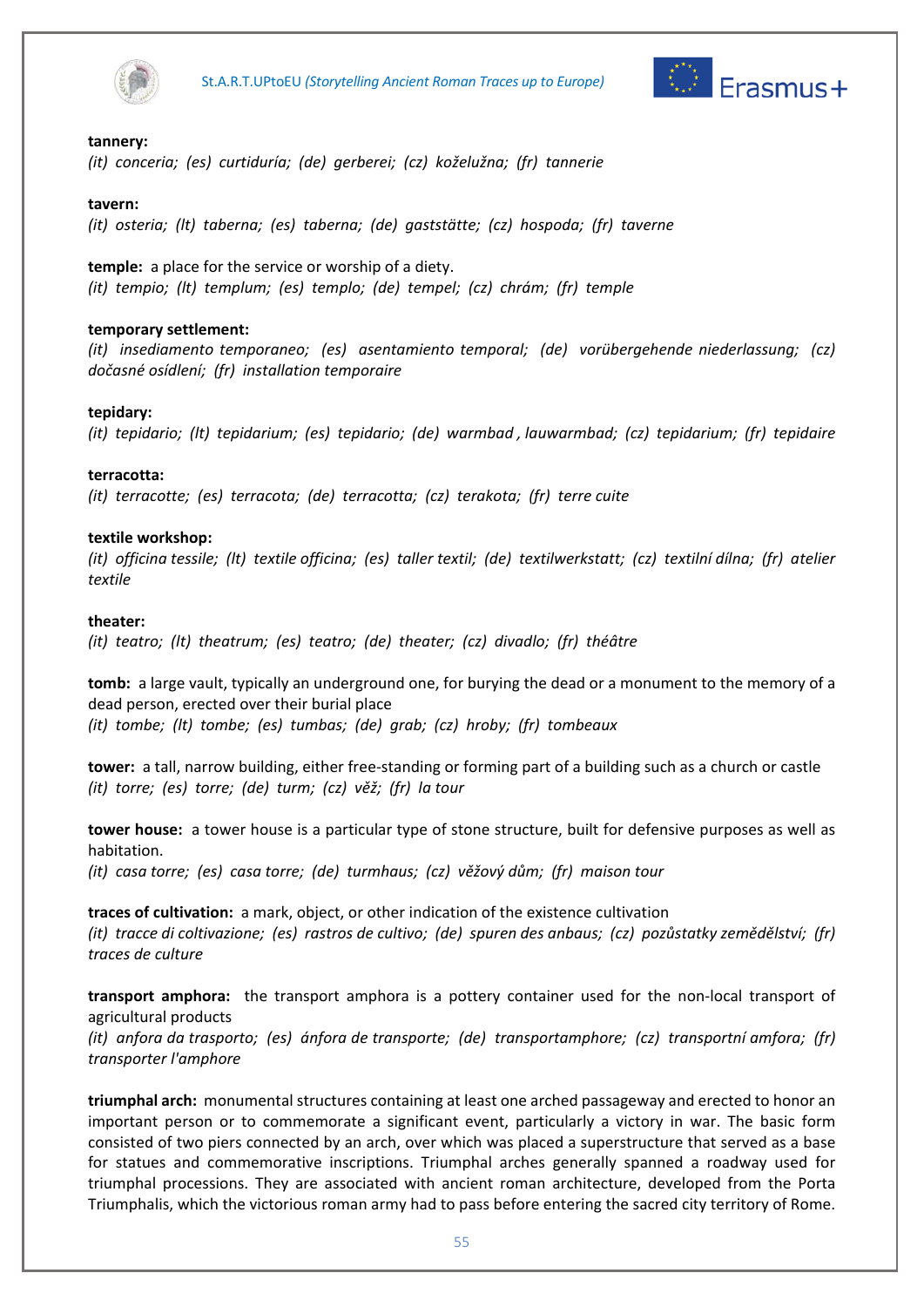



*(it) arco trionfale; (lt) Triumphalis arcus; (es) arco triunfal; (de) triumphbögen; (cz) vítězný oblouk; (fr) arc de triomphe* 

**trophy**: a decorative object awarded as a prize for a victory or success. *(it) trofeo; (lt) trophaeus; (es) trofeo; (de) trophäe; (cz) trofeum; (fr) trophée* 

## **tympanum tomb:** a tomb decoreted with a tympanum.

*(it) tomba a timpano; (lt) tomba a timpano; (es) tumba del tímpano; (de) tympanon‐grab; (cz) tympanonová hrobka; (fr) tombeau à tympan* 

## **underground chamber tomb:**

(it) tomba a camera ipogea; (es) tumba de cámara subterránea; (de) *unterirdisches kammergrab; (cz) podzemní komorová hrobka; (fr) tombe à chambre souterraine* 

#### **unidentified building:**

*(it) edificio non identificato; (es) edificio no identificado; (de) nicht identifiziertes gebäude; (cz) neidentifikovaná budova; (fr) bâtiment non identifié* 

#### **unidentified site:**

*(it) sito non identificato; (es) sitio no identificado; (de) unbekannter ort; (cz) neidentifikovaná lokalita; (fr) site non identifié* 

**urban area:** areas within city limits or closely linked to them by common use of public utilities or services. *(it) area urbana; (lt) urbana area; (es) área urbana; (de) stadtgebiet; (cz) městská oblast; (fr) zone urbaine* 

#### **urban settlement:**

*(it) insediamento urbano; (es) asentamiento urbano; (de) städtische siedlung; (cz) městské osídlení; (fr) agglomération urbaine* 

#### **vertical external window vertical closure:**

*(it) infisso esterno verticale chiusura verticale; (es) ventana exterior vertical cierre vertical; (de) vertikales außenfenster ‐ vertikaler verschluss; (fr) fenêtre extérieure verticale fermeture vertical* 

#### **vertical internal frame vertical internal partition:**

*(it) infisso interno verticale partizione interna verticale; (es) marco interior vertical tabique interior vertical; (de) vertikaler innenrahmen ‐ vertikale innenwand; (fr) cadre intérieur vertical cloison intérieure verticale* 

**vestibule:** a passage, hall, or small chamber between the outer door and the interior parts of a house or building.

*(it) vestibolo; (lt) vestibulum; (es) vestíbulo; (de) vestibül; (cz) vestibul; (fr) vestibule* 

**viaduct:** a long bridge‐like structure, typically a series of arches, carrying a road or railway across a valley or other low ground.

*(it) viadotto; (lt) viaduct; (es) viaducto; (de) viadukt; (cz) viadukt; (fr) viaduct* 

**villa:** an ancient roman house or farm with land surrounding it. *(it) villa; (lt) villa; (es) villa; (de) villa, landhaus; (cz) villa rustica; (fr) villa* 

**Village<sup>(1)</sup>:** mixed-use communities designed to combine residential sections in close proximity to employment, retail, and entertainment facilities linked by pedestrian-oriented thoroughfares; often located in suburban contexts.

*(it) borgo; (lt) villa; (es) aldeas; (de) dorf; (cz) vesnice; (fr) village*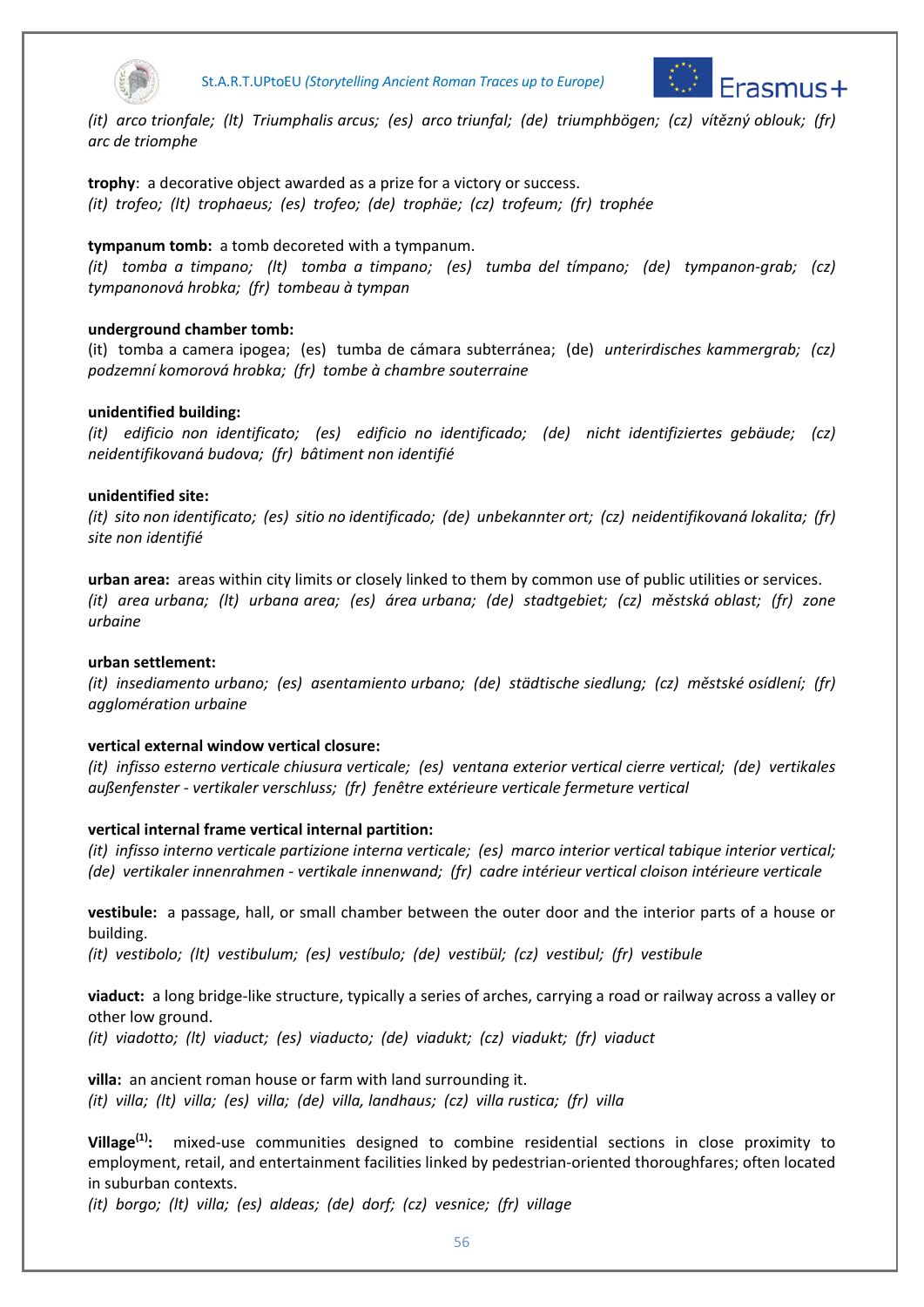



**Village<sup>(2)</sup>:** a group of houses and associated buildings, larger than a hamlet and smaller than a town, situated in a rural area.

*(it) villaggio; (lt) vicus; (es) pueblo; (de) dorf; (cz) vesnice; (fr) village* 

**viridarium:** a garden, enclosed by columns, which occupied the central part of the peristyle. *(it) viridario; (lt) viridarium; (es) viridario; (cz) viridarium; (fr) viridaire* 

## wall:

*(it) parete; (lt) murus; (es) pared; (de) mauer; (cz) zeď; (fr) mur* 

#### walls:

*(it) mura; (lt) moenia; (es) paredes; (de) mauer; (cz) zdi; (fr) des murs* 

**warehouse:** public building with a storage function, where goods were stored before being distributed. *(it) magazzino; (es) depósito; (de) scheune, magazin; (cz) sklad; (fr) dépot* 

**water castle, distribution basin:** collector, which collected water from an aqueduct and distributed them in the different areas of a city.

*(it) castello d'acqua, bacino di distribuzione; (lt) castellum aquae, castellum aquae, castellum‐immissarium, castellum divisorium; (es) castillo de agua, cuenca de distribución; (de) wasserspeicher; (cz) distribuční nádrž; (fr) château d'eau, bassin de distribution* 

#### **water infrastructure:**

*(it) infrastruttura idrica; (es) infraestructura de agua; (de) wasserinfrastruktur; (cz) vodní inrastruktura; (fr) infrastructures hydrauliques* 

#### well:

*(it) pozzo; (es) bien; (de) gut; (cz) studna; (fr) bien* 

#### **wharf:**

*(it) molo; (es) muelle; (de) kai; (cz) molo; (fr) quai*

**wing:** a part of a building that sticks out from a central or main part. Wings are separate sections of large homes that contain the private rooms of the family. *(it) ala; (lt) alae; (es) ala; (de) flügel; (cz) hala; (fr) aile* 

#### **wool industry:**

*(it) industria della lana; (es) industria de la lana; (de) wollindustrie; (fr) industrie de la laine* 

**workshop:** workshop is a public or private space set aside for manual or light industrial work. *(it) area artigianale; (lt) officina; (es) taller; (de) werkstatt; (cz) dílna; (fr) atelier* 

**wreck:** sunken vessel with its equipment and cargo, if any, of which only the hull, or the hull with cargo and equipment, or the cargo and/or equipment, if any, remains *(it) relitto; (es) naufragio; (de) relikt; (cz) vrak; (fr) épave*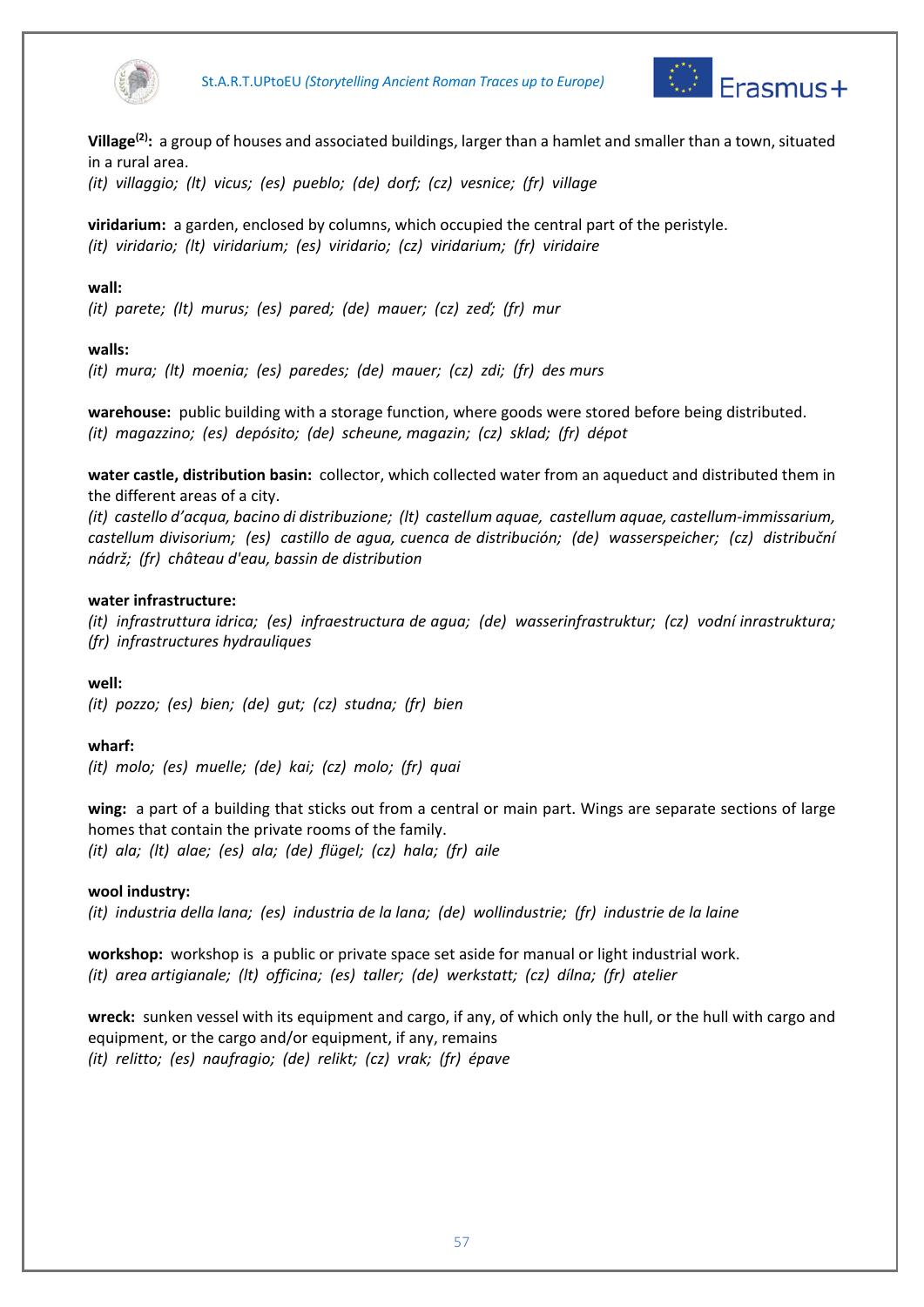



## Chapter 5 – Landscape Heritage: Gardens and Parks

**acclimatization:** an acclimatization garden is a place dedicated to the physiological adaptation of an animal or plant to changes in climate or environment, such as light, temperature, or altitude. *(it) di acclimatizzazione; (es) aclimatación; (de) akklimatisierung ; (cz) aklimatizace; (fr) jardin d'acclimatation* 

**agricultural:** agricultural garden is a garden dedicated to cultivation of plants for food (pomology and olericulture) and plants for ornament (floriculture and landscape horticulture).

*(it) agrario; (lt) agriculturae; (es) agrícola; (de) agrar‐; landwirtschaftlich; (cz) zemědělský; (fr) agricole* 

**alpine:** an alpine garden (or alpinarium, alpinum) is a domestic or botanical garden specializing in the collection and cultivation of alpine plants growing naturally at high altitudes around the world, such as in the Caucasus, Pyrenees, Rocky Mountains, Alps, Himalayas and Andes.

*(it) alpino; (lt) alpine; (es) alpino; (de) alpin; Alpen‐; (cz) alpinský; (fr) alpin* 

**arboretum:** arboretum is in a general sense is a botanical collection composed exclusively or very largely of trees of a variety of species.

*(it) arboreto; (lt) arboretum; (es) arboreto; (de) arboretum; (fr) arboretum* 

#### **avenue:**

*(it) viale; (lt) aditu praesaepto; (es) avenida; (de) allee; (cz) avenue; (fr) boulevard* 

**baroque:** the baroque garden was a style of garden based upon symmetry and the principle of imposing order on nature. The style originated in the late‐16th century in Italy, in the gardens of the Vatican and the Villa Borghese gardens in Rome and in the gardens of the Villa d'Este in Tivoli, and then spread to France, where it became known as the jardin à la française or French formal garden. *(it) barocco; (es) barroco; (de) barock; (cz) baroko; (fr) baroque* 

**botanic:** a botanical garden or botanic garden is a garden dedicated to the collection, cultivation, preservation and display of a wide range of plants labelled with their botanical names. *(it) botanico; (lt) botanicus; (es) botánico; (de) Botaniker; (cz) botanický; (fr) botaniste* 

**botanical:** a botanical garden or botanic garden is a garden dedicated to the collection, cultivation, preservation and display of a wide range of plants labelled with their botanical name. *(it) botanico; (lt) botanicus; (es) botánico; (de) botaniker; botanisch; (cz) botanik; (fr) botaniste* 

**cemetery:** a large burial ground, especially one not in a churchyard. *(it) cimitero; (lt) coemeterium; (es) cementerio; (de) friedhof; (cz) hřbitov; (fr) cimetière* 

**collection:** a flower garden is a garden in which flowering plants are grown. *(it) di collezione; (es) de colección; (de) sammlung; (cz) sbírky; (fr) de collecte* 

#### **commemorative:**

*(it) commemorativo; (lt) commemorativum; (es) conmemorativo; (de) gedenk‐; (cz) pamětní; (fr) commémoratif* 

#### **commemorative to the fallen:**

*(it) commemorativo ai caduti; (es) conmemorativo a los caídos; (de) gedenken an die gefallenen; (cz) na památku padlým; (fr) commémoratif aux morts* 

**commemorative to the fallen of all wars:**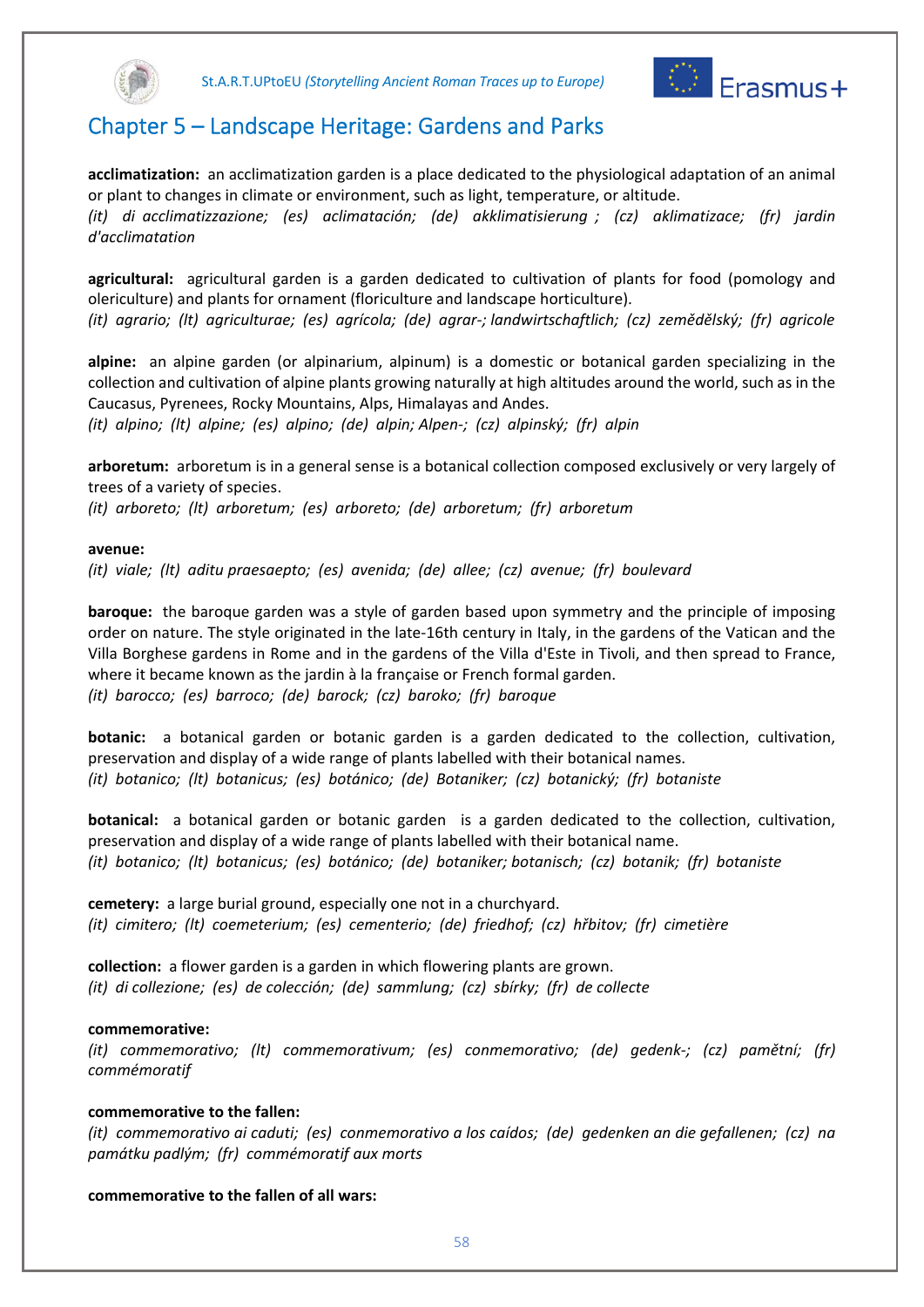



*(it) commemorativo ai caduti di tutte le guerre; (es) conmemorativo a los caídos de todas las guerras; (de) gedenken an die gefallenen aller kriege; (cz) na památku padlých všech válek; (fr) commémoratif aux morts de toutes les guerres* 

#### **commemorative to the fallen of the first and second world wars:**

*(it) commemorativo ai caduti della prima e seconda guerra mondiale; (es) conmemorativo a los caídos de la primera y segunda guerra mundial; (de) gedenken an die gefallenen des ersten und zweiten weltkrieges; (cz) na památku padlým během první a druhé světové války; (fr) commémorative des morts de la première et de la seconde guerre mondiale* 

## **commemorative to the fallen of the first world war:**

*(it) commemorativo ai caduti della prima guerra mondiale; (es) conmemorativo a los caídos de la Primera Guerra Mundial; (de) Gedenken an die Gefallenen des Ersten Weltkrieges; (cz) na památku padlých z první světové války; (fr) commémorative aux morts de la Première Guerre mondiale* 

#### **commemorative to the fallen of the second world wa**r:

*(it) commemorativo ai caduti della seconda guerra mondiale; (es) conmemorativo a los caídos de la Segunda Guerra Mundial; (de) Gedenken an die Gefallenen des Zweiten Weltkrieges; (cz) na památku padlých z druhé světové války; (fr) commémorative aux morts de la Seconde Guerre mondiale* 

#### **condominium:**

*(it) condominiale; (es) condominio; (de) Eigentumswohnung; (cz) kondominium; (fr) condominium* 

**contemporary:** contemporary garden design is described as eclectic and comprised of a hodge‐podge of oddly complementary items.

*(it) contemporaneo; (lt) hodiernus; (es) contemporáneo; (de) zeitgenosse; zeitgenössisch; (cz) moderní; (fr) contemporain* 

**cultural landscape:** a geographic area (including both cultural and natural resources and the wildlife or domestic animals therein), associated with a historic event, activity, or person or exhibiting other cultural or aesthetic values.

*(it) paesaggio culturale; (es) paisaje cultural; (de) kulturlandschaft; (cz) kulturní krajina; (fr) paysage culturel* 

**domestic:** relating to the home, house, or family.

*(it) domestico; (lt) domesticus; (es) doméstico; (de) häuslich; (cz) domácí; (fr) national* 

**eclectic:** a garden that containing a combination of styles and types of plants. *(it) eclettico; (es) ecléctico; (de) eklektisch; (cz) eklektický; (fr) éclectique* 

**english:** english garden, french jardin anglais, type of garden that developed in 18th‐century in England, originating as a revolt against the architectural garden, which relied on rectilinear patterns, sculpture, and the unnatural shaping of trees. The revolutionary character of the english garden lay in the fact that, whereas gardens had formerly asserted man's control over nature, in the new style, man's work was regarded as most successful when it was indistinguishable from nature's.

*(it) all'inglese; (lt) ut anglice; (es) inglés; (de) ins englische; (cz) anglický, po anglicku; (fr) en anglaise* 

**entertainment:** a park equipped with such recreational devices as a ferris wheel, roller coaster, etc., and usually having booths for games and refreshments.

*(it) dei divertimenti; (es) entretenimiento; (de) entertainment; (cz) zábava; (fr) divertissement* 

**esoteric:** a garden with an esoteric or initiatory message. *(it) esoterico; (es) esotérico; (de) esoterisch; (cz) esoterický; (fr) ésotérique*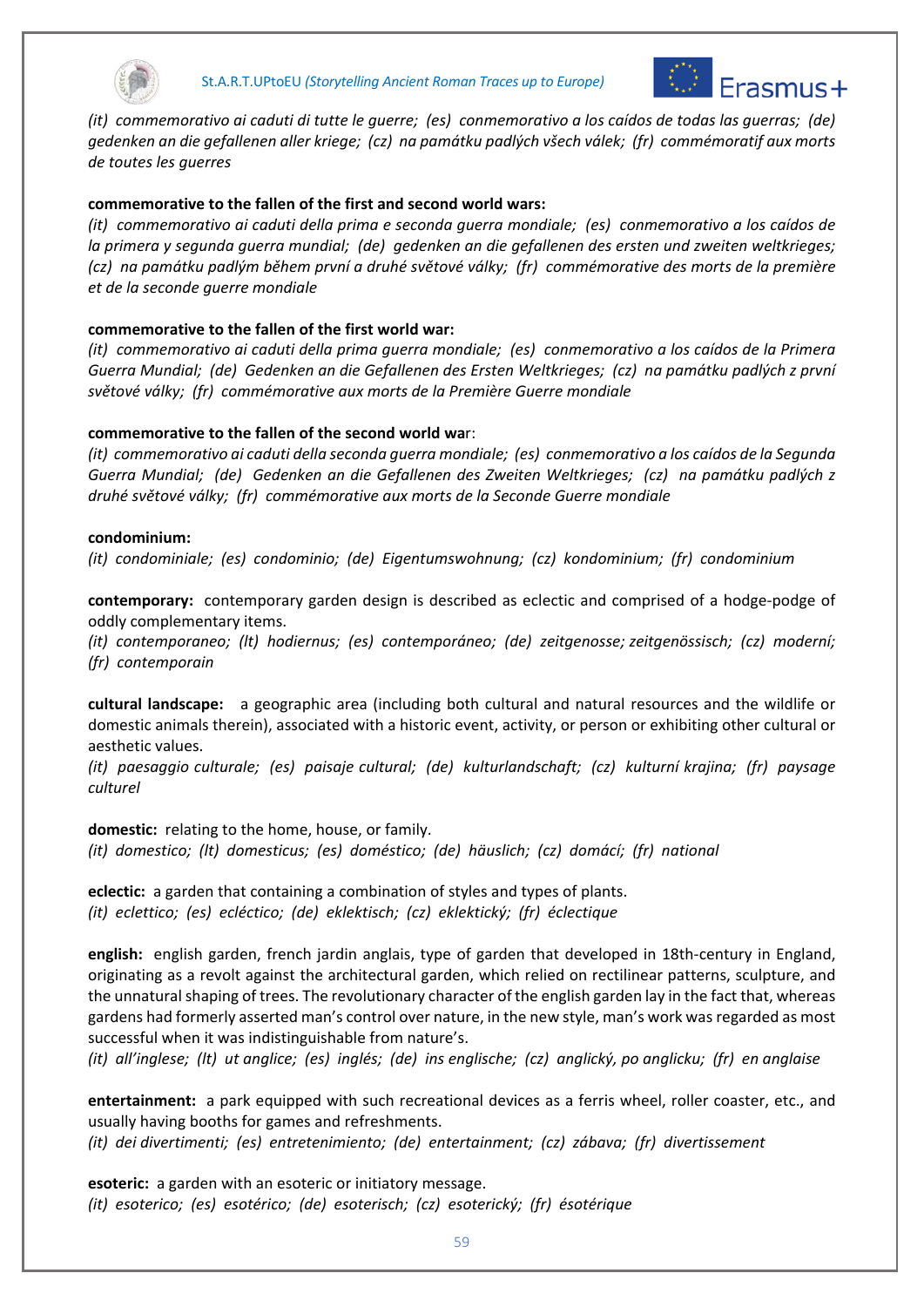



**ethnographic landscape:** a landscape containing a variety of natural and cultural resources that associated people define as heritage resources.

*(it) paesaggio etnografico; (es) paisaje etnográfico; (de) ethnographische landschaft; (cz) etnografická krajina; (fr) paysage ethnographique* 

feature: the smallest element(s) of a landscape that contributes to the significance and that can be the subject of a treatment intervention.

*(it) caratteristica; (es) característica; (de) besonderheit; (cz) vlastnosti; (fr) caractéristique* 

**flower:** a garden in which flowering plants are grown. *(it) di fiori; (lt) florum; (es) de flores; (de) von blumen; (cz) květin; (fr) de fleurs* 

**formal:** a formal garden is a garden with a clear structure, geometric shapes and in most cases a symmetrical layout.

*(it) formale; (es) formal; (de) formell; (cz) formální; (fr) formel* 

**french:** the french formal garden, also called "the jardin à la française" is a style of garden based on symmetry and the principle of imposing order on nature.

*(it) alla francese; (lt) modo gallico; (es) camino francés; (de) ins französische; (cz) francouzký, po francouzku; (fr) façon française* 

**garden:** a piece of ground adjoining a house or palace, in which grass, flowers, and shrubs may be grown. *(it) giardino; (lt) hortus; (es) jardín; (de) garten; (cz) zahrada; (fr) jardin* 

**hanging:** hanging garden is a garden sustained at an artificial elevation by any means, as by the terraces at Babylon.

*(it) pensile; (lt) murus unitas; (es) unidad de pared; (de) hängend; (cz) nástěnná jednotka; (fr) unité murale* 

**historic character:** the sum of all visual aspects, features, materials, and spaces associated with a cultural landscape's history.

*(it) personaggio storico; (es) figura histórica; (de) historischer charakter; (cz) historický charakter; (fr) figure historique* 

**historic designed landscape:** a landscape that was consciously designed or laid out by a landscape architect, master gardener, architect, engineer, or horticulturist according to design principles, or an amateur gardener working in a recognized style or tradition.

*(it) paesaggio dal design storico; (es) paisaje con diseño histórico; (de) historisch gestaltete landschaft; (cz) historicky navržená krajina; (fr) paysage avec un design historique* 

**historic site:** a landscape significant for its association with a historic event, activity or person. Examples include battlefields and presidential homes and properties.

*(it) sito storico; (es) sitio historico; (de) historische seite; (cz) historické místo; (fr) site historique* 

**hunting:** hunting park means a place where domestic elk are harvested through normal or typical hunting method.

*(it) di caccia; (es) caza; (de) jagd; (cz) lov; (fr) chasse* 

**italian:** italian garden is a type of garden characterized by clipped trees, box‐edged beds of flowers, paved paths, statues, fountains, etc., and often arranged in terraces. It is stylistically based on symmetry, axial geometry and on the principle of imposing order over nature.

*(it) all'italiana; (es) estilo italiano; (de) ins italienische; (cz) italský, po italsku; (fr) style italien*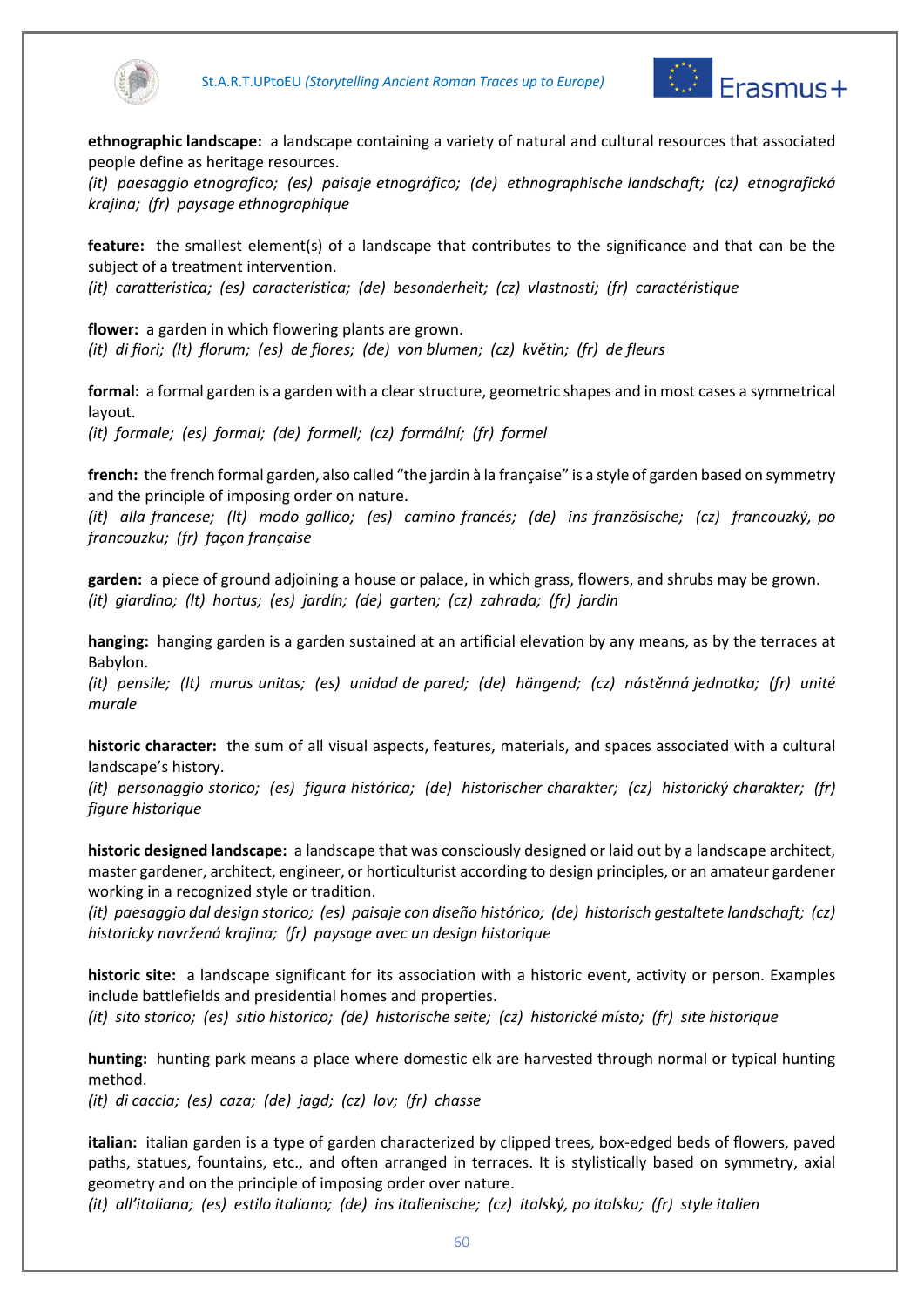



**japanese:** japanese gardens are traditional gardens whose designs are accompanied by japanese aesthetics and philosophical ideas, avoid artificial ornamentation, and highlight the natural landscape. *(it) giapponese; (es) japonés; (de) japanisch; (cz) japonský; (fr) japonais* 

**labyrinth:** a place constructed of or full of intricate passageways and blind alleys to form a complex set of tunnels and chambers.

*(it) labirinto; (lt) labyrinthum; (es) laberinto; (de) Labyrinth; (cz) labyrint; (fr) labyrinth* 

landscape: landscape parks are environment-protected recreational institutions of local or regional status that are created with the goal of conservation in natural state; typical or unique natural complexes and objects as well as providing the conditions for organized recreation for the population. *(it) paesistico; (lt) landscape; (es) paisaje; (de) Landschaft; (cz) krajina; (fr) paysage* 

Literary<sup>(1)</sup>: a literay garden is associated with literary figures. It was not made to be a grand garden but was made for the writer's own pleasure, for places to relax with visiting friends, as places of solace and respite for those suffering either physical or mental ill‐health.

*(it) letterario; (es) literario; (de) literarisch; (cz) literární; (fr) littéraire* 

Literary<sup>(2)</sup>: literary parks are paths and itineraries that have inspired great writers. Cities and villages, as well as landscapes and countryside narrated in a poem or text, become a cultural and environmental heritage to be protected, valorized and made accessible to visitors through cultural activities designed to deepen the writers and their places of inspiration.

*(it) letterario; (lt) literary; (es) literario; (de) literarisch; (cz) literární; (fr) littéraire* 

**mediterranean**: a classic mediterranean style garden is typically low‐maintenance, drought tolerant and perfect for a climate dry and hot in summer and warm and moist in winter. *(it) mediterraneo; (es) mediterráneo; (de) mediterran; (cz) středomoří; (fr) méditerranéen* 

**memorial:** a park designed for contemplation or recreation, commemorating the death of an individual or of many people through a natural or other disaster. Memorial parks are areas planted for a specific purpose. That purpose is to remember someone or something special. The garden is planted as a tribute to the life or lives that were lost. A memorial garden can be any size or can be planted with any type of plant. A single tree or flower can be a memorial garden.

*(it) commemorativo; (es) conmemorativo; (de) gedenk‐; (cz) pamětní; (fr) commémoratif* 

#### **memorial park, commemorative to the fallen:**

*(it) commemorativo ai caduti; (es) conmemorativo a los caídos; (de) gedenken an die gefallenen; (cz) na památku padlých; (fr) commémoratif aux morts* 

**monastic:** the monastery garden is a symbolic place where medicinal plants have both therapeutic use and religious meaning. The cloister is a natural as well as a spiritual space, where the monastic virtues are expressed by the geometry of the alleys and the floral composition.

*(it) monastico; (lt) monasticum; (es) monástico; (de) klösterlich; (cz) klášterní; (fr) monastique* 

**natural:** natural garden means a defined area of vegetation that has been deliberately planted or cultivated with species of wildflowers, shrubs, perennials, ornamental grasses or combination of them consistent with a maintained and natural landscape other than regularly mown grass but does not include a naturalized area. *(it) naturale; (lt) naturalis; (es) natural; (de) natürlich; (cz) přírodní; (fr) naturel* 

**natural:** a nature park, or sometimes natural park, is a designation for a protected natural area by means of long-term land planning, sustainable resource management and limitation of agricultural and real estate developments. These valuable landscapes are preserved in their present ecological state and promoted for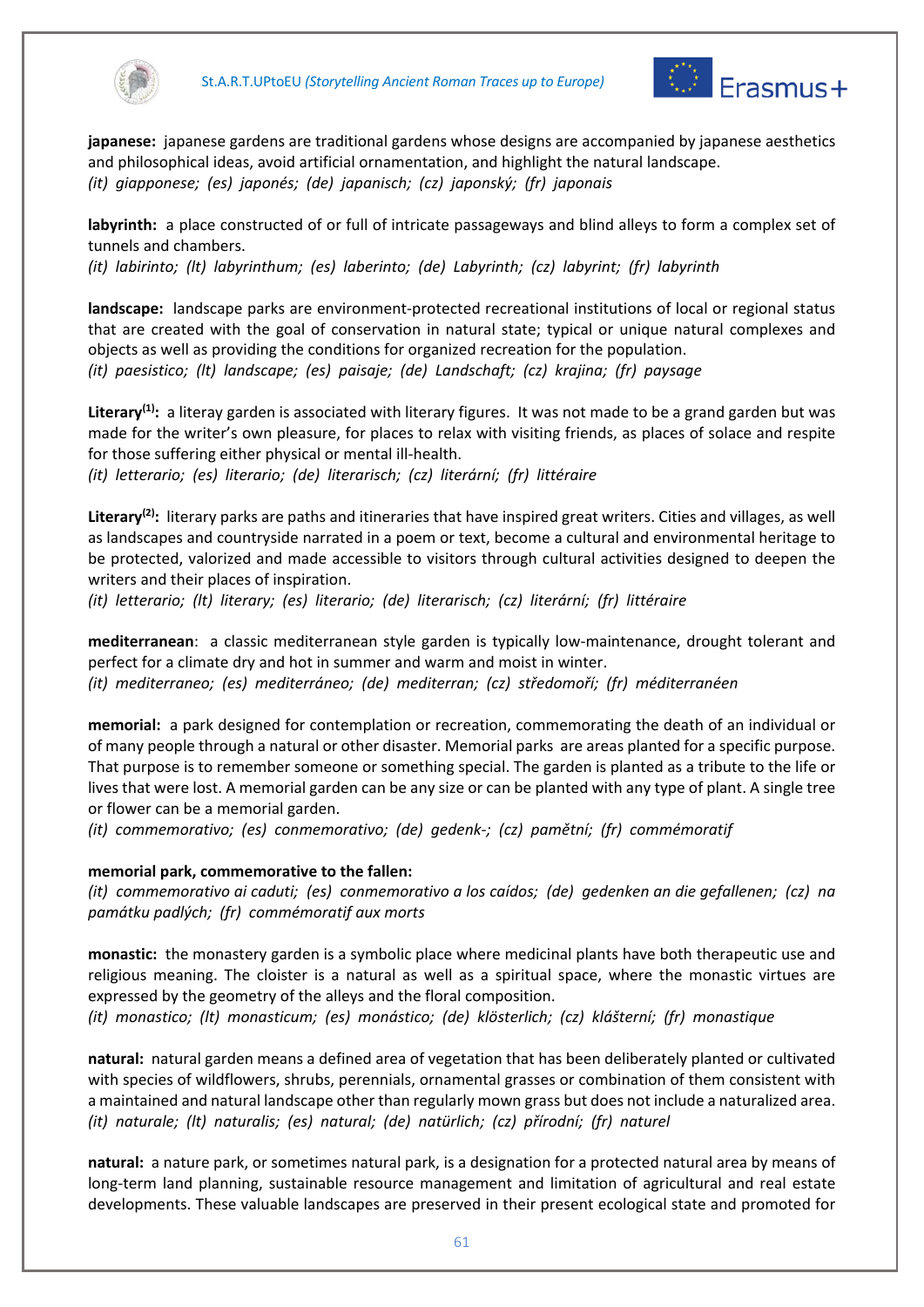



ecotourism purposes. A national park is an area set aside by a national government to preserve the natural environment.

*(it) naturale; (lt) naturalis; (es) natural; (de) natürlich; (cz) přírodní; (fr) naturel* 

**nursery:** a place where plants are grown for transplanting, for use as stock for budding and grafting, or for sale.

*(it) vivaio; (lt) seminarium; (es) guardería; (de) Kindergarten; (cz) školka; (fr) garderie* 

**of aromatic herbs:** in the aromatic garden are familiar culinary herbs such as basil, rosemary, oregano, summer savory and marjoram. The aromatic constituents are primarily volatile essential oils which easily evaporate. Plants with high contents of such oils often have other ingredients with physiological effects as well, and many of the plants in this garden are traditional medicinal herbs.

*(it) delle erbe aromatiche; (lt) de herbis aromatibus; (es) de hierbas aromáticas; (de) von aromatischen kräutern; (cz) z aromatických bylin; (fr) d'herbes aromatiques* 

**ornamental:** ornamental vegetable garden serves the primary purpose of adding visually pleasing plants to the landscape. In contrast, some gardens are established with the purpose of providing food, shade or a privacy screen from neighbors.

*(it) ornamentale; (es) ornamental; (de) dekorativ; (cz) ornamentální; (fr) ornemental* 

**park:** a large public garden or area of land used for recreation or devoted to a specific purpose. *(it) parco; (es) parque; (de) park; (cz) park; (fr) parc* 

**picturesque:** "picturesque" names a style in which garden designers created gardens in the image of idyllic european landscape paintings. Famous examples of these paintings were by Nicolas Poussin and Claude Lorraine, who painted scenes of the italian countryside in the 1600's.

*(it) pittoresco; (es) pintoresco; (de) pittoresk; (cz) malebné; (fr) pittoresque* 

**productive:** a garden that's productive is a place of great beauty, and it's achievable given a combination of planning, dedication and just a little tender loving care.

*(it) produttivo; (lt) fertilis; (es) productivo; (de) produktiv; (cz) výrobní; (fr) productif* 

ragnaia: the so-called spider web is a typical element of historic italian gardens. Type of bird, also called "siepone", in which between groups of trees are stretched one or more thin nets. *(it) ragnaia; (es) ragnaia; (fr) ragnaie* 

**revival:** a revival garden is a garden design intended to evoke another garden design. *(it) ricordo; (es) de renacimiento; (de) der erweckung; (cz) oživení; (fr) du renouveau* 

**rock:** a rock garden is a garden laid out among rocks or decorated with rocks and adapted for the growth of particular kinds of plants (such as alpines).

*(it) roccioso; (lt) saxis; (es) rocoso; (de) felsig; (cz) skalnatý; (fr) rocheux* 

**rose garden:** a rose garden or rosarium is a garden or park, often open to the public, used to present and grow various types of garden roses, and sometimes rose species. *(it) roseto; (lt) rosarum hortus; (es) se elevó a; (de) rosengarten; (cz) růžová zahrada; (fr) roseraie* 

**sculpture:** a sculpture garden that showcases sculptures in landscaped surroundings. *(it) di statue; (lt) statuarum; (es) de estatua; (de) von statuen; (cz) soch; (fr) de statues* 

secret: vertical garden is both innovative and highly productive garden type. Its growing system utilizes bottom‐up and top‐down supports for a wide variety of vegetables, fruits, and flowers that can be trained to grow up in both small and large spaces.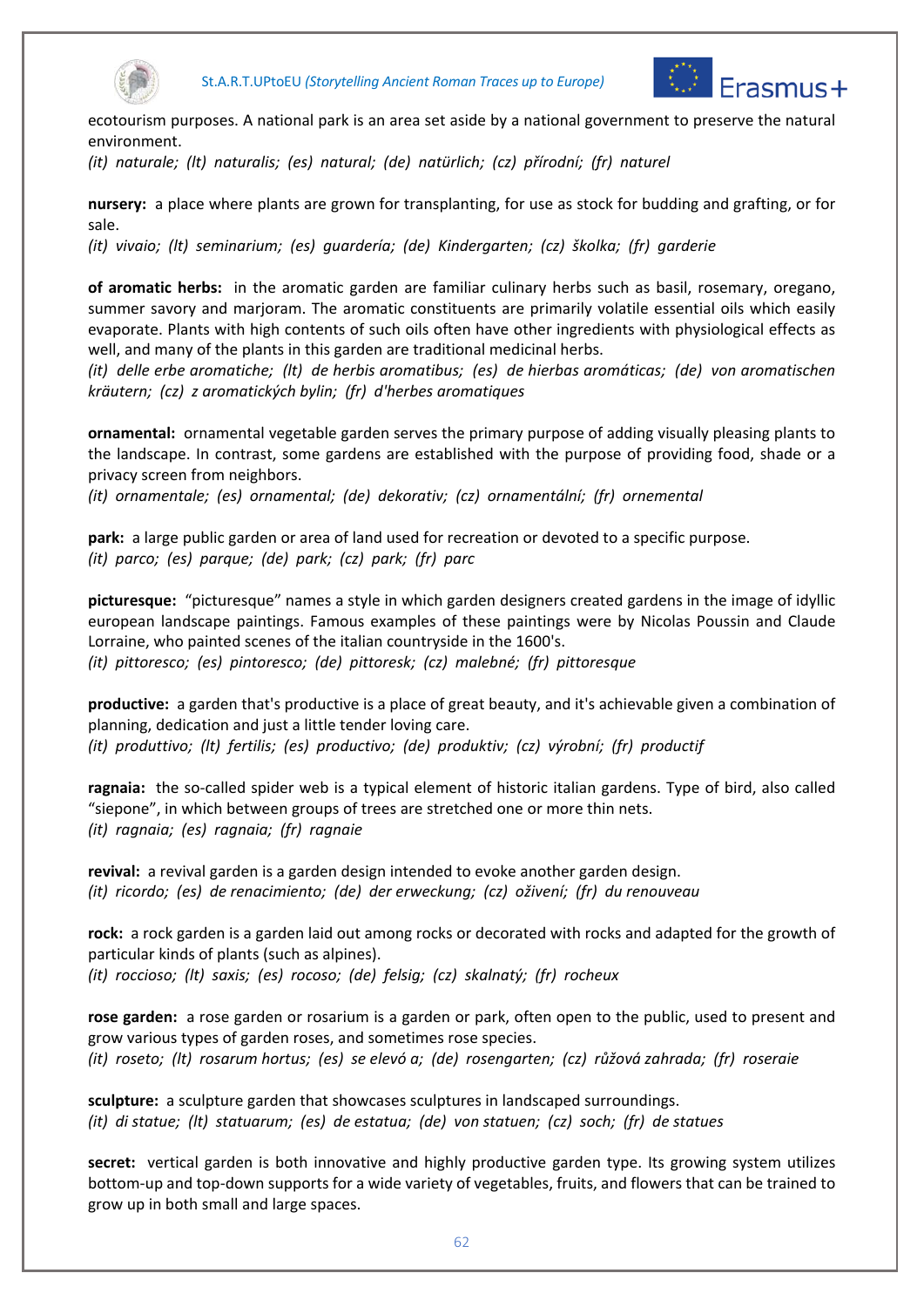



*(it) segreto; (es) secreto; (de) geheimnis; geheim; (cz) tajný; (fr) secret* 

**uccellar:** stalking for catching birds, prepared by the arrangement of nets, breads, decoys, etc. *(it) uccellare; (lt) avis; (es) pájaro; (de) vogel; (fr) oiseau* 

**vegetable garden:** a small garden where vegetables are grown. *(it) orto; (lt) hortus vegetabilis; (es) huerta; (de) gemüsegarten; (cz) zeleninová zahrada; (fr) potager* 

**vertical:** a vertical garden is a garden in which the plants are supported to grow along vertical, often tiered surfaces, especially fences, posts, trellises, and walls, rather than along the ground. *(it) verticale; (es) vertical; (de) vertikal; (cz) vertikální; (fr) vertical* 

**walking:** a park where there are marked and well‐defined routes for length and difficulty that allow people who love to walk.

*(it) da passeggio; (es) caminando; (de) gehen; (cz) chůze; (fr) marche à pied* 

**wild:** a wildlife garden (or wild garden) is an environment created by a gardener that serves as a sustainable haven for surrounding wildlife. In the wild garden colonies of hardy wild and garden plants are naturalized in position where they will appear to be growing naturally.

*(it) selvatico; (lt) silvaticus; (es) salvaje; (de) wild; (cz) divoký; (fr) sauvage* 

**woods:** area of land covered with a thick growth of trees. *(it) bosco; (lt) silvae; (es) bosque; (de) wald; (cz) les; (fr) bois* 

**zoological:** zoological garden is a place where a collection of wild animals is kept for public showing. *(it) zoologico; (es) zoológico; (de) zoologisch; (cz) zoologické; (fr) zoologique* 

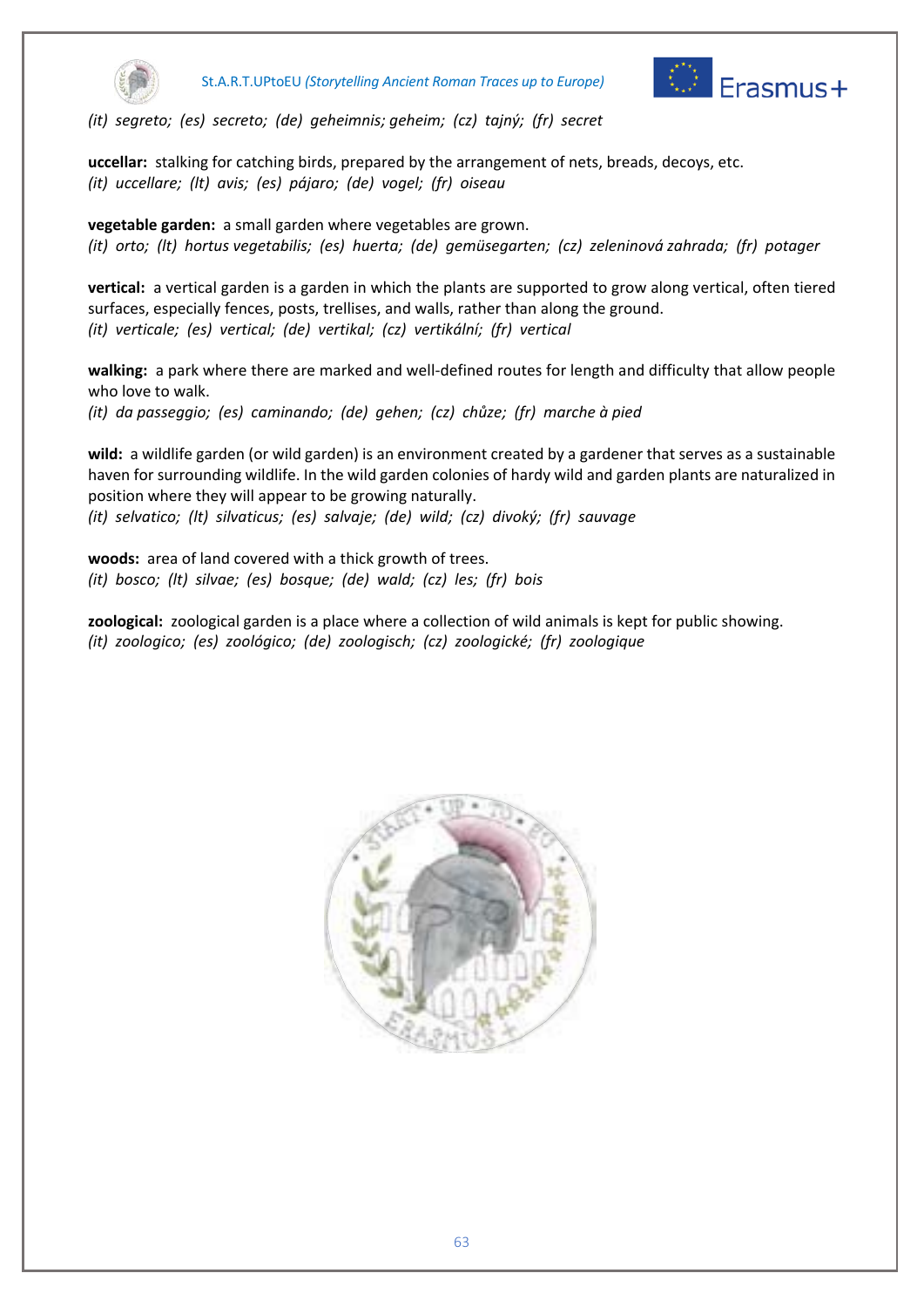

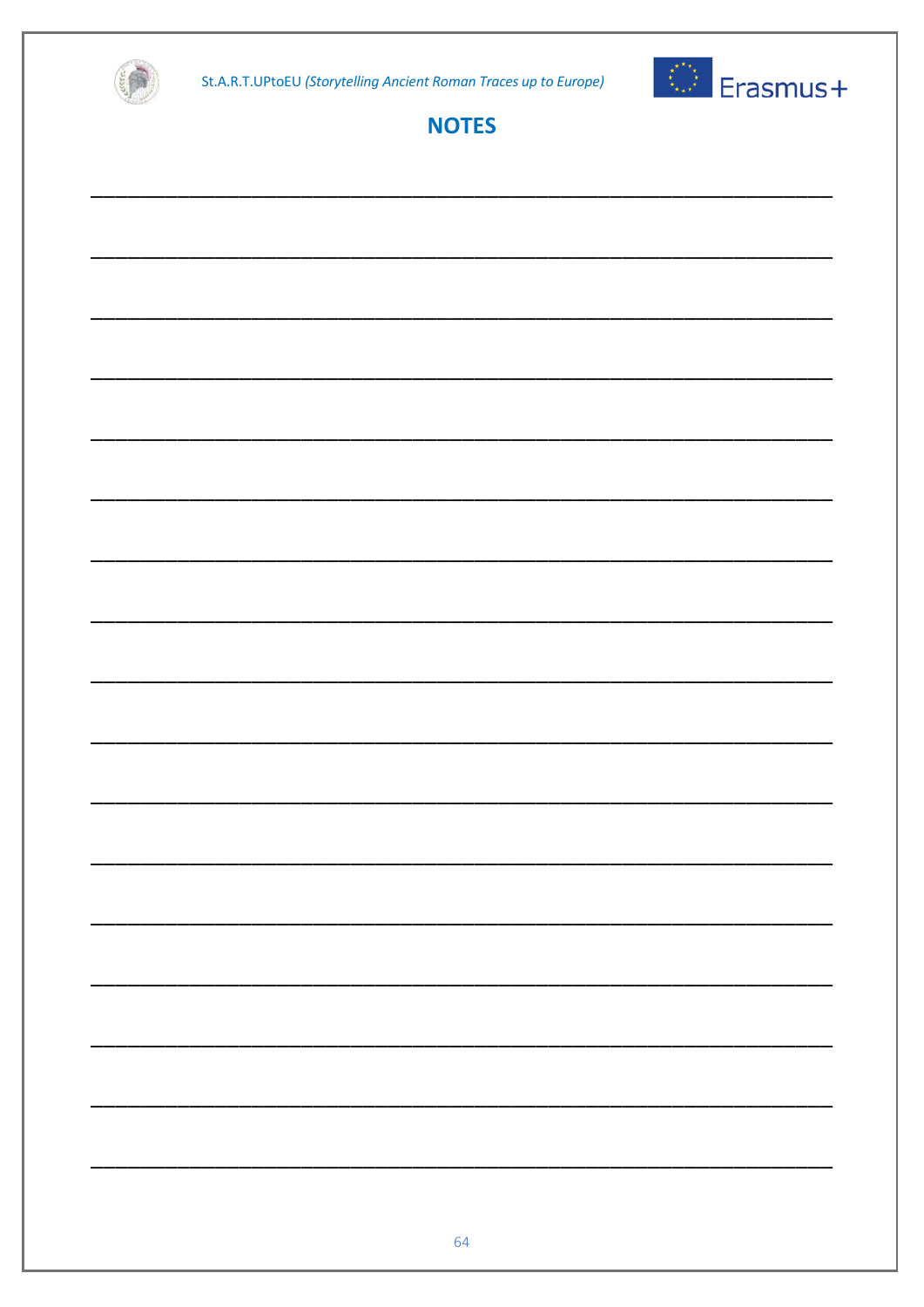

| 65 |  |
|----|--|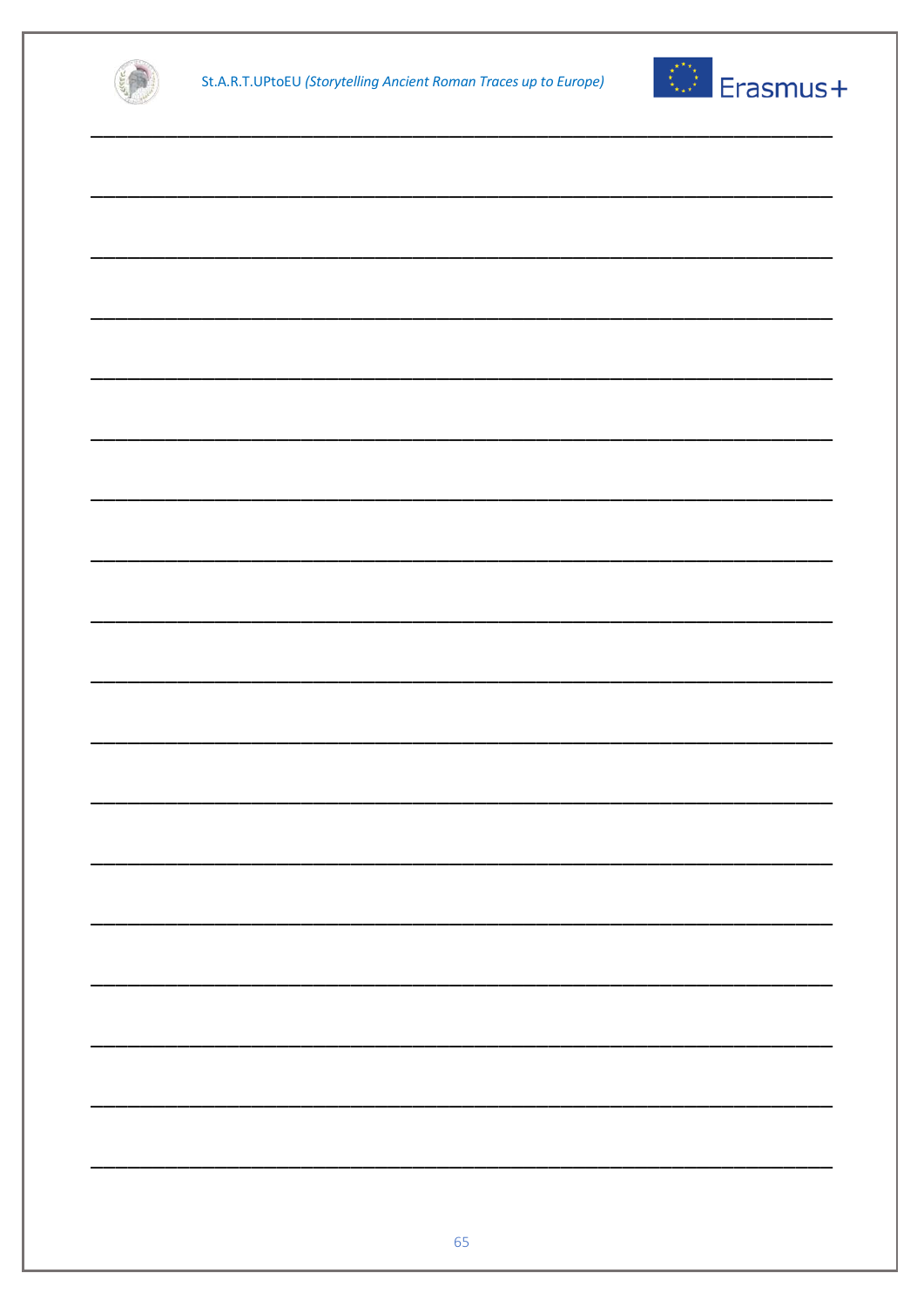

| 66 |  |
|----|--|
|    |  |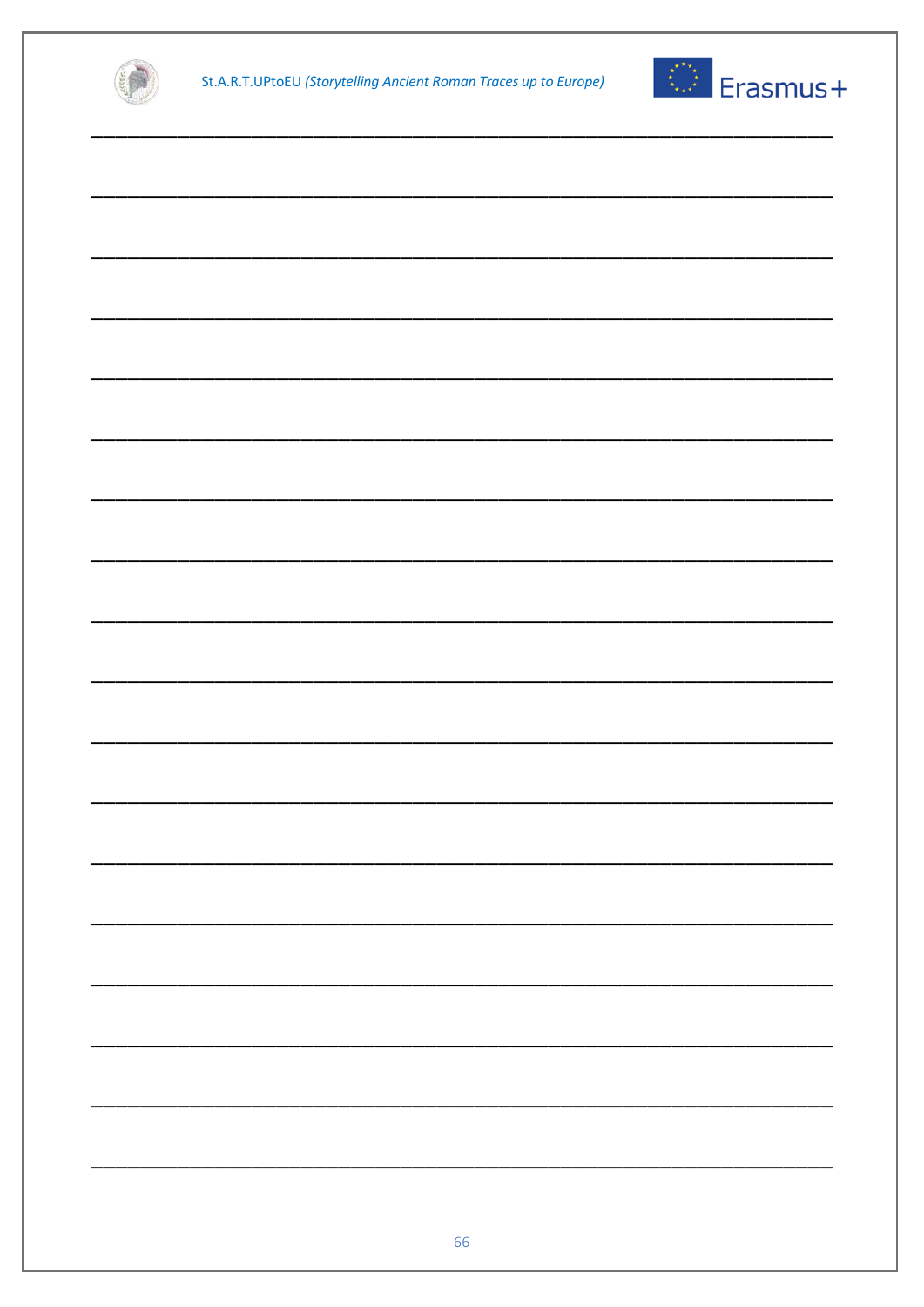

| 67 |
|----|
|    |